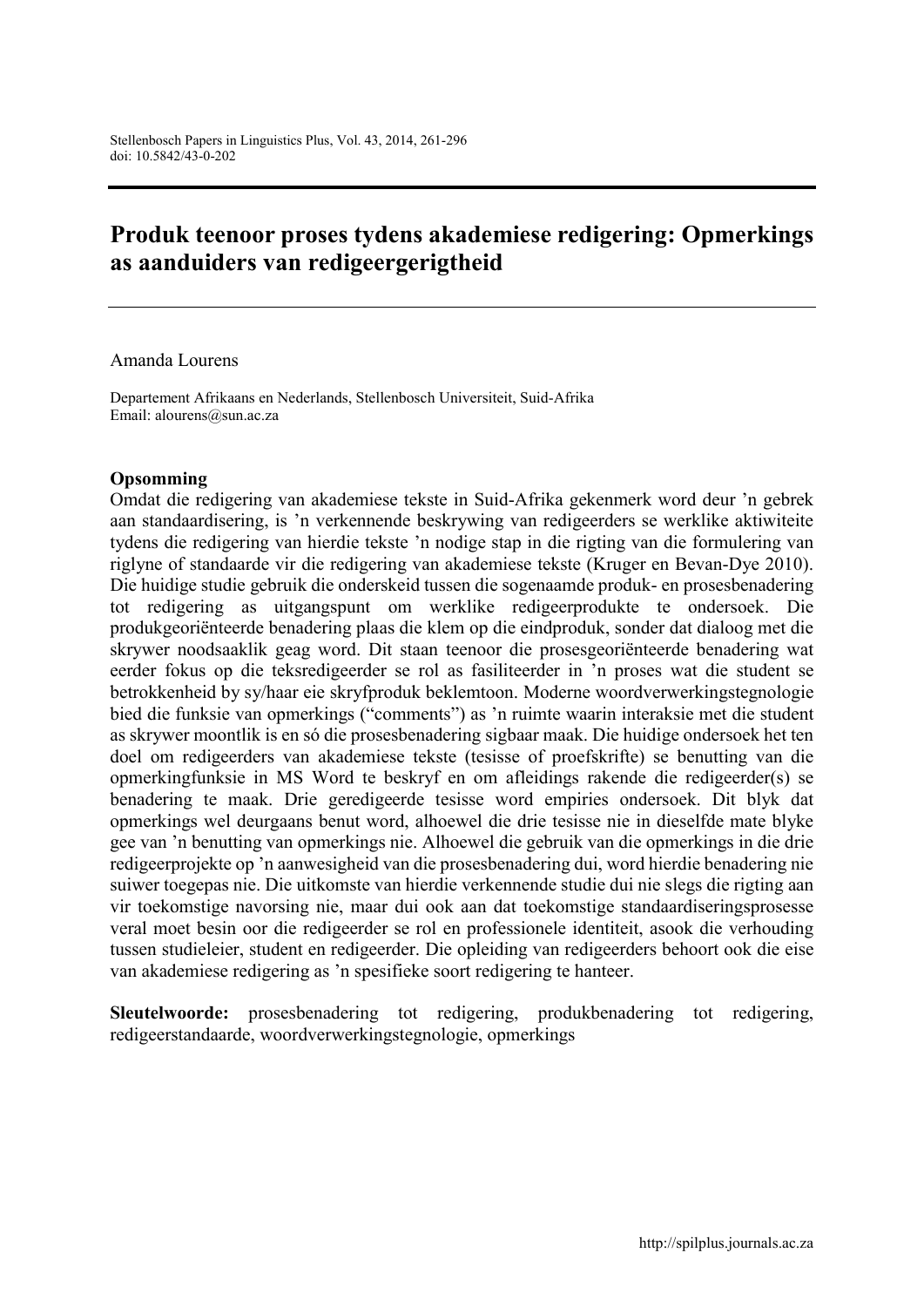### Product versus process during academic editing: Comments as indicators of editing orientation

### Extended abstract

The need for academic editing indicates an international point of growth for the editing industry, as pointed out by Macdonald (2008). This statement is motivated by two trends: Students fail to meet the standards of academic writing required on a postgraduate level; also, many students have to write in English, although it is their second or even third language. Tertiary institutions have divergent guidelines for the editing of academic texts, leading to a worldwide lack of standardisation regarding the editing of these texts. Hence, the field of academic editing is in need of professional discourse, research and eventually greater levels of standardisation.

Valuable work on the standardisation of professional editing – including academic editing – has already been done by the Institute of Professional Editors (IPEd) (2010), the Editors' Association of Canada (EAC) (2009) as well as the Council of Australian Societies of Editors (CASE) (2013). Law (2011) has made an important local contribution towards the establishment of core standards for the South African editing practice, but the development of South African standards for the editing of academic texts remains an area that is still in need of in-depth inquiry.

Based on professional discussions on academic editing, a few key areas for the South African discourse on academic editing come to the fore. These include: the matter of the standardisation of academic editing; the question whether editors can and should fulfil a developmental role regarding students' writing skills; and the debate on where the borders of ethical academic editing are to be traced. The answers to these questions are closely related to perceptions of the editing task. Following the ideas set forth by Kruger and Bevan-Dye (2010) on the process- and product-oriented approach to editing, the editor's perception of his or her task might be projected as situated on a continuum with respectively the process- and product-oriented approach as the two extremes. While a product-oriented approach focuses on the textual product without dialogue with the writers necessarily being taken into account, the process-oriented approach focuses on the role of the text editor as a facilitator in a process that emphasises students' involvement in their own writing.

The study by Kruger and Bevan-Dye (2010) shows that South African editors identify with a product-oriented approach to their work, rather than a process-oriented approach. The authors, however, point out that perceptions are not always reliable indicators of practical outputs. Therefore Kruger and Bevan-Dye (2010) call for an investigation into what editors really do when editing academic texts – do their real-life actions reveal a process- or a product-oriented approach?

This call has given rise to the conceptualisation of a larger project that will investigate what actually happens during academic editing. The current study investigates a component of this larger project and focuses on one activity during academic editing, namely the use of the comments function of word-processing programmes in order to communicate with the student. As a theoretical point of departure, the study draws on the ideas of Hill (2011) regarding editors' problem solving activities. It is proposed that communication with the writer (in this case the student) by means of the electronic comments function of word processing programmes can be seen as an indicator of the editor's acceptance of a process-oriented approach to the editing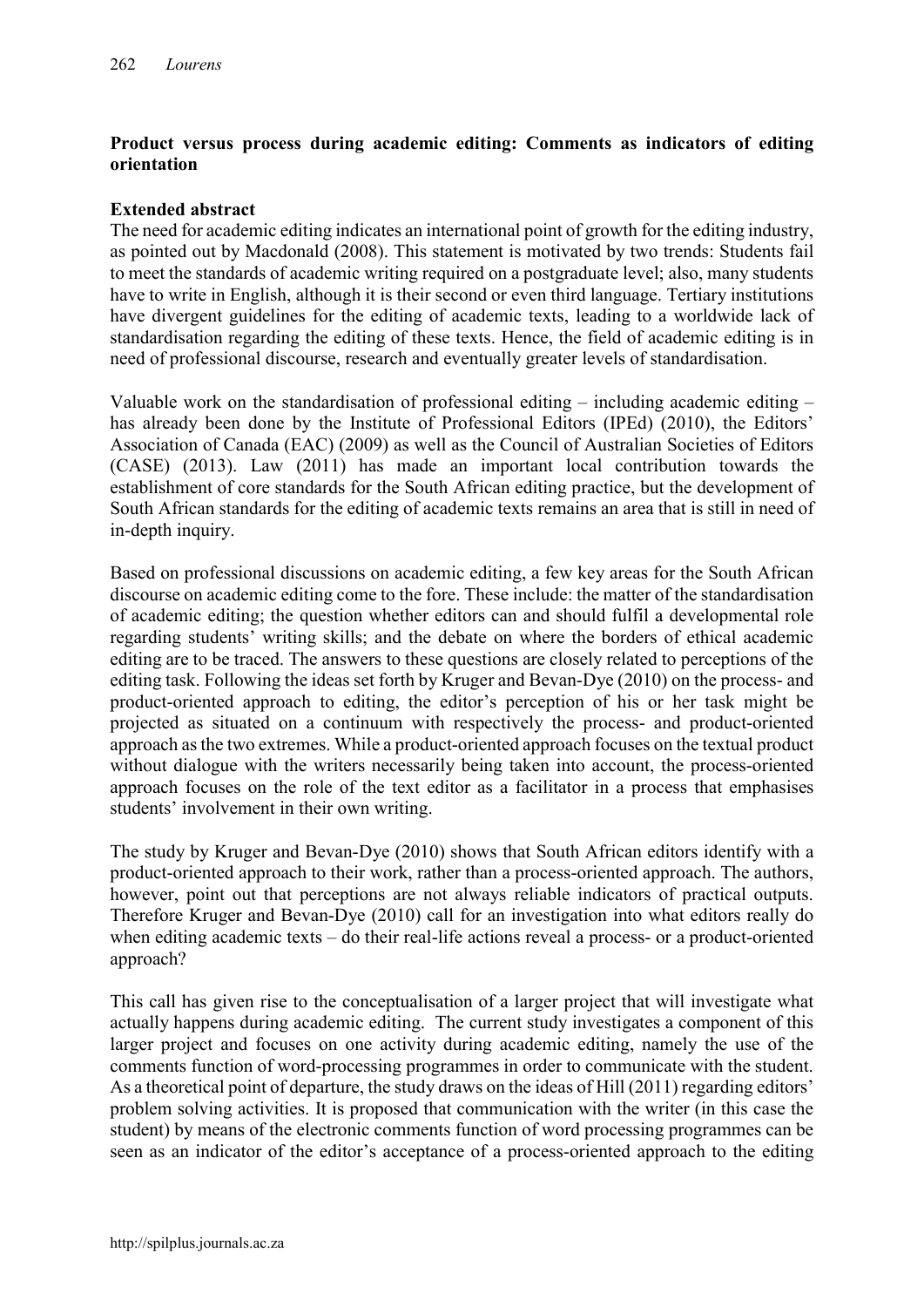task. Although the IPEd guidelines for the editing of theses advise against electronic editing, the current study views electronic editing as a reality of the technology-driven modern world, and proposes that the editor's approach to the editing task, rather than the medium, is crucial to determine whether there will be any learning gained by the student. The textual space of the comment is therefore, for the purposes of this study, viewed as a space that facilitates interaction between student and editor, so that a process-oriented approach to the editing task is realised in concrete terms whenever the editor chooses to insert a comment into a student's text.

Accordingly, the following problem statement for the current study is put forward: How can the use of the comments function by editors of academic texts be described, and which conclusions regarding the editing approaches of the individual editors can be made?

The following four research questions are presented in order to shape the study and to obtain specific results:

- i. Do editors use the comments function in MS Word?
- ii. Which types of textual problems do the comments address? To which extent are editors working in accordance with the international guidelines regarding the handling of these different types?
- iii. What is the nature of the comments that are presented, i.e. are there different types of comments that can be distinguished?
- iv. Which conclusions can be drawn regarding the editors' orientation?

The study follows an empirical methodology and three edited theses (all written in English in different departments at Stellenbosch University) are investigated with reference to the four research questions. Two theses were edited by private editors (both trained at Stellenbosch University) and one thesis was edited by the Language Service of Stellenbosch University. The validity and generalizability of the study is compromised by the fact that all three theses have ties with Stellenbosch University. Bias might also have been introduced by the fact that the three theses were chosen on the basis that they have been subjected to a comprehensive edit. Moreover, the many variables impacting on the example texts limit their comparability.

Regarding the question on the editors' use of the comments function, it was found that the three editors of the example texts all make use of comments, as indicated by the results that vary between 0,11 and 3,16 comments per 300 words, with an arithmetic mean of 1,00 for Thesis 1, 1,91 for Thesis 2 and 0,24 for Thesis 3. The arithmetic mean for the three examples is 1,05 comments per 300 words, indicating that the comments function is used in the example texts.

Regarding the question on the categories of textual problems addressed by the comments, it is found that comments related to issues on the levels of copyediting (48,53%) and content (37,87%) occur most frequently. Comments related to structural (6,25%) and stylistic issues (5,88) are limited, while comments related to consistency issues are severely limited (1,47%). With regards to the international guidelines on the ethical handling of academic texts, it is found that the editors of Thesis 1 and Thesis 3 deviate from these guidelines by sometimes inserting additions themselves. The editor of Thesis 2 also deviates from the guidelines by asking questions on the level of content that belong to the domain of the supervisor.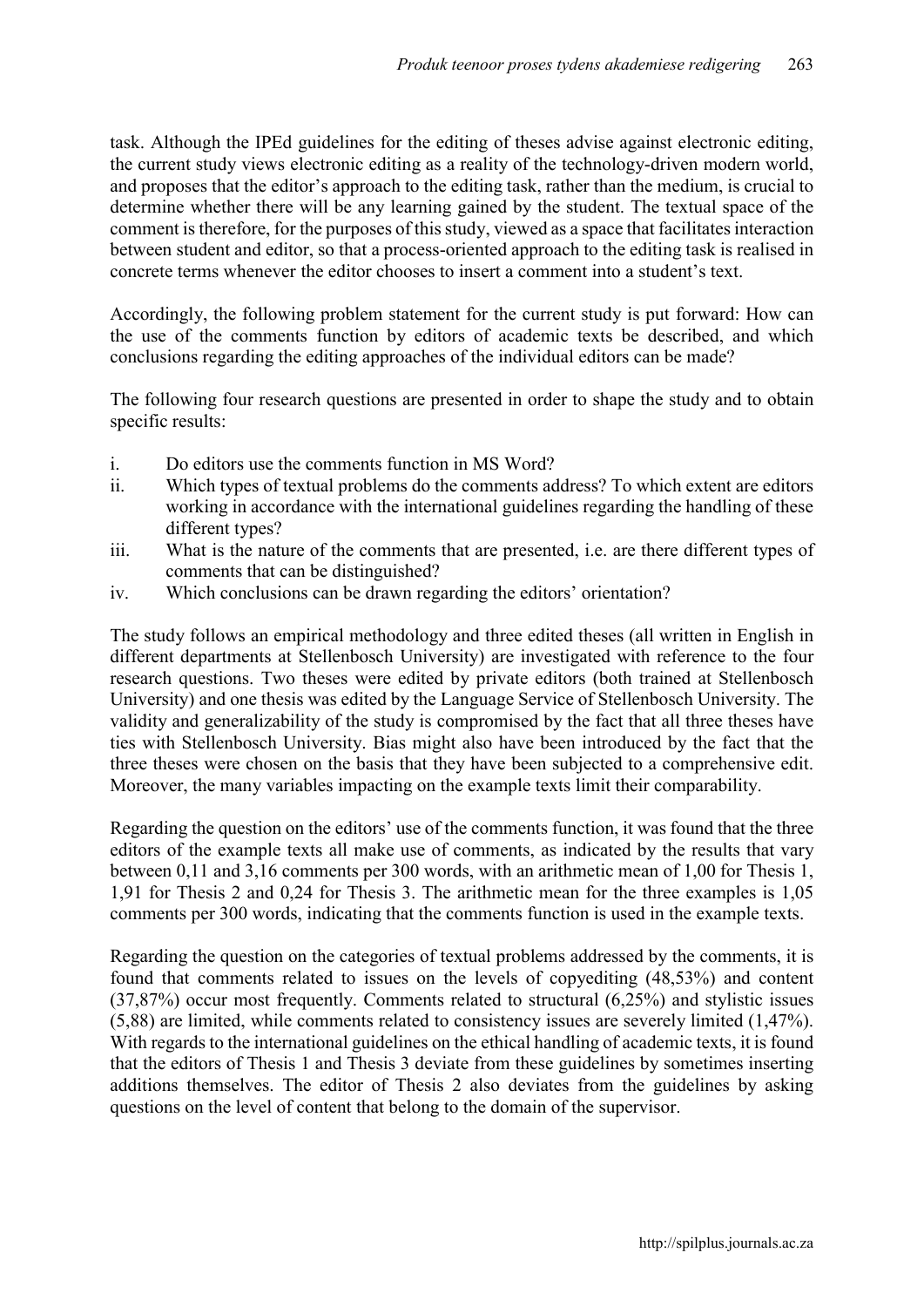The investigation on the nature of the comments shows that two main categories of comments are to be discerned, based on whether the editor has made a decision or not. These two categories can be subdivided into a total of 11 smaller groups. Comments that are not based on a decision by the editor and which leaves room for the student to engage with his/her own writing are dominant (91,08% for Thesis 1, 100% for Thesis 2 and 55,87% for Thesis 3).

A qualitative analysis of the comments reveals that the editor of Thesis 1 formulated the comments in a way that facilitates the student's own learning. The editor of Thesis 2 emphasizes technical aspects such as references, but also with the purpose of challenging the student to find the solution. The comments in Thesis 3 reveal a greater emphasis on the product than the other two edited theses.

In relation to editors' choice of a process or product approach the findings indicate that all three editors are inclined towards a process-oriented approach based on the analysis of the comments, although a product-oriented approach is also observed, especially in Thesis 3. Further research may elucidate whether a hybrid approach in editing, as in Thesis 3, is regularly observed, and which factors may contribute to such an approach. Further studies may also investigate whether specific editing activities are the result of the conscious adoption of a particular approach to editing.

The differences between the editors can be summarised as certain strategies that the individual editors employ during their editing work, making it possible to provide brief descriptions of the individual editing styles. The editor of Thesis 1 is found to have a supportive style, and the dominance of questions as comments shows that the editor strives to cultivate reflection by the student – thereby assuming a process-oriented approach. The editor of Thesis 2 is shown to have a more direct, instructive style, as reflected by a preference for "simple comments", meaning that the student has to interpret the comment before attempting to solve the problem independently. Once again, this editor follows a process-oriented approach. The editor of Thesis 3 displays a tentative style where the student is often cast in the role of reviser, as reflected by the strong presence of comments asking the student to approve a certain textual change – indicating the presence of a product-oriented approach.

The outcomes of this exploratory study can be integrated into future work towards the standardization of academic editing in South Africa. Not only should such work incorporate a reflection on the role and professional identity of the editor, but it should also take account of the relationship between supervisor, student and editor. Lastly, the training of editors is implied in the sense that syllabi can be refined in order to train students for the specific requirements of academic editing.

Key words: process-oriented approach to editing, product-oriented approach to editing, editing standards, word-processing technology, comments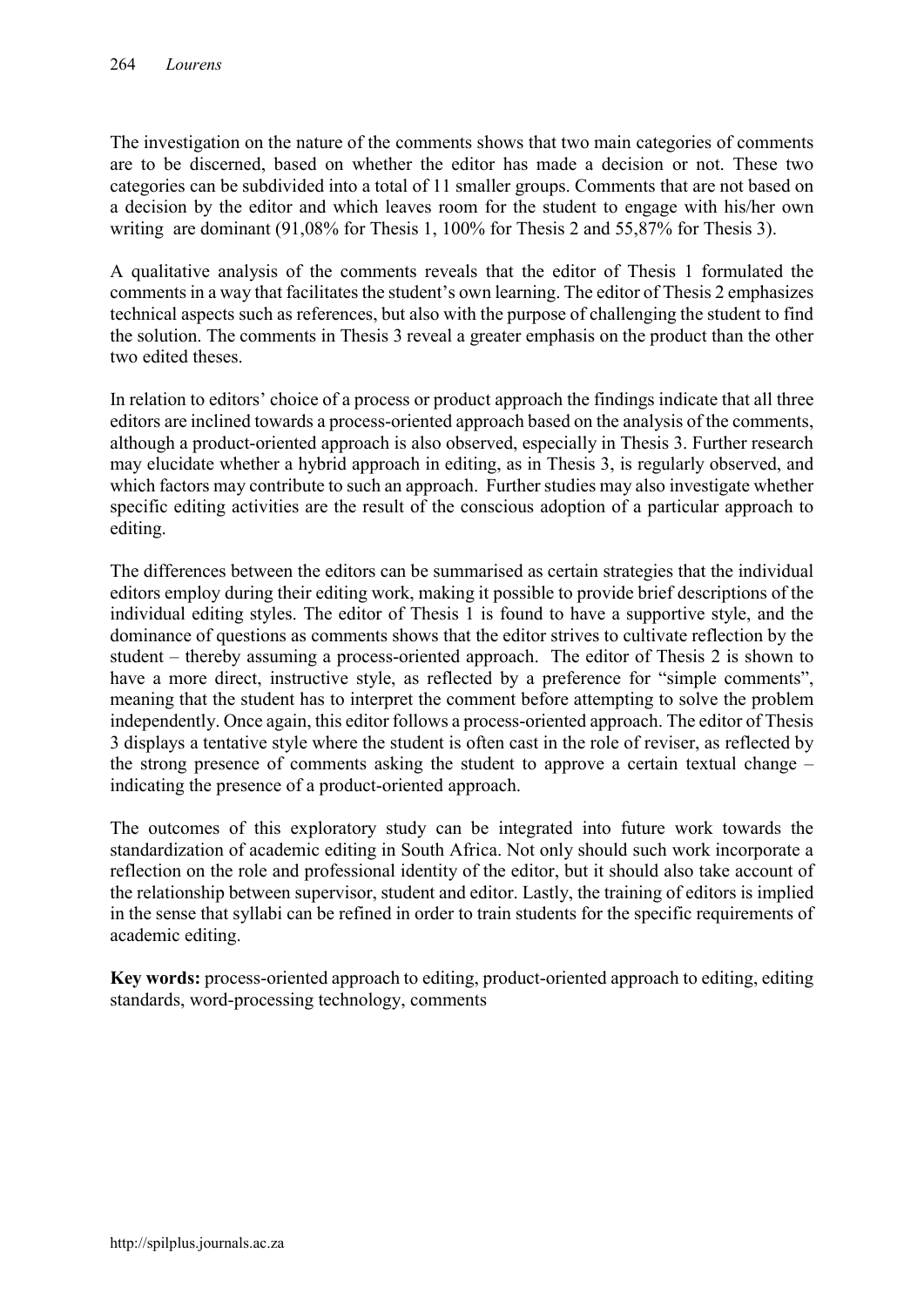### 1. Inleiding en agtergrond

1

Die aanvraag na die redigering van akademiese tekste<sup>1</sup> dui op 'n internasionale groeipunt binne die taal- en spesifiek die redigeerpraktyk, soos Macdonald (2008) aandui. Sy motiveer hierdie stelling deur te wys op twee faktore wat internasionaal meewerk om die groeiende vraag na akademiese redigering te voed: Nagraadse studente se gebrekkige akademiese skryfvaardighede, $\frac{2}{3}$  saam met die tendens dat al hoe meer studente in Engels – hulle tweede of selfs derde taal – skryf, lei daartoe dat hulle tekste deur professionele redigeerders versorg moet word alvorens dit geskik is om vir eksaminering ingelewer te word (Macdonald 2008:3). Omdat hoëronderwysinstellings wêreldwyd se riglyne vir die redigering van akademiese tekste egter geweldig uiteenlopend en daarom ook verwarrend is (Macdonald 2008:3-4), is daar in die veld van akademiese redigering 'n dringende behoefte aan vakkundige gesprek, navorsing en uiteindelik groter standaardisering.

Waardevolle werk – in die vorm van die daarstelling van standaarde vir redigering, insluitende akademiese redigering – is internasionaal reeds deur die Institute of Professional Editors (IPEd) <sup>3</sup> (2010), die Editors' Association of Canada (EAC) (2009) asook die Council of Australian Societies of Editors (CASE) (2013) gedoen. Law (2011), wat plaaslik 'n groot bydrae gelewer het in die daarstelling van kernstandaarde vir die Suid-Afrikaanse redigeerpraktyk, noem dat die waarde van 'n stel kernstandaarde daarin lê dat dit die status van die redigeerpraktyk kan verhoog, maar terselfdertyd ook kan meewerk om kliënte se verwagtinge – en daarmee saam die redigeerprodukte wat in die praktyk gelewer word – meer eenvormig te maak. Wat die Suid-Afrikaanse situasie betref, wys Law (2011) egter daarop dat alhoewel die plaaslike redigeerpraktyk met vrug van die internasionale riglyne kan kennis neem, dit nie sonder meer van toepassing op die Suid-Afrikaanse konteks gemaak kan word nie, soos in die volgende paragraaf toegelig word. Alhoewel Law (2011) se werk 'n leemte vul wat die daarstelling van *algemene* redigeerstandaarde betref, is die ontwikkeling van Suid-Afrikaanse standaarde vir die redigering van akademiese tekste 'n terrein wat nog deurtastend ondersoek moet word.

Ofskoon die internasionale tendense soos hier bo deur Macdonald (2008) genoem ook in Suid-Afrika herken word, is probleme rakende akademiese skryfvaardighede en die hantering van akademiese tekste in Suid-Afrika selfs meer kompleks as in die res van die wêreld. Die Suid-Afrikaanse toneel word gekenmerk deur groot historiese en eietydse verdeeldhede wat betref bronne, vaardighede, verwagtinge en geleenthede.<sup>4</sup> Riglyne vir Suid-Afrika behoort dus teen hierdie agtergrond geformuleer te word. Dit is voorts ook nodig dat stappe in die rigting van die standaardisering van akademiese redigering deur gerigte navorsing onderlê word: Huidige persepsies en praktyke behoort op 'n wetenskaplike wyse *beskryf* te word alvorens daar voortgegaan kan word om te besin oor watter praktyke spesifiek aangedui is vir akademiese redigering in Suid-Afrika.

<sup>1</sup> Met akademiese tekste word hier spesifiek bedoel tekste wat deur studente aan hoëronderwysinstellings geproduseer word met die oog op die verwerwing van gevorderde grade, met ander woorde tesisse en proefskrifte.

 $2$  Ook Van Aswegen (2007) wys op nagraadse studente se gebrekkige akademiese skryfvaardighede. <sup>3</sup> Australië.

<sup>4</sup> Kruger en Bevan-Dye (2013) sê dat die voltooiing van nagraadse studies in Suid-Afrika gekniehalter word deur uiteenlopende uitdagings, waaronder gebrekkige taalvaardighede asook swak akademiese geletterdheid, die niegebruik van moedertale in akademiese omgewings, leeromgewings wat nie oor genoegsame bronne beskik nie, tesame met die algemene sosiale uitdagings wat met ontwikkelende lande geassosieer word.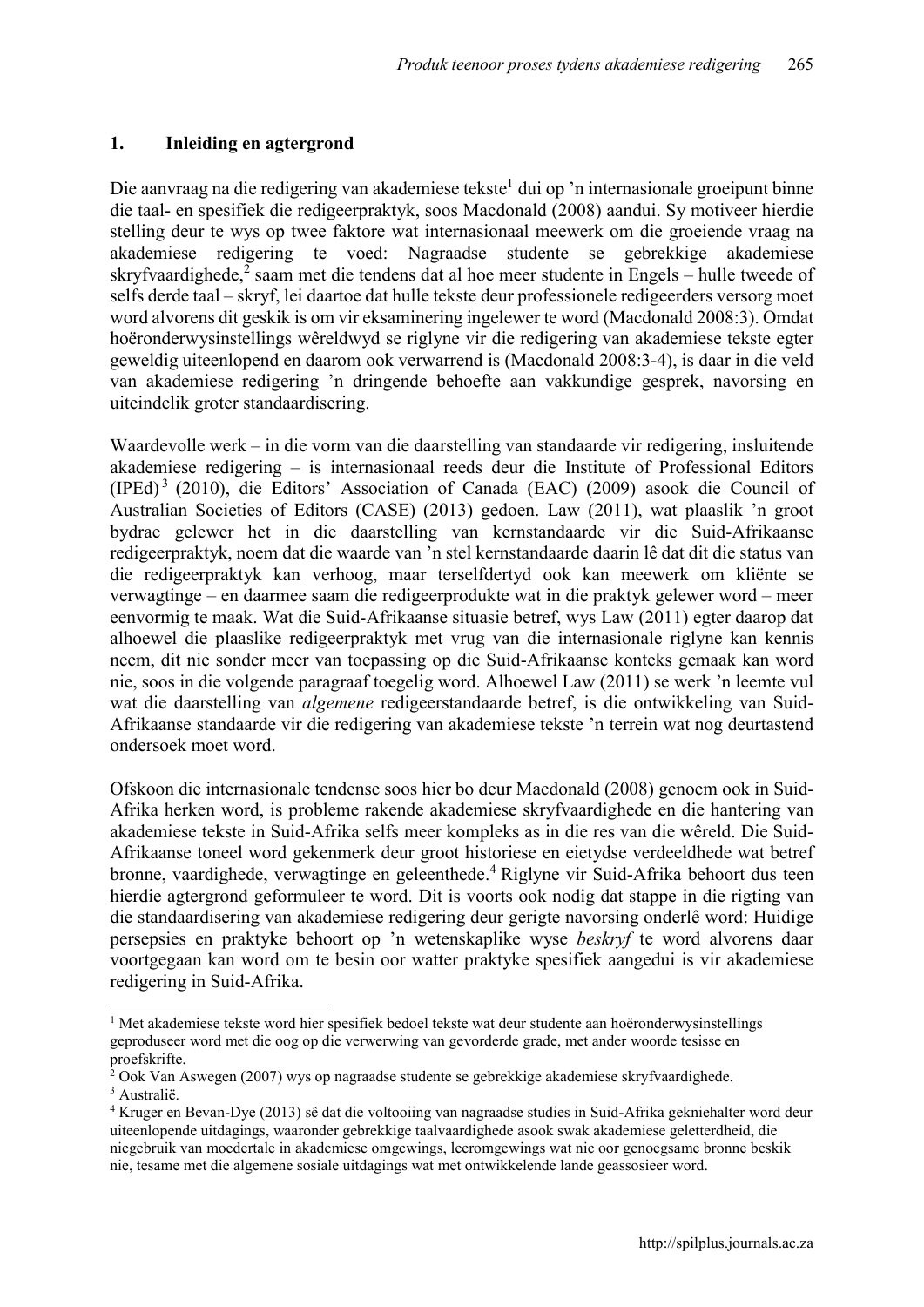Dat die vakkundige gesprek oor akademiese redigering in Suid-Afrika reeds 'n aanvang geneem het, blyk duidelik uit enkele onlangse werksessies oor die onderwerp. 'n Werksessie van die Professional Editors' Group (PEG) in 2010<sup>5</sup> het die volgende belangrike kwessies rakende akademiese redigering uitgelig wat deur navorsers, taalpraktisyns en ander rolspelers (soos studieleiers en universiteite) verreken moet word: "... [T]he role of editors in the thesis production process needs to be *recognised, better understood and formalised* by faculties"; "[e]ditors should be drawn into the process from the outset if it is to be truly *developmental*, especially from the honours level"; en "PEG should develop *guidelines* akin to those of the Canadian and Australian editors' associations but which take into account the *particular circumstances* we're faced with in South Africa" (my kursivering) (Linnegar 2010).

Ook tydens 'n werksessie van die US Taaldiens in 2011<sup>6</sup> is enkele rigtinggewende vrae geïdentifiseer wat in verdere gesprekke en studies aangeraak behoort te word. Woordelikse insette van die deelnemers sluit in: "Waar lê die perke van wat 'n mens mag/moet doen en wat nie?"; "[i]s daar sin daarin om vir 'n student aan te dui om self deurgaans sekere veranderinge aan te bring (byvoorbeeld hoofletters, of ander sake wat met konsekwentheid te make het) as dit duidelik is dat die student nie 'n oog vir sulke besonderhede het nie?" en "[i]n watter mate is die redigering van 'n tesis 'n *opvoedingstaak*?" (my kursivering) (Hansen 2011).

Van die sleuteltemas vir die Suid-Afrikaanse konteks wat uit hierdie werksessies sigbaar raak, is dus die kwessie van die standaardisering van akademiese redigering, die vraag of redigeerders ook 'n ontwikkelingsrol kan en behoort te speel wat studente se skryfvaardighede betref, asook die vraag na waar die grense van etiese akademiese redigering lê. Antwoorde hierop hou ten nouste verband met sienings oor die aard van die redigeertaak – overgesetsynde, die standaardisering van akademiese redigering sal verband hou met die wyse waarop die redigeerder se taak gekonseptualiseer word. Na aanleiding van Kruger en Bevan-Dye (2010) se onderskeid tussen die sogenaamde produk- en prosesbenadering, kan die redigeerder se siening van sy/haar taak voorgestel word as geleë op 'n kontinuum met onderskeidelik die produk- en die prosesgeoriënteerde benadering tot redigering as die twee ekstreme daarvan. Kruger en Bevan-Dye (2010:164) se onderskeid tussen die twee benaderings behels dat 'n produkgeoriënteerde siening op die geredigeerde eindproduk fokus, terwyl 'n prosesgeoriënteerde siening behels dat die redigeerder eerder 'n fasiliterende rol in die student se skryf-as-leer-proses speel.<sup>7</sup>

Vir die doel van die huidige studie is dit nodig dat daar gekyk word na hoe die redigeerder se ingryping met onderskeidelik die proses- en die produkbenadering verband hou. Ingryping kan op 'n tekstuele vlak plaasvind, maar daar kan ook "meta-ingryping" (ingryping op 'n metavlak) wees. Eersgenoemde beteken dat tekstuele veranderinge aangebring word, terwyl laasgenoemde beteken dat daar met die student gekommunikeer word om byvoorbeeld tekstuele wysigings toe te lig, die student te help om self probleme op te los of die student bewus te maak van foute wat herhaaldelik voorkom. Tydens akademiese redigering is groot ingrepe op tekstuele vlak nie altyd aangedui nie, omdat die student se eie skryfvaardighede ook beoordeel moet word. Groot ingrepe lê dus buite die grense van etiese akademiese redigering. Indien die

**<sup>.</sup>** <sup>5</sup> Gefasiliteer deur Haidee Kruger van die Skool vir Tale, Noordwes-Universiteit, Vaaldriehoekkampus.<br><sup>6</sup> Gefasiliteer deur Amanda Lourens van die Departement Afrikaans en Nederlands, Universiteit Stellenbosch.

<sup>&</sup>lt;sup>7</sup> Alhoewel Kruger en Bevan-Dye (2010) hierdie twee benaderingswyses nie as die twee ekstreme van 'n kontinuum beskryf nie, is dit myns insiens wel 'n nuttige voorstelling, omdat dit onwaarskynlik is dat enige

redigeertaak in die praktyk volkome proses- of volkome produkgerig sal wees.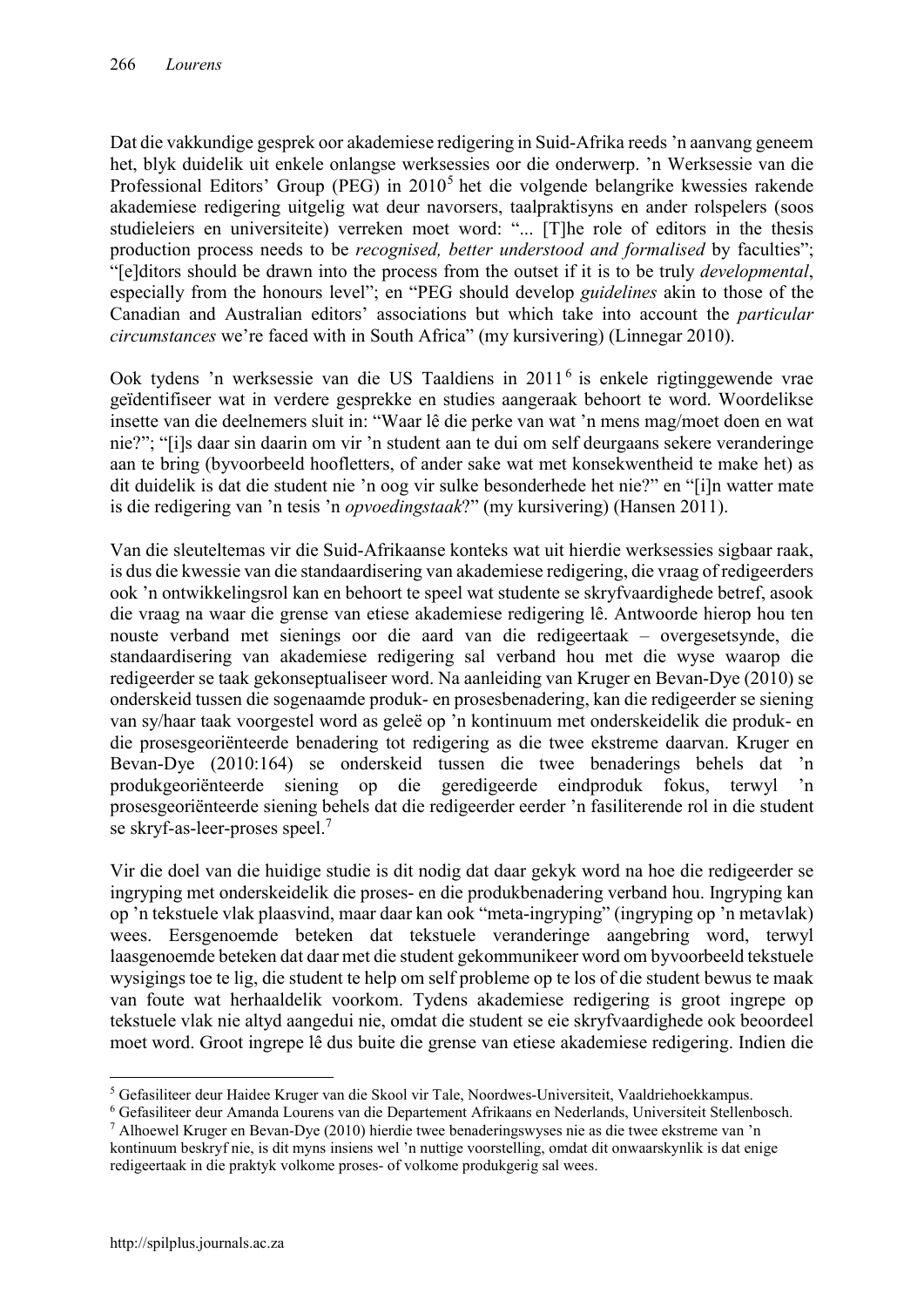akademiese redigeerder ingestel is op 'n prosesbenadering waar die student se leerproses beklemtoon word, sal 'n groter mate van ingryping op metavlak waarskynlik sigbaar raak, omdat die redigeerder met die student sal kommunikeer om sy/haar leerproses te fasiliteer. Terselfdertyd sal die ingryping op die tekstuele vlak dalk selfs verminder, omdat die redigeerder van die student sal verwag om meer wysigings self aan te bring. 'n Produkbenadering tot akademiese redigering sal waarskynlik gekenmerk word deur 'n beperkte mate van ingryping op metavlak, omdat kommunikasie met die student nie as belangrik geag word nie en die tekstuele produk van primêre belang is. Terselfdertyd kan ingryping op tekstuele vlak ook beperk wees, omdat die redigeerder daarvan bewus is dat die student se eie skryfvaardighede beoordeel word.

Teen hierdie agtergrond ontstaan die vraag in watter mate dit wenslik is dat die redigeerder 'n fasiliterende rol ten opsigte van die student se skryfvaardighede speel deur byvoorbeeld op metavlak met die student te kommunikeer. Op 'n praktiese vlak beteken dit dat riglyne vir akademiese redigering nodig is, sodat redigeerders kan weet watter mate van tekstuele ingryping wenslik is, maar dat hulle ook riglyne het wat betref kommunikasie met die student. Alvorens sulke riglyne neergelê kan word, moet redigeerders se siening van hulle eie taak ondersoek word, maar die sienings van byvoorbeeld studieleiers en hoëronderwyskundiges moet ook in ag geneem word.

Kruger en Bevan-Dye (2010) se belangrike studie waarin praktiserende redigeerders se persepsies oor die redigering van tesisse en proefskrifte ondersoek word, bring aan die lig dat Suid-Afrikaanse redigeerders van akademiese tekste 'n produkgeoriënteerde eerder as prosesgeoriënteerde siening van hulle werk het. Die redigeerders sien hulle eie rol as beperk, en dui aan dat werk op die vlakke van kopieredigering en styl aanvaarbaar is, terwyl ingryping op die vlakke van struktuur en inhoud<sup>8</sup> onaanvaarbaar is.

Die studie van Kruger en Bevan-Dye (2013) wat op die 2010-studie volg, ondersoek Suid-Afrikaanse studieleiers se persepsies oor die redigeerder se rol. Daar word bevind dat Suid-Afrikaanse studieleiers 'n meer beperkte siening van die redigeerder se rol het as wat die redigeerders self het. Studieleiers beskou die redigeerder se werk as hoofsaaklik beperk tot die vlak van kopieredigering, en beskou werk op die stilistiese vlak as die student se eie verantwoordelikheid. Ingryping op die vlakke van struktuur en inhoud word deur die studieleiers as ongewens beskou, alhoewel die studieleiers se siening van hierdie aspekte tog effens minder beperkend is as dié van redigeerders self. Die resultate van die twee groepe (redigeerders en studieleiers) wys uiteindelik op 'n uiters beperkte siening van die redigeerder se rol – die redigeerder is naamlik slegs die korrigeerder van basiese foute op die vlak van kopieredigering.

Kruger en Bevan-Dye (2013) stel dit wel in hulle gevolgtrekking dat studieleiers se baie beperkte siening van die redigeerder se rol saamval met verskeie Suid-Afrikaanse hoëronderwysinstellings se riglyne vir akademiese redigering. Aan die ander kant is daar wel ook hoëronderwysinstellings wat die redigeerder se rol as meer omvattend sien. As voorbeeld van laasgenoemde verwys Kruger en Bevan-Dye (2010:156-7) na die Taaldiens van die Universiteit Stellenbosch wat die redigeerder toelaat om 'n ontwikkelingsrol ten opsigte van studente se skryfwerk te speel, deurdat die student byvoorbeeld op probleme ten opsigte van

1

<sup>8</sup> Mossop (2007) se onderskeid tussen vier soorte redigering (kopie-, stilistiese, strukturele en inhoudelike redigering) is die grondslag van Kruger en Bevan-Dye (2010) se indeling.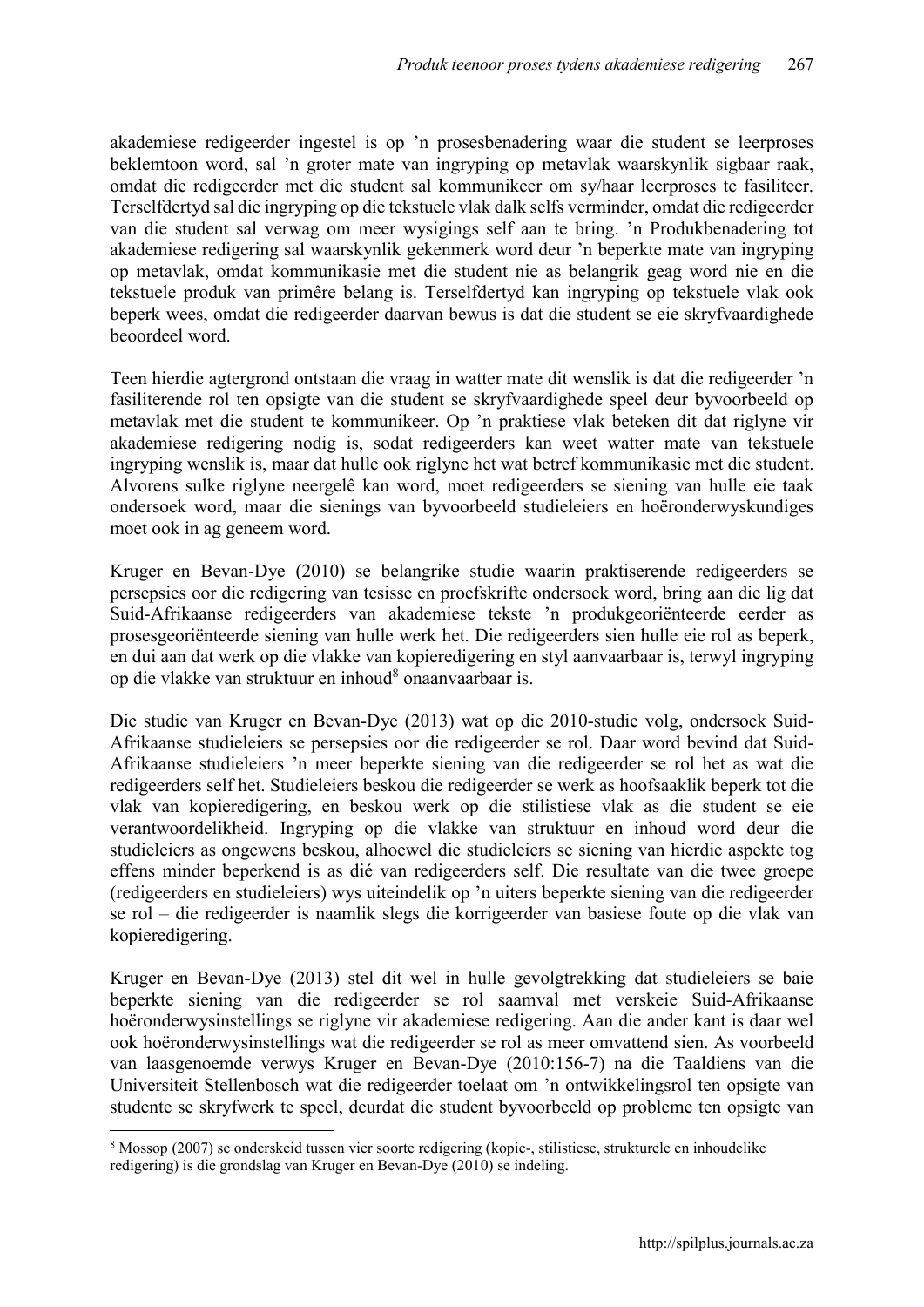sin- en paragraafstruktuur gewys word. Sulke botsende sienings wys duidelik op 'n behoefte aan standaardisering wat betref beleid en praktyke aan Suid-Afrikaanse hoëronderwysinstellings (Kruger en Bevan Dye 2013:895).

Daar kan ook geargumenteer word dat studieleiers se persepsies nie noodwendig 'n refleksie van die ideale praktyk op 'n gegewe tydstip en binne 'n sekere konteks is nie. Die studieleiers wat aan die studie deelgeneem het, assosieer hulle sterk met 'n tradisionele studieleidingsmodel, waarvolgens die student primêr daarvoor verantwoordelik is om/sy haar navorsingsvaardighede (ook skryfvaardighede) te ontwikkel. Kruger en Bevan-Dye (2013:896) wys dan tereg daarop dat, gegee die Suid-Afrikaanse situasie waar nagraadse skryftake besondere uitdagings vir studente inhou, die tyd moontlik ryp is om tradisionele modelle van studieleiding uit te daag en te argumenteer ten gunste van 'n groter ondersteunende rol deur die redigeerder. Sulke toekomstige werk kan egter slegs moontlik gemaak word deur 'n volledige verkenning van huidige akademiese redigeerpraktyke.

In die 2010-studie wys die outeurs daarop dat die redigeerders wat in die steekproef ingesluit is, se menings oor hulle rol tydens akademiese redigering nie noodwendig korreleer met hulle redigeerpraktyk nie. Om hierdie rede stel Kruger en Bevan-Dye (2010:164) voor dat verdere studies aangedui word ten einde te probeer vasstel wat redigeerders wérklik doen tydens hulle redigering van akademiese tekste – word daar in die praktyk 'n proses- of 'n produkbenadering gevolg?

Teen die agtergrond van Kruger en Bevan-Dye (2010) se oproep is 'n groter projek gekonseptualiseer met die doel om 'n oorsig te gee van wat werklik tydens akademiese redigering gebeur, met ander woorde, of 'n proses- of produkbenadering gevolg word. Anders gestel, hoe gee redigeerders in hulle redigeerpraktyk gestalte aan hulle rol? Die huidige studie ondersoek 'n komponent van hierdie groter projek, en fokus op een aktiwiteit tydens akademiese redigering – naamlik die gebruik van die kommentaarfunksie in woordverwerkingsprogramme om met die student te kommunikeer. In die huidige studie word geraak aan die moontlikheid dat opmerkings in der waarheid op 'n kontinuum lê met die prosesen produkbenadering as die twee ekstreme. Wanneer die opmerking ingespan word om ook byvoorbeeld inligting oor die redigeerder se eie prosesse te verskaf (byvoorbeeld om 'n redigeerbesluit te motiveer of 'n wysiging te verduidelik), lê die opmerking waarskynlik nader aan die produkbenadering, omdat die wysiging reeds aangebring is. Nietemin word daar met die student gekommunikeer, al is dit dalk meer met die doel om die redigeerder se eie proses sigbaar te maak. Wanneer die redigeerder egter nie 'n besluit neem nie, en die opmerking daarop gerig is om die student te lei om self die besluit te neem, lê die opmerking nader aan die prosesbenadering. Die feit dat die opmerking egter ingesluit word, ongeag of 'n wysiging reeds aangebring is of nie, dui egter daarop dat die redigeerder kommunikasie op metavlak met die student nodig ag. Om hierdie rede sal 'n opmerking dus altyd in 'n mate prosesgerig wees, en vir die doel van die huidige studie word die blote teenwoordigheid van 'n opmerking reeds as 'n aanduider van 'n prosesbenadering gesien.

Na afloop van hierdie studie kan verdere verbandhoudende aktiwiteite en kwessies ondersoek word, wat ook deur die huidige studie uitgelig sal word. Hierdie ondersoeke kan die grondslag vorm vir wetenskaplike gesprekvoering en die uiteindelike daarstelling van 'n stel werkbare en etiese riglyne wat die realiteite van die Suid-Afrikaanse tersiêre onderrigkonteks in ag neem –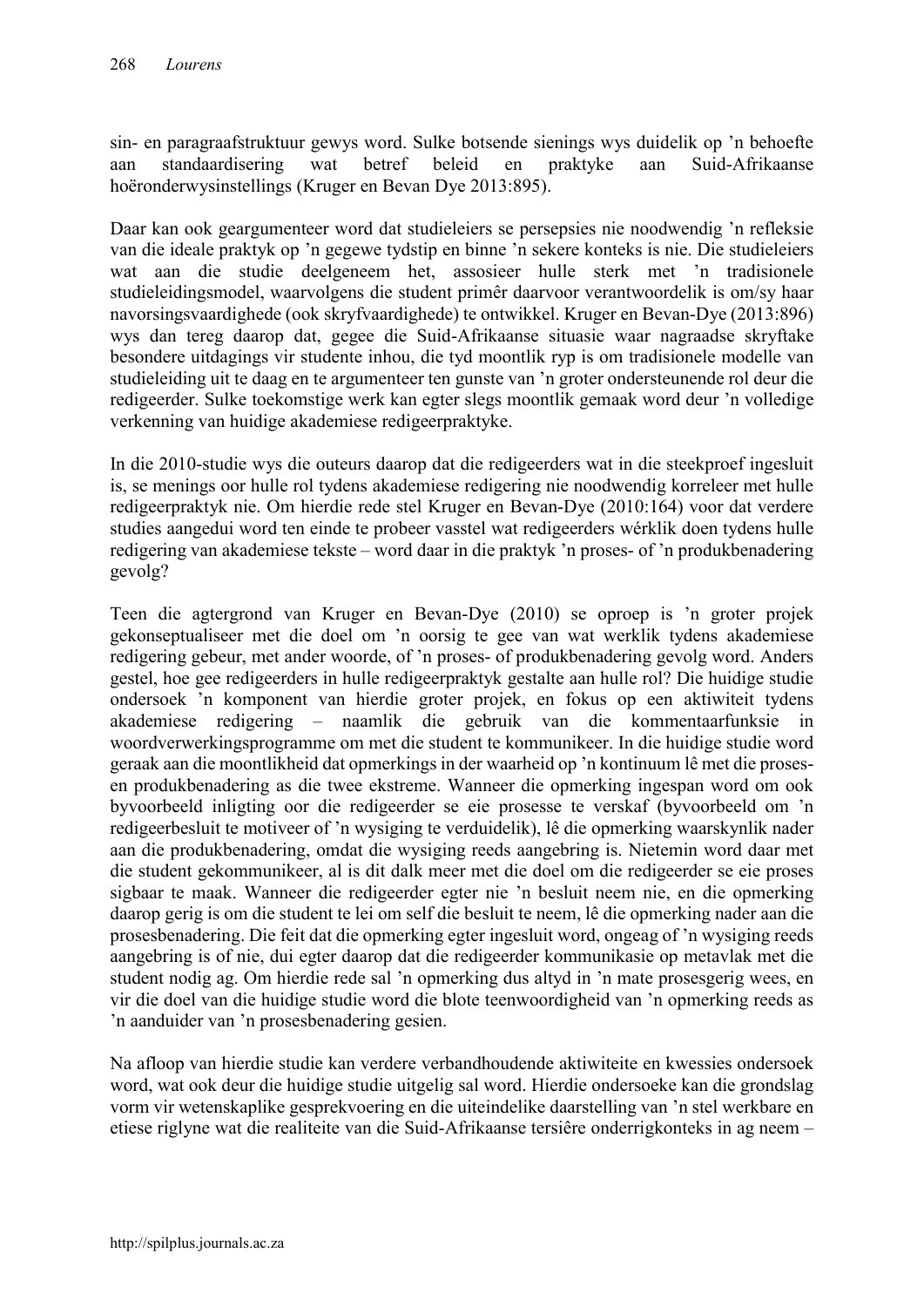'n proses wat volgens Kruger en Bevan-Dye (2010:155) onder meer op konsultasie met die betrokke partye berus.<sup>9</sup>

Hill (2011) bied 'n raamwerk vir die beskrywing van redigeerders se probleemoplossingsaktiwiteite wanneer hulle redigeer. Hierdie raamwerk <sup>10</sup> neem as vertrekpunt dat 'n redigeerder kan kies om met die skrywer<sup>11</sup> van die teks te kommunikeer, eerder as om bloot veranderinge aan te bring sonder om die veranderinge byvoorbeeld toe te lig of alternatiewe oplossings voor te stel. Kommunikasie met die skrywer (in hierdie geval die student) deur middel van die elektroniese opmerkingfunksie van woordverwerkingsprogramme word, soos hierbo genoem, in hierdie studie gesien as 'n aanduider van die redigeerder se aanvaarding van 'n prosesbenadering tot die redigeertaak. Die funksie bied die moontlikheid om byvoorbeeld 'n bepaalde korreksie te verduidelik, sodat die student begryp waarom sy/haar oorspronklike aanbod problematies is. Ook kan die redigeerder bepaalde herhalende foute uitwys sodat die student bemagtig word om die probleem self in die toekoms op te los.

Alhoewel hierdie studie aanvaar dat redigering merendeels elektronies geskied.<sup>12</sup> is dit nodig om te noem dat daar in die Australiese standaarde vir akademiese redigering teen die praktyk van elektroniese redigering gewaarsku word (IPEd 2010). Die PEG-werksessie van 2010 kom tot dieselfde slotsom, wat Linnegar (2010) soos volg opsom: "There are risks inherent in editing electronically using, for example, Microsoft Word's Track Changes function (students can simply 'accept all' without engaging with the editor's corrections, and learn nothing from their input). Some attendees recommended hard copy editing as standard practice instead." Hierdie uitsprake aanvaar egter dat die redigeerder noodwendig alle veranderinge elektronies aanbring en nie met die student daaroor kommunikeer nie; ook verreken dit nie die moontlikheid dat die student veranderinge op die sigkopie bloot klakkeloos kan implementeer nie. Daar word dus in hierdie studie geargumenteer dat die redigeerder se *benaderingswyse* tot die redigeertaak bepalend is, en die gekose medium van minder belang is.

Om op sigkopie te redigeer, is ook nie 'n realistiese opsie in die hedendaagse wêreld nie – die student en redigeerder is dikwels geografies ver van mekaar verwyder en die hantering van sigkopie is in sulke gevalle 'n beslommernis. Foute sluip ook maklik in wanneer die student die veranderinge self op die finale kopie moet aanbring. Die moontlikhede van die woordverwerkingstegnologie behoort veel eerder gesien te word as kreatiewe opsies wat byvoorbeeld die redigeerder se keuse vir die prosesbenadering kan ondersteun. So kan die tekstuele ruimte van die opmerkingfunksie beskou word as 'n ruimte wat spesifiek die doel van interaksie tussen skrywer (student) en redigeerder dien en konkreet meewerk tot 'n prosesbenadering.

**.** 

<sup>9</sup> Hiermee word heel moontlik bedoel redigeerders, hoëronderwyskundiges, studieleiers en nagraadse studente. Organisasies (bv. PEG en SAVI) wat redigeerders in Suid-Afrika verteenwoordig, kan ook hier ingereken word.

<sup>10</sup> Die raamwerk word meer uitvoerig in afdeling 3 bespreek.

<sup>&</sup>lt;sup>11</sup> In die geval van akademiese redigering word daar na alle waarskynlikheid met die student self

gekommunikeer. Tydens die redigering van ander tekssoorte mag daar eerder met die opdraggewer (bv. die uitgewer) gekommunikeer word.

 $12$  Kruger en Bevan-Dye (2010) bevind dat 75,7% van die redigeerders wat in hulle studie betrek is, wel 'n woordverwerkingsprogram gebruik om tekste elektronies te redigeer.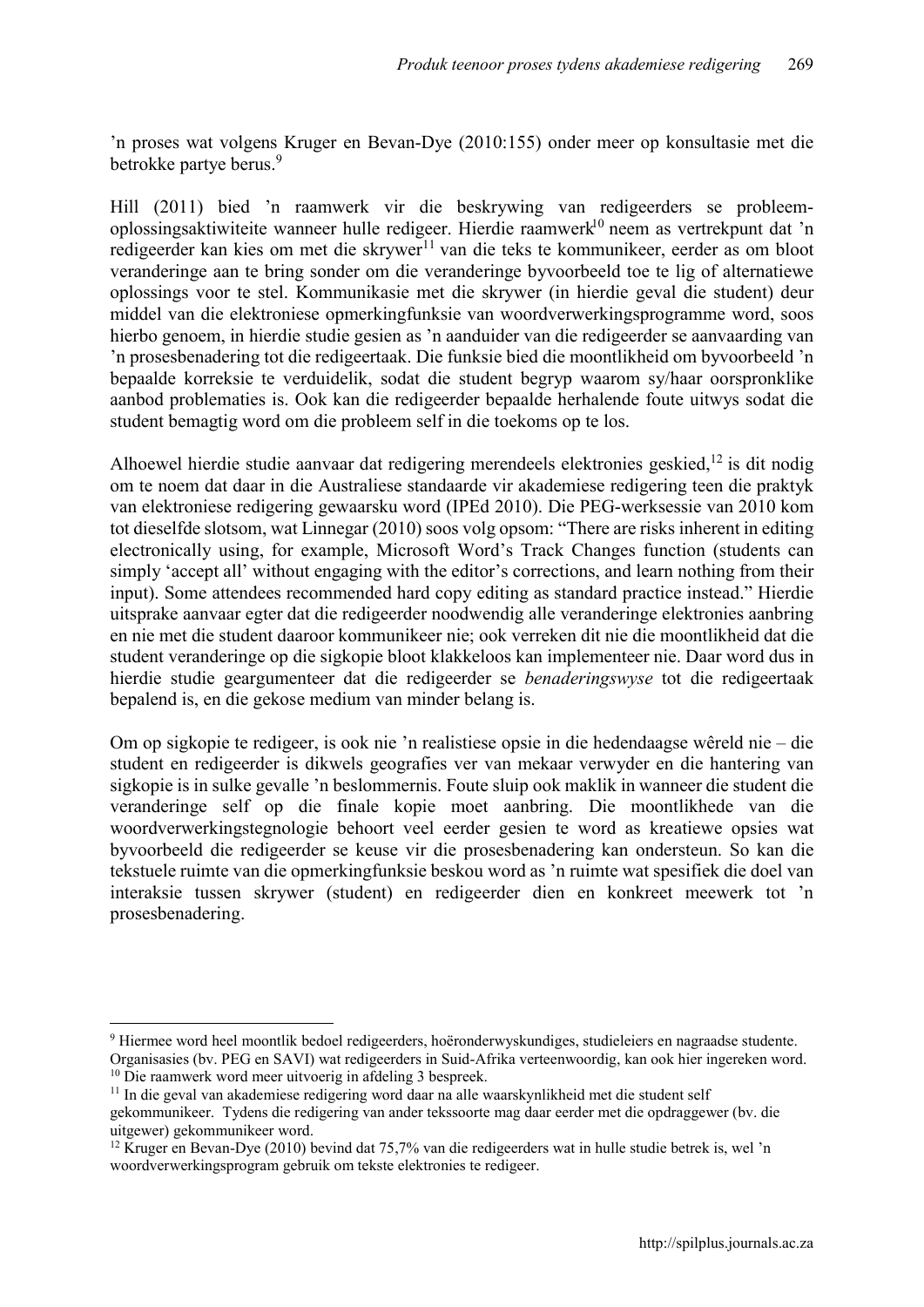### 2. Doelstelling, probleemstelling en navorsingsvrae

Alvorens die uiteindelike gesprek oor standaarde vir akademiese redigering in Suid-Afrika gevoer kan word, is 'n behoorlike verkenning van die stand van sake nodig. Die huidige studie het dus ten doel om uitvoering te gee aan Kruger en Bevan-Dye se oproep om 'n verkenning van redigeerders se werklike aktiwiteite. Dit gaan hier oor 'n eerste en 'n *verkennende* beskrywing van redigeerders se werklike aktiwiteite tydens die redigering van akademiese tekste. Die resultate, alhoewel voorlopig, behoort die veld vir verdere studies te omlyn en die gebreke van die huidige navorsing behoort verdere studies te motiveer. Die uitkomste van die studie kan voorts gebruik word om te besin oor die redigeerder se rol en professionele identiteit, en het implikasies vir die opleiding van redigeerders deurdat sillabusinhoude verfyn kan word om studente spesifiek op te lei in die redigering van akademiese tekste. Hierdie studie word vervolgens gesien as die eerste in 'n reeks ondersoeke om die veld vollediger te karteer en wat uiteindelik kan uitloop op aanbevelings vir akademiese redigering in Suid-Afrika.

Die volgende probleemstelling word aangebied: Hoe kan redigeerders van akademiese tekste (tesisse of proefskrifte) se benutting van die opmerkingfunksie in MS Word beskryf word, en watter afleidings oor die redigeerder(s) se benadering kan daaruit gemaak word?

Ten einde die studie te rig en spesifieke resultate te verkry, word die volgende navorsingsvrae gestel:

- i. Word opmerkings met behulp van MS Word deur die redigeerders van tesisse en/of proefskrifte benut?
- ii. Watter soorte tekstuele probleme<sup>13</sup> word deur die opmerkings betrek? In watter mate strook redigeerders se hantering van hierdie probleme met internasionale riglyne in hierdie verband?
- iii. Wat is die aard van die opmerkings wat aangebied word, met ander woorde, is daar verskillende soorte opmerkings<sup>14</sup> onderskeibaar? Indien wel, hoeveel van elke soort opmerking word aangetref – onderskeidelik in die individuele gevallestudies asook wanneer die gevallestudies gesamentlik beskou word?
- iv. Watter afleidings kan gemaak word wat betref die navolging van die produk- en/of die prosesbenadering?

### 3. Metodologie

1

### 3.1 Algemene benadering

Drie geredigeerde tesisse<sup>15</sup> is bekom en elk is empiries aan die hand van die vier navorsingsvrae ondersoek. Omdat die navorsing beskrywend en verkennend van aard is, is daar besluit om 'n gevallestudie-raamwerk te gebruik, waarbinne daar van kwalitatiewe ontledings – hoofsaaklik teksanalise – sowel as basiese beskrywende statistiese gegewens gebruik gemaak is. Op hierdie manier kan 'n indruk gevorm word van die tendense in hierdie drie voorbeelde.

<sup>&</sup>lt;sup>13</sup> Met soorte tekstuele probleme word bedoel dat tekstuele probleme op verskillende vlakke van die teks onderskei kan word, byvoorbeeld probleme op inhoudelike, strukturele of stilistiese vlak.

<sup>&</sup>lt;sup>14</sup> Daar word gekyk of daar verskillende soorte opmerkings onderskei kan word, eerstens op grond van of 'n redigeerbesluit reeds geneem is. Verder word fyner kategorieë onderskei op grond van die taalhandeling in die opmerking self – is dit byvoorbeeld 'n bevel of 'n verduideliking?

<sup>&</sup>lt;sup>15</sup> Geredigeer deur verskillende redigeerders.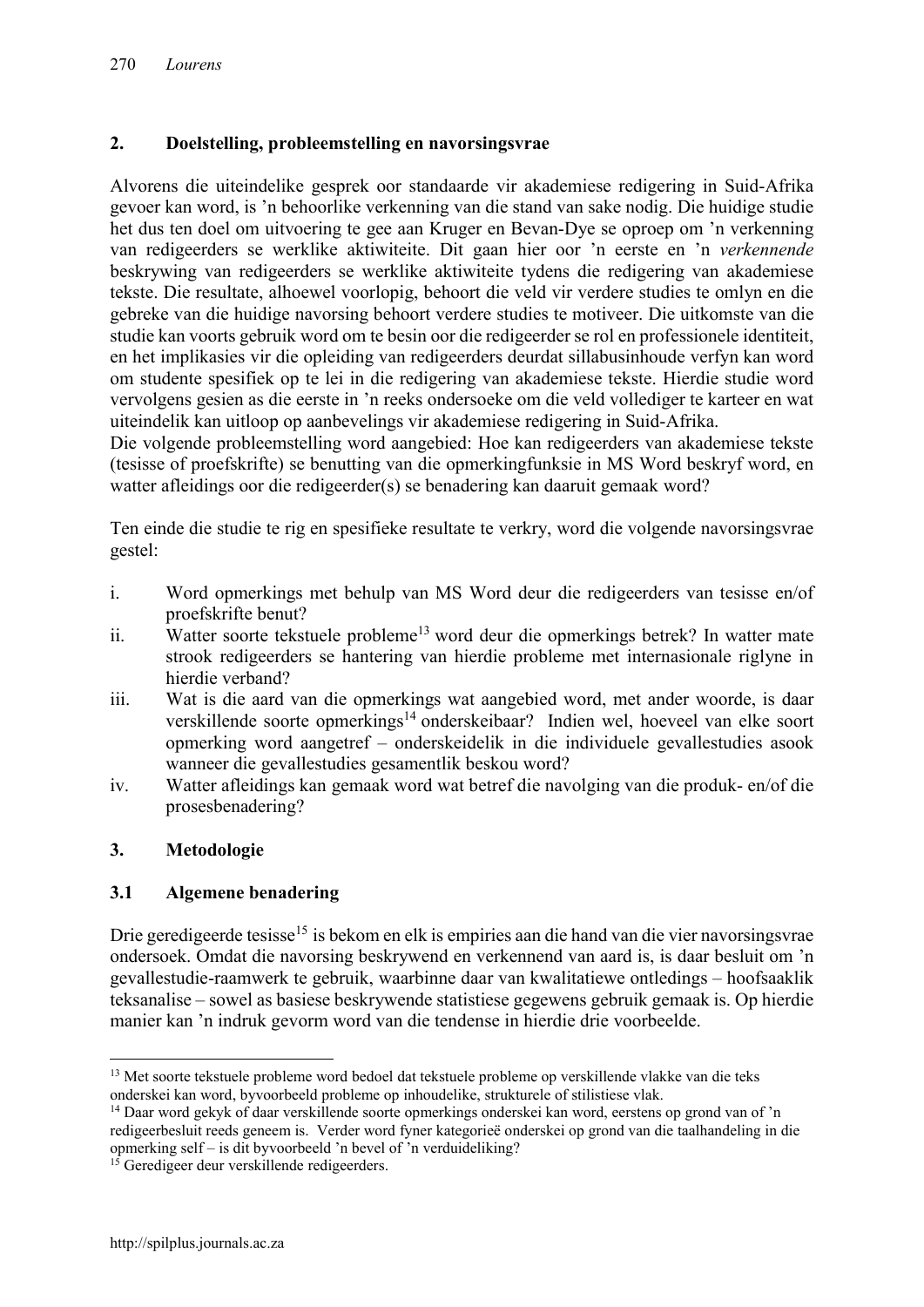Wat die eerste navorsingsvraag (oor die benutting van opmerkings) betref, is daar gesteun op basiese beskrywende statistiese gegewens ten einde verkennend te werk te gaan om te kan sê of opmerkings wel gebruik word. Die verspreiding van opmerkings binne die onderskeie tesisse self word ook vlugtig aangeraak. Uiteraard is dit nie moontlik om die resultate van die drie gevallestudies na die algemene populasie te veralgemeen nie. Verdere studies sal ook nodig wees om kommentaar te lewer oor die beduidendheid van die aantal opmerkings wat wel gebruik word.

Ten opsigte van die tweede navorsingsvraag word basiese beskrywende statistiese gegewens asook kwalitatiewe ontledings aangebied om 'n oorsig te gee van die soorte tekstuele probleme wat deur die opmerkings betrek word. Die statistiese beskrywing sowel as die kwalitatiewe ontleding berus op 'n raamwerk waarin vyf soorte tekstuele probleme onderskei word (sien afdeling 3.3).<sup>16</sup> Voorts word daar gesteun op die EAC se riglyne vir die etiese hantering van die betrokke tekstuele probleme (sien ook afdeling 3.3) ten einde te probeer bepaal in watter mate redigeerders se hantering van verskillende tekstuele probleme met die internasionale riglyne strook. Dit is egter onbekend of die betrokke redigeerders wel met die EAC se riglyne vertroud is. Wanneer daar afleidings gemaak word oor die ooreenstemming tussen die redigeerders se aktiwiteite en die bestaande riglyne, word daar nie verwys na of die redigeerders die riglyne bewus navolg of nie. Dit gaan eerder oor die ooreenstemming tussen hulle onderskeie praktyke en die bestaande riglyne.

Om die derde navorsingsvraag te beantwoord, is die opmerkings almal eers kwalitatief bestudeer. Op grond van of die redigeerder self 'n besluit oor 'n bepaalde tekstuele probleem geneem het (al dan nie), is twee hoofkategorieë onderskei, wat verder in kleiner kategorieë verdeel is op grond van die taalhandeling in die opmerking.<sup>17</sup> Daar word aanvaar dat om nie 'n besluit te neem nie, maar die student se eie betrokkenheid te stimuleer (deur byvoorbeeld 'n vraag te stel), op 'n bewustheid van die student se leerproses kan dui. Daarteenoor kan die verduideliking van 'n wysiging wat aangebring is ook die student se eie leer ten doel hê, maar dit kan ook 'n sigbaarmaking van die redigeerproses wees. Nietemin dui die blote aanbied van 'n opmerking op 'n bewustheid van kommunikasie met die student op metavlak, alhoewel die individuele opmerkings die prosesbenadering in wisselende mate kan weerspieël. Voorts is basiese beskrywende statistiese gegewens gebruik om 'n aanduiding te gee van die voorkoms van die onderskeie soorte opmerkings.

Die vierde navorsingsvraag is beantwoord deur hoofsaaklik 'n kwalitatiewe ondersoek van die opmerkings self, maar ook deur terug te verwys na die bevindinge van navorsingsvraag 1, 2 en 3.

# 3.2 Teksseleksie

Die bekombaarheid van geredigeerde tesisse plaas 'n definitiewe beperking op die studie deurdat slegs drie tesisse vir ontleding ingesamel kon word. Daar is spesifiek gesoek na tesisse wat meer as slegs 'n "ligte" redigering ondergaan het, bedoelende dat die teks op meer vlakke

**<sup>.</sup>** <sup>16</sup> Die navorser het die verskillende opmerkings self in een (of meer) van die vyf kategorieë ingedeel. Uiteraard is hierdie werkswyse subjektief, en die ideaal sou wel wees dat die kategorisering deur 'n tweede navorser gekontroleer word. Die resultate moet dus teen hierdie agtergrond vertolk word.

 $\overline{17}$  Ook in hierdie geval geld die opmerking wat in voetnoot 16 gegee is: Die indeling kan weer eens as subjektief beskou word en resultate moet in die lig hiervan geïnterpreteer word.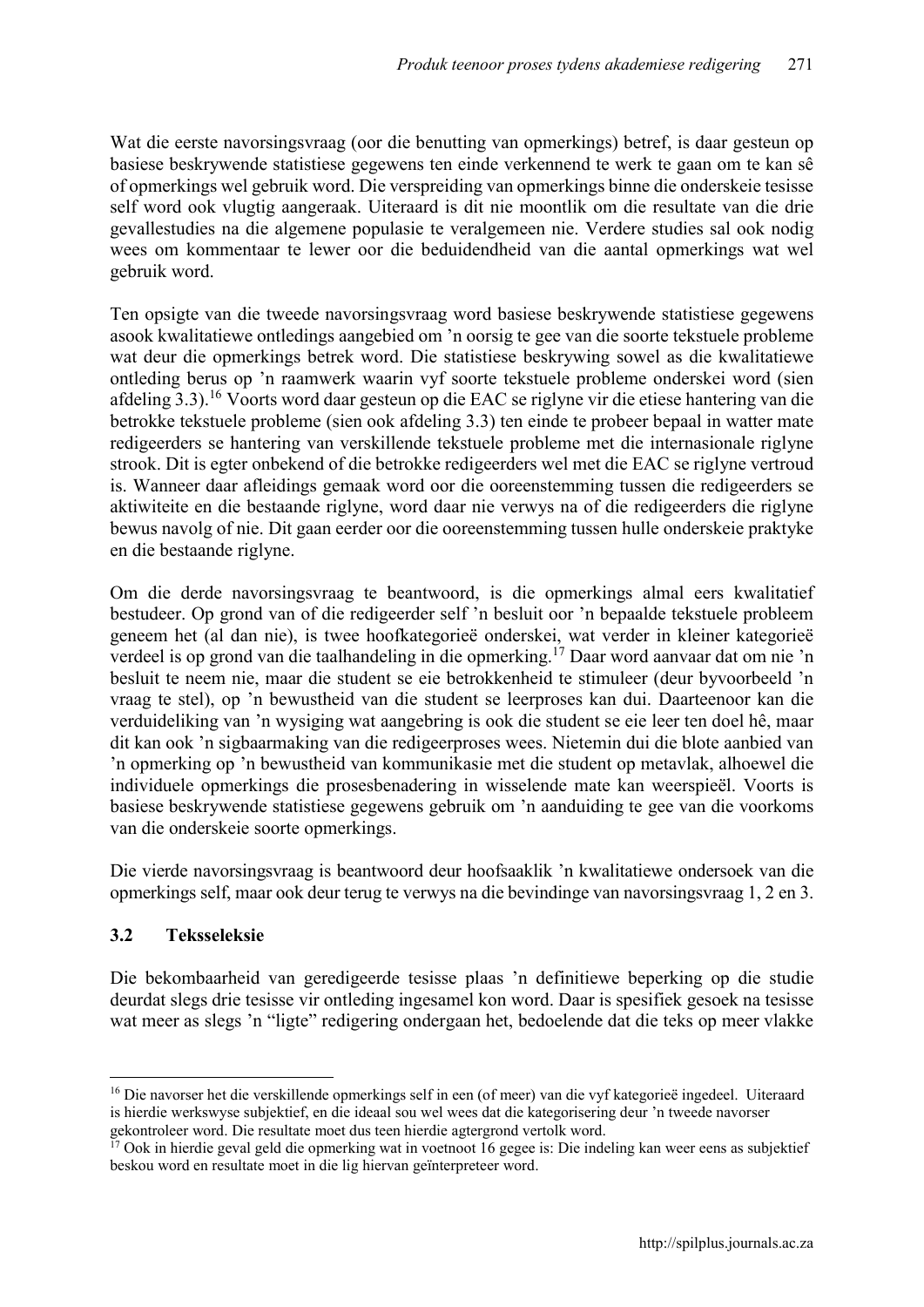as slegs die vlak van kopieredigering geredigeer is. <sup>18</sup> Die uitvoer van 'n sogenaamde omvattende redigering<sup>19</sup> is as kriterium vir insluiting gebruik; dus, redigering waartydens aspekte soos die volgende hanteer is:

- Kopieredigeringsaspekte
- Probleme met sins- en paragraafbou
- Stilistiese probleme (waaronder herhaling, vaagheid en dubbelsinnigheid)
- Opskrifte
- Verwysingstyl
- Interne verwysings soos kruisverwysings, bladsyverwysings, voet- en eindnootnommers en die inhoudsopgawe (Redigering van jou tesis of navorsingsverslag g.d.)

Die insluiting van die kriterium van 'n omvattende redigering het enersyds die voordeel dat die drie voorbeelde vergelykbaar is wat die omvang van die redigering betref. In 'n tesis wat slegs "lig" geredigeer is, sal byvoorbeeld herhaling nie uitgewys word nie en ook word stilistiese probleme op 'n baie beperkte wyse hanteer, terwyl omvattende redigering hierdie probleme hanteer. Andersyds het dit implikasies vir die interpretasie van die resultate deurdat dit ook vooroordeel in die hand kan werk: tesisse wat omvattend geredigeer is, bevat moontlik meer kommentaar as tesisse wat "lig" geredigeer is, omdat die redigeerder met omvattende redigering die ruimte het om byvoorbeeld stilistiese probleme toe te lig. Dit is nodig dat die bevindinge teen hierdie agtergrond vertolk word.

'n Aantal privaat redigeerders (almal oud-US-studente) is gekontak met die oog op die verkryging van geredigeerde tesisse as data. Twee redigeerders kon elk een tesis voorsien wat voldoen aan die vereiste van "omvattende" redigering.

Die US Taaldiens is genader om tesisse te bekom wat deur medewerkers geredigeer is. Alhoewel die Taaldiens geredelik toestemming verleen het, moes die toestemming van die betrokke outeurs ook verkry word en 'n versoek is per e-pos aan die outeurs gerig. Slegs drie outeurs het gereageer en toestemming verleen. Eers hierna het die US Taaldiens die geredigeerde tesisse beskikbaar gestel en kon daar  $(1)$  vasgestel word wie die redigeerder was<sup>20</sup> en (2) bepaal word of die tesis wel omvattend geredigeer is. Uiteindelik kon een voorbeeldteks van die US Taaldiens gebruik word.

Die geredigeerde tesisse is almal in Engels geskryf, maar verskil van mekaar wat betref die spesifieke kwalifikasie waarvoor die onderskeie studente die tesis ingedien het (hoewel al drie op magistervlak is) en die lengte daarvan:

**.** 

<sup>&</sup>lt;sup>18</sup> Kopieredigering verwys na die redigering van die teks op die sogenaamde mikrovlak, met ander woorde die korreksie van spel-, tik- en basiese grammatikale foute; die nagaan van interpunksie en die uitwys van ontoepaslike woordgebruik. Verwys hier na die US Taaldiens se dokument "Redigering van jou tesis of navorsingsverslag" (g.d.) waarin tussen "ligte" en "omvattende" redigering onderskei word – kopieredigering kan as "ligte" redigering beskou word.

<sup>&</sup>lt;sup>19</sup> Sien die US Taaldiens se dokument "Redigering van jou tesis of navorsingsverslag" (g.d.) waarin die konsep "omvattende redigering" verduidelik word. Die aspekte wat vervolgens gelys word, is wat die US Taaldiens as 'n beskrywing van "omvattende redigering" beskou.

<sup>&</sup>lt;sup>20</sup> Sodat daar nie twee tesisse ingesluit word wat deur dieselfde redigeerder hanteer is nie, met die doel om die drie voorbeelde ietwat meer verteenwoordigend te maak.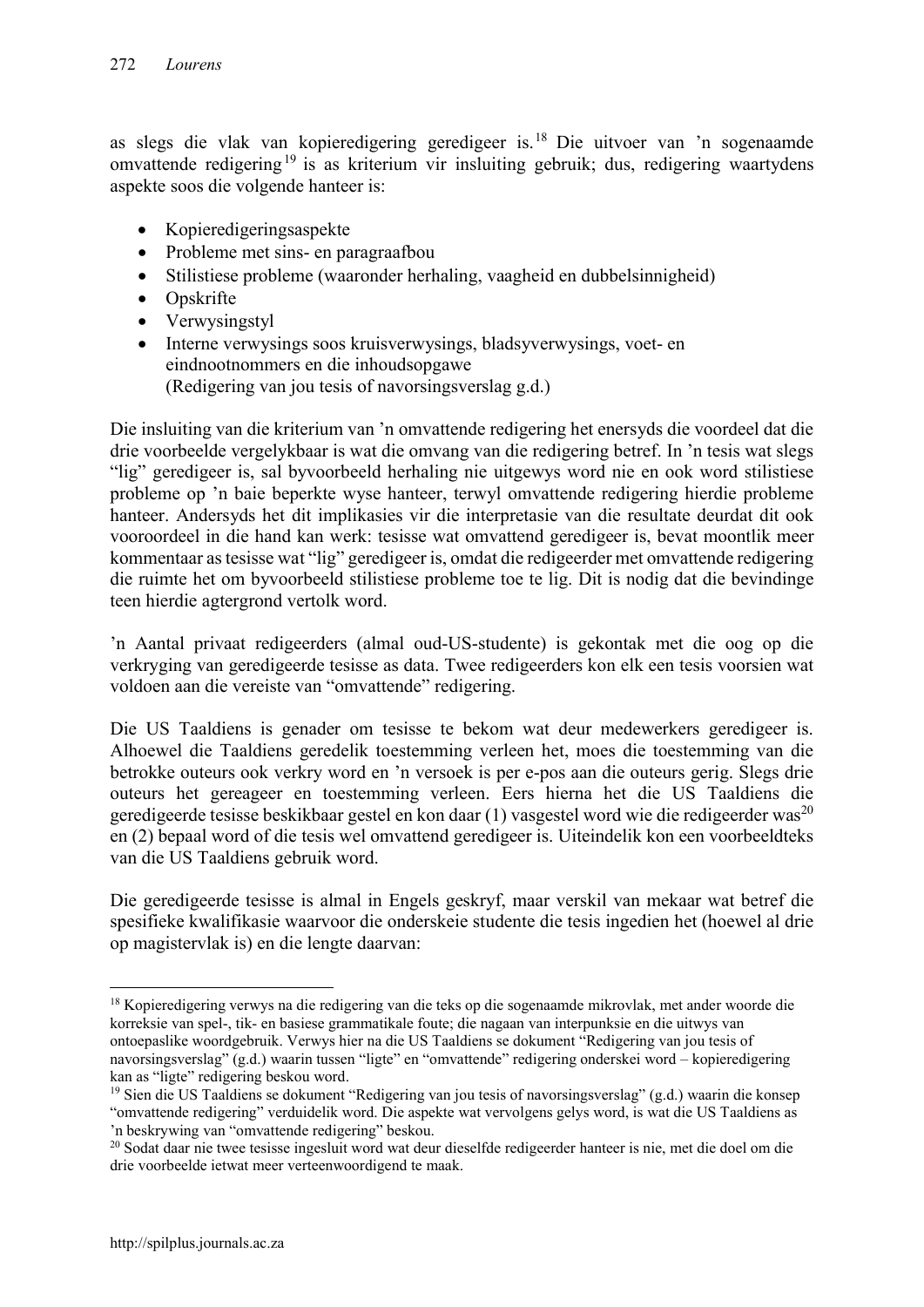|         | Redigeerder                | <b>Graad waarvoor ingedien</b> | Lengte <sup>21</sup> |
|---------|----------------------------|--------------------------------|----------------------|
| Tesis 1 | Privaat                    | MIng (Elektriese en            | 68pp.                |
|         |                            | Elektroniese Ingenieurswese),  | Bronnelys nie        |
|         |                            | <b>US</b>                      | geredigeer nie       |
|         |                            |                                |                      |
| Tesis 2 | US Taaldiens <sup>22</sup> | MA (Sosiologie en Sosiale      | $91$ pp.             |
|         |                            | Antropologie), US              | Bronnelys wel        |
|         |                            |                                | geredigeer           |
| Tesis 3 | Privaat                    | MPhil (Vertaling), US          | $126$ pp.            |
|         |                            |                                | Bronnelys wel        |
|         |                            |                                | geredigeer           |

Tabel 1: Inligting oor die drie tesisse wat as gevallestudies gebruik is

Die studie is beperk deurdat dit slegs 'n eerste en verkennende ondersoek is wat veral ten doel het om 'n ondersoekterrein bloot te lê. Ook word die studie se geldigheid en veralgemeenbaarheid beperk deurdat slegs drie gevallestudies betrek word. Hiernaas plaas al drie redigeerders se bande met die US (hetsy oud-US-studente of 'n US-medewerker) ook 'n beperking op die veralgemeenbaarheid van die bevindinge vir die hele Suid-Afrikaanse konteks. Die agtergrond (met ander woorde opleiding en ervaring) van die redigeerders word voorts nie verreken nie. Die feit dat die redigeerders ook nie dieselfde opdrag (in terme van aspekte wat aangeraak moet word) ontvang het nie en daar slegs gesoek is na voorbeelde van "omvattende" redigering, lei daartoe dat die drie gevallestudies nie werklik wetenskaplik met mekaar vergelykbaar is nie – die vergelykings wat aangebied word, het eerder die doel om die terrein te karteer. Inferensiële statistiese ontledings is nie uitgevoer nie, omdat dit nie werklik hier aangedui is nie, gegee die feit dat slegs drie voorbeelde betrek is en ewekansige steekproefneming nie gebruik is nie.

### 3.3 Data-ontleding: 'n raamwerk

Ten einde die navorsingsvrae (veral vraag ii en iii) bevredigend te kan beantwoord, is dit nodig om op teoretiese vlak die volgende raamwerke vir ontleding aan die navorser te verskaf:

- Die soorte tekstuele probleme wat deur redigeerders hanteer kan word
- Riglyne rakende die soorte tekstuele probleme wat wel binne etiese akademiese redigering hanteer mag word
- Die verskillende soorte probleemoplossingsaktiwiteite wat redigeerders prakties kan toepas

Law (2011) se standaarde vir redigering onderskei duidelike soorte tekstuele probleme. Die stel standaarde wat sy voorstel bestaan uit twee afdelings, naamlik (1) tekstuele take vir redigeerders en (2) buitetekstuele vaardighede vir redigeerders:

1

<sup>21</sup> Aantal bladsye met spoorveranderinge; bronnelys ingesluit.

<sup>&</sup>lt;sup>22</sup> Die redigeerwerk is ook nagesien deur 'n gehaltekontroleur van die US Taaldiens.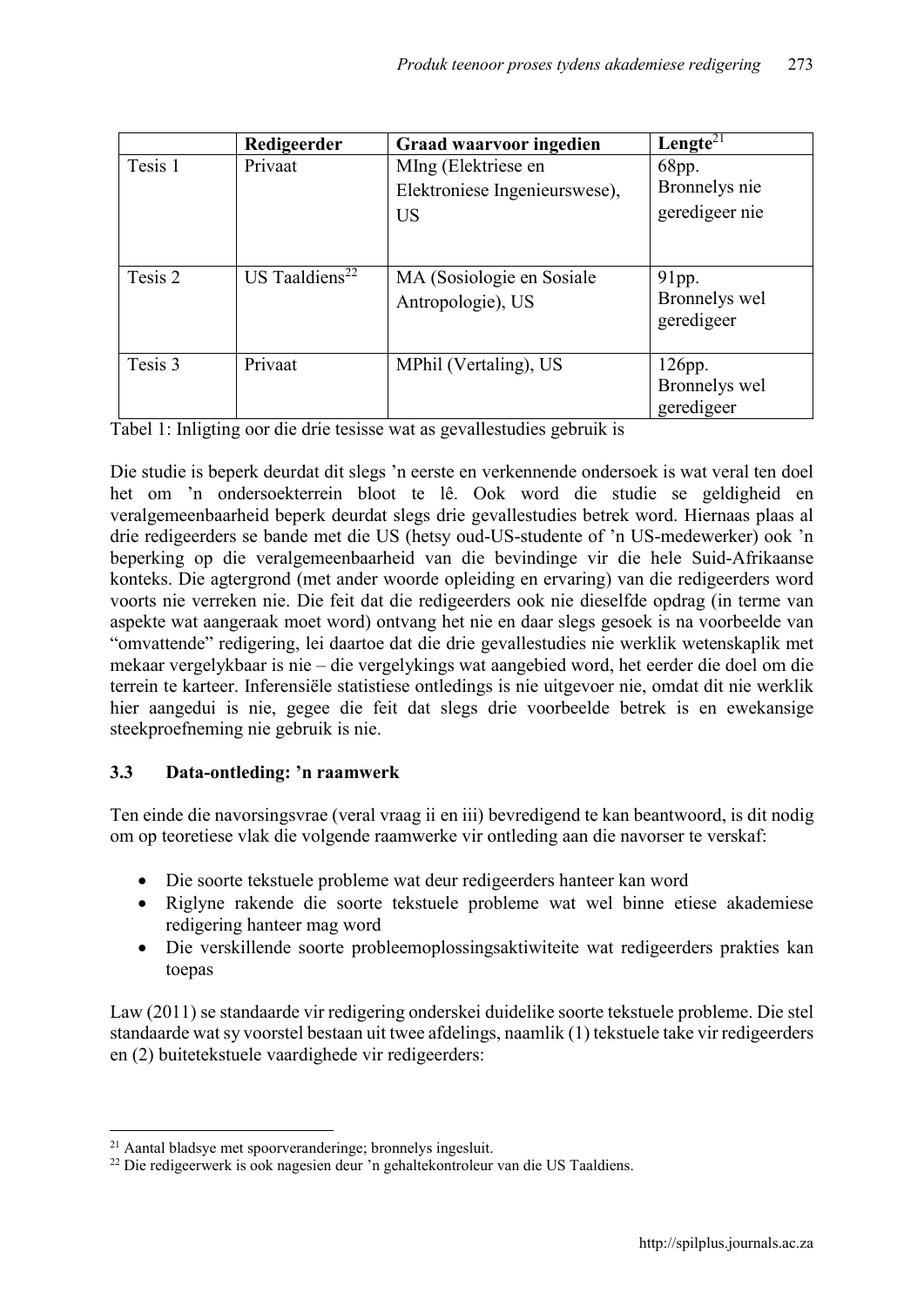- 1. Tekstuele take vir redigeerders 1.1 Kopieredigering 1.2 Stilistiese redigering 1.3 Strukturele redigering 1.4 Inhoudelike redigering 1.5 Proeflees
- 2. Buitetekstuele vaardighede vir redigeerders
	- 2.1 Tegniese vaardighede en bedryfskennis
	- 2.2 Persoonlike en interpersoonlike vaardighede
	- 2.3 Gespesialiseerde kennis
	- (Law 2011:290)

Dit is egter nie duidelik hoe hierdie standaarde verband hou met die bestaande internasionale standaarde (naamlik van EAC en CASE) nie, en Law (2011) verwys ook nie in haar artikel na hierdie bestaande standaarde nie. Law se voorgestelde standaarde berus grootliks op die uiteensetting van die vier soorte redigering deur Mossop (2007), maar dit is onduidelik of die internasionale standaarde tydens die formulering van die voorgestelde standaarde betrek is. Daar is dus besluit om die internasionale standaarde vir algemene sowel as tesisredigering te ondersoek, alvorens enige teoretiese uiteensetting van die moontlike soorte tekstuele probleme aanvaar kan word.

In Australië bestaan die "Australian standards for editing practice" (CASE 2013) sowel as "Guidelines for editing research theses" (IPEd 2010). Albei dokumente sien die redigeertaak as bestaande uit verskeie standaarde, <sup>23</sup> wat redelik maklik omgeskakel kan word in soorte tekstuele probleme waaraan redigeerders tydens die redigeerproses aandag kan gee. Dieselfde geld vir die Kanadese konteks waar sowel die "Professional editorial standards" (2009) as die "Guidelines for ethical editing of theses/dissertations" (2012) deur die Editors' Association of Canada (EAC) neergelê is. Ook die EAC se uiteensetting van verskeie standaarde erken die kompleksiteit van die redigeertaak en kan ook in spesifieke soorte tekstuele probleme omgeskakel word.

Volgens die "Australian standards for editing practice" (CASE 2013) word die volgende standaarde<sup>24</sup> vir redigering onderskei:

- A. Professionele praktyk: professionele optrede, kommunikasie, die publikasieproses, regs- en etiese kwessies, ontwerpaspekte, hulpbronne en die drukproses
- B. Bestuur en skakeling: projekomskrywing, projekdokumentasie, monitering
- C. Inhoud en struktuur: akademiese inhoud, argument, makrostruktuur, volgorde van inhoud, struktuuraanduidings, verwysings
- D. Taal en illustrasies: helderheid, toonaard, grammatika, taalgebruik, spelling, interpunksie, grafiese materiaal
- E. Volledigheid en konsekwentheid: spelling, vorm en inhoud van voor- en agterwerk, akkuraatheid en volledigheid van kruisverwysings, konsekwente aanbiedingstyl wat betref lettertipe, opskrifte, konsekwentheid, akkuraatheid en volledigheid van verwysings

 $^{23}$  IPEd (2010) volg CASE (2013) se indeling in verskillende standaarde.

<sup>&</sup>lt;sup>24</sup> "Standaarde" kan in hierdie besondere konteks ook vertolk word as dimensies, soorte of vlakke.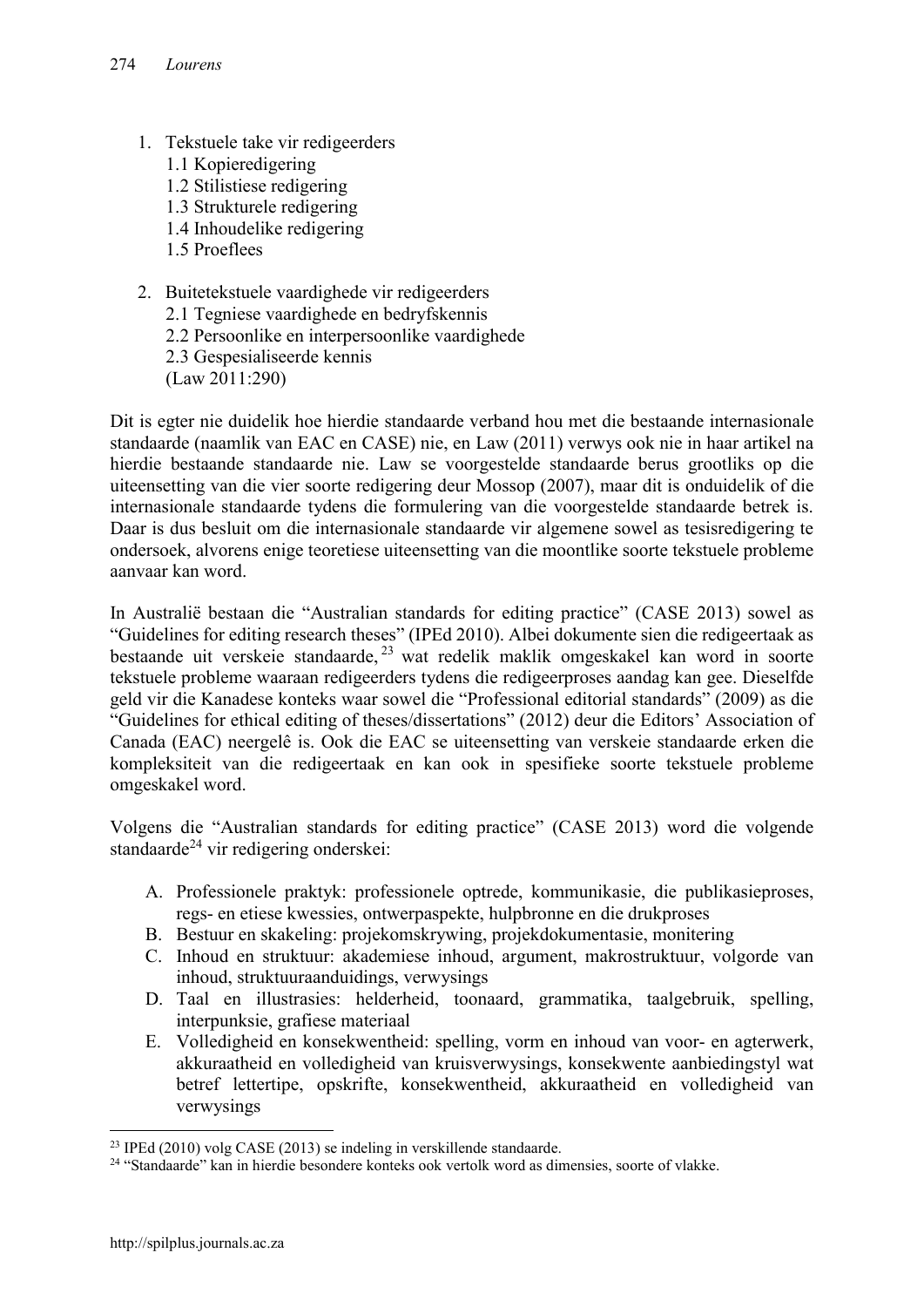Standaard A en B lê tegnies gesproke buite die domein van ware praktiese teksredigering, alhoewel dit verdienstelik is om ook hierdie aspekte as deel van die volledige redigeerproses te verreken. Vir die doel van hierdie studie word hulle egter verder buite rekening gelaat. Standaard C, D en E sou onderskeidelik omgeskakel kon word in die volgende soorte tekstuele probleme wat die redigeerder mag oplet en regstel:<sup>25</sup>

- C: Inhoudelike en strukturele kwessies
- D: Taalkwessies en grafiese materiaal (waaronder illustrasies), maar ook tabelle en ander grafika
- E: Volledigheid en konsekwentheid

IPEd (2010) gebruik, soos reeds genoem, CASE (2013) se standaarde as vertrekpunt en meld spesifiek dat slegs standaard D en E deur akademiese redigeerders hanteer behoort te word. Indien standaard C (inhoudelike en strukturele kwessies) ter sprake kom, mag slegs voorbeelde gegee word, alhoewel dit onduidelik is wat presies hier deur die outeurs van die dokument bedoel word – wat moet die "voorbeeld" behels en in watter mate moet dit verband hou met die onderhawige kwessie in die teks? Word daar dalk bedoel dat 'n riglyn of advies eerder as 'n werklike "voorbeeld" gegee moet word? Wat hierdie punt betref, is IPEd se riglyne dus nog gebrekkig.

Alhoewel 'n standaardwerk oor redigering soos *Butcher's copy-editing* (2006) net soos CASE (2013) die aspekte van inhoud en struktuur onder 'n enkele soort redigering tuisbring, kan daar kritiek teen so 'n groepering ingebring word, omdat ware inhoudelike aspekte tog te skei is van die meer tegniese strukturele kwessies soos volgorde of struktuurmerkers (wat ook opskrifte kan insluit). Dit is voorts ook problematies dat korrekte taalgebruik en 'n stilistiese kwessie soos helderheid saamgegroepeer word onder standaard D; terselfdertyd is dit verwarrend dat verwysings as 'n kategorie onder standaard C gegee word terwyl verwysings ook weer onder standaard E ter sprake kom (nou met spesifieke verwysing na die konsekwentheid, akkuraatheid en volledigheid daarvan). Alhoewel standaard E van die oorhoofse opskrif "volledigheid en konsekwentheid" voorsien word, is dit nie uit die standaarde self duidelik dat slegs hierdie twee kwessies daaronder ingesluit word nie.

Konsekwentheidskwessies word wel in redelike besonderhede aangebied, maar met volledigheid word klaarblyklik nie veel meer bedoel as om te sorg dat alle komponente van die teks in die manuskrip ingesluit is nie. Myns insiens sou hierdie kwessie gewoon onder inhoudelike kwessies aangestip kon word, eerder as om daaraan die status van 'n afsonderlike standaard of kategorie te verleen. Daarteenoor sou konsekwentheid wel bestaansreg as losstaande kategorie kon hê. Opsommend beskou is IPEd se aanbieding van die standaarde redelik rigied, gegee die saampersing van redelik uiteenlopende aspekte (byvoorbeeld taalkwessies en grafiese materiaal) in een standaard. Ook is die perspektief baie beperkend ten opsigte van die skrywer-student se akademiese ontwikkeling, en dit blyk 'n volkome produkgeoriënteerde benadering te weerspieël.

Die EAC se "Professional editorial standards" (2009) bied myns insiens 'n meer genuanseerde indeling met hulle uiteensetting van die redigeertaak as bestaande uit die volgende vyf standaarde:

 $\overline{a}$ <sup>25</sup> Teen die agtergrond van Mossop (2007) en Law (2011).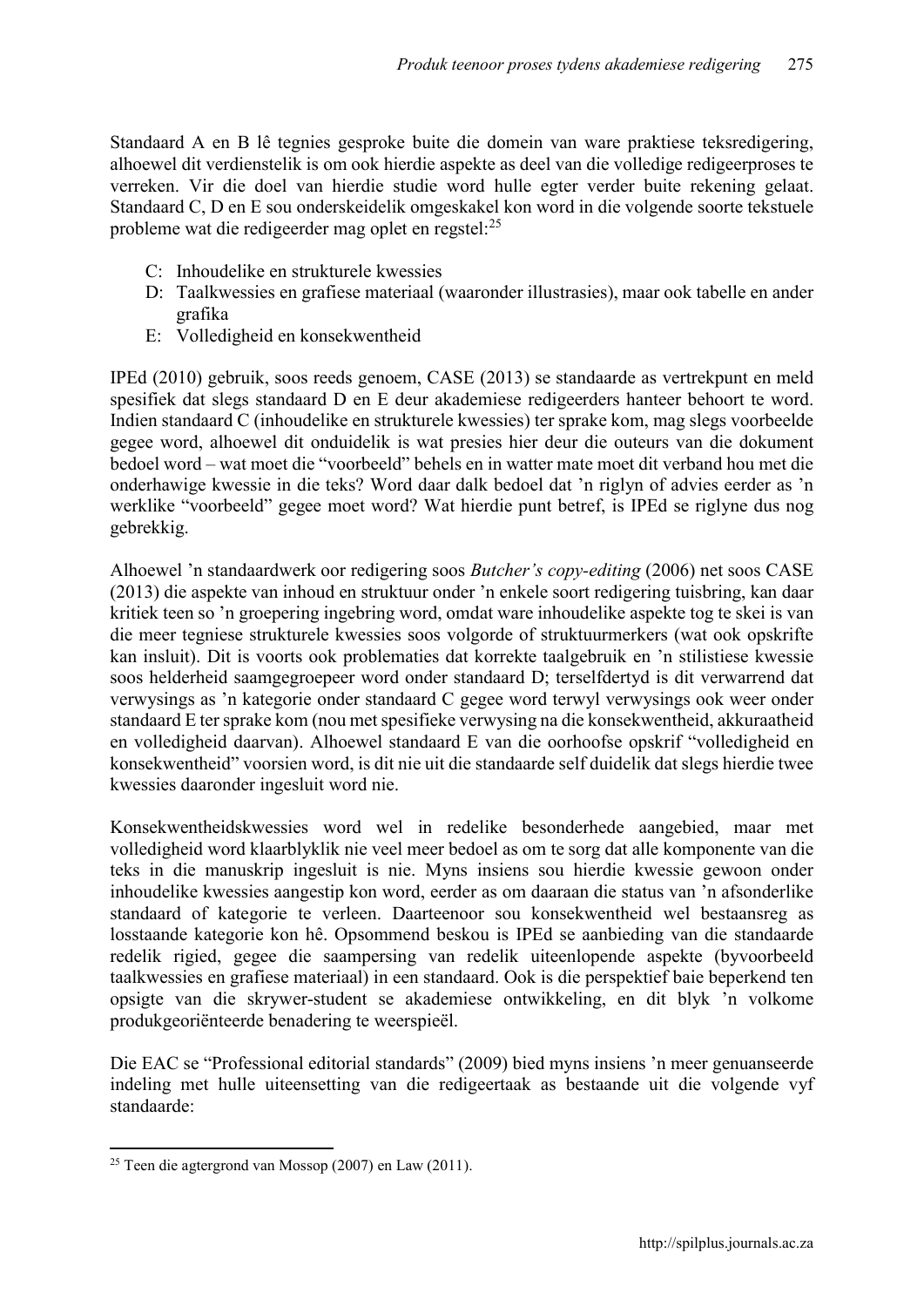- A. Die grondslae van redigering
- B. Strukturele redigering
- C. Stilistiese redigering
- D. Kopieredigering
- E. Proeflees

Die omskakeling van hierdie standaarde in soorte tekstuele kwessies vir die redigeerder se aandag, is in hierdie geval makliker. Standaard A hanteer, soos CASE se standaard A en B, weer eens kwessies wat werklike teksredigering voorafgaan of bepaal, soos byvoorbeeld kennis van die publikasie-, ontwerp- en produksieproses. Standaard B, C en D stem egter ooreen met 'n outeur soos Mossop (2007) se baie pragmatiese indeling van redigering in vier soorte, te wete inhoudelike, strukturele, stilistiese en kopieredigering, alhoewel dit opmerklik is dat inhoudelike redigering as hoofkategorie deur die EAC weggelaat word. Wanneer die standaarde egter van nader beskou word, blyk dit dat inhoudelike kwessies (o.m. standaard B5: byvoegings en weglatings) onder standaard B (strukturele redigering) tuisgebring word. Dit kan egter verwarrend wees, en in hierdie geval is Mossop se onderskeid tussen inhoudelike en strukturele redigering verkieslik. Daar sou ook geargumenteer kon word dat proeflees onder kopieredigering inbegrepe is, en dat die onderskeid eerder relevant is vir byvoorbeeld die publikasieproses in 'n groot uitgewery. Tydens akademiese redigering geskied proeflees as deel van die kopieredigering van die teks.

"Guidelines for ethical editing of theses/dissertations" (EAC 2012) se boodskap oor die reikwydte van akademiese redigering is egter duidelik: "Editing must never affect the content or structure of the student's thesis." Hiervolgens is wysigings wat verder strek as die korreksie van grammatika, idioom, interpunksie, spelling en tegniese aspekte ontoelaatbaar. Nietemin is die EAC se model nie so rigied as wat hierdie voorskrif voorgee nie. Die genoemde dokument maak in werklikheid ruim voorsiening vir die gebruik van opmerkings <sup>26</sup> wanneer die redigeerder van mening is dat verbeteringe ten opsigte van die volgende kwessies aangedui is:<sup>27</sup>

- Strukturele redigering
	- B5 Weglatings, byvoegings
	- B6 Korrektheid van gegewens, voldoende navorsing, inhoudelike balans
	- B7 Formaat byvoorbeeld die aanbied van gewone teks met baie syfers in die vorm van 'n tabel
- Stilistiese redigering
	- Helderheid
		- C1 Sinskonstruksie
		- C2 Woordkeuse
		- C3 Herskryf van sinne, paragrawe en teksgedeeltes
		- C4 Verstaanbaar maak van tekselemente
		- C5 Tabelle en ander grafiese elemente

**<sup>.</sup>** <sup>26</sup> "Opmerkings" word hier generies bedoel en verwys nie spesifiek na die gebruik van die funksie in MS Word nie, alhoewel hierdie funksie met vrug benut kan word.

<sup>&</sup>lt;sup>27</sup> Die kwessies word benoem soos in die oorspronklike dokument – vandaar die kodes (bv. B5 of C1) wat elk op 'n bepaalde (sub)standaard van redigering dui.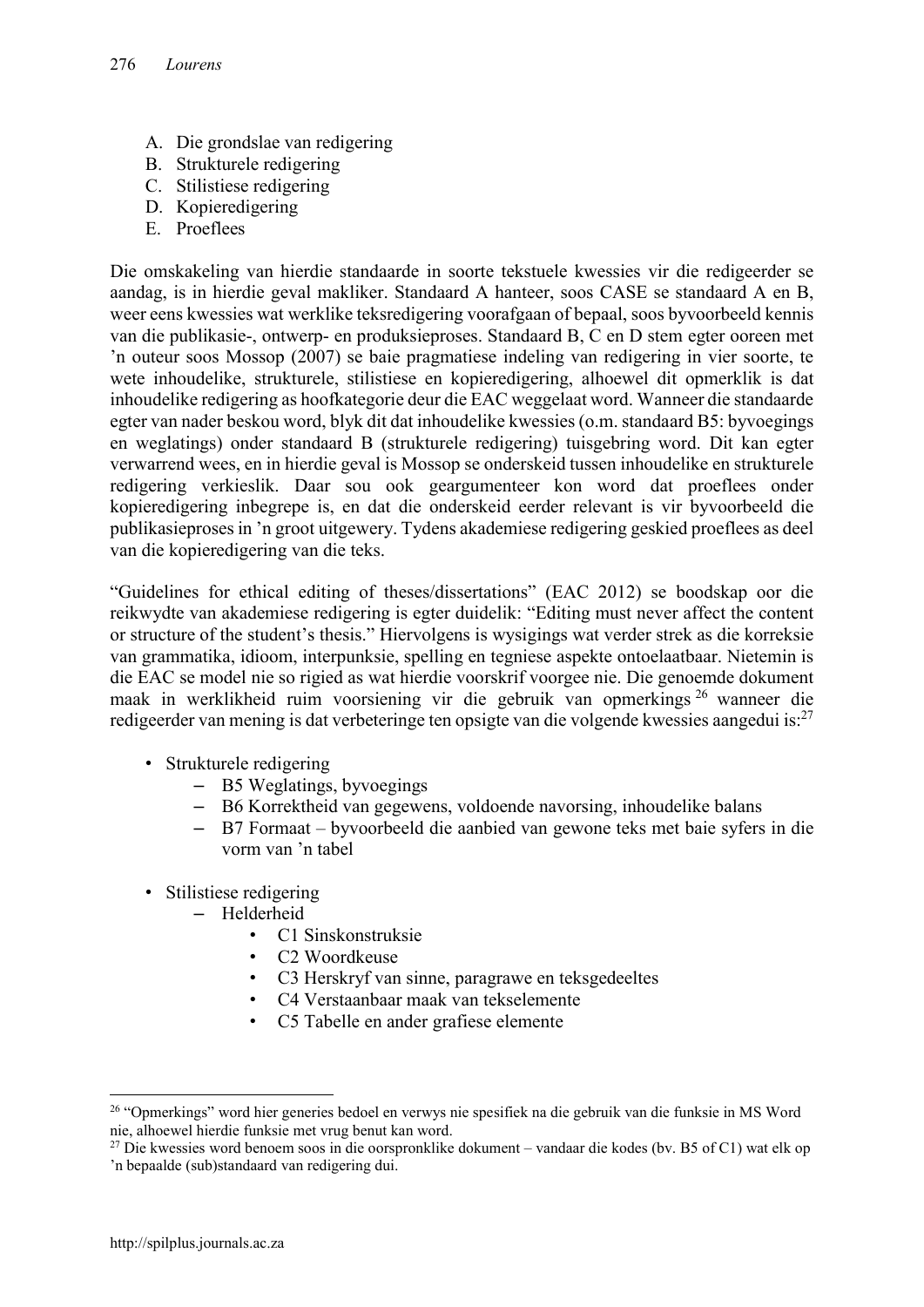- Stilistiese redigering
	- Vloei
		- C6 Oorgange tussen sinne en paragrawe
		- C7 Interne struktuur van paragrawe volgorde van sinne
		- C8 Lengte en struktuur van paragrawe
		- C9 Lengte en struktuur van sinne

– Taal

- C12 Bondigheid
- Kopieredigering
	- D8 Inkonsekwenthede wat betref logika, feite, kruisverwysings
	- D11 Akkuraatheid: name, titels, aanhalings, webskakels
	- D12 Akkuraatheid: wiskundige en statistiese gegewens
	- D13 Volledigheid: opskrifte, webskakels
	- D14 Ontbrekende verwysings
- Proeflees
	- E7 Tipografiese foute en probleme wat formaat betref
	- E8 Konsekwentheid en akkuraatheid van elemente soos kruisverwysings en titels
	- E13 Inkonsekwenthede: spelling, interpunksie, feite
	- E14 Inkorporeer wysigings deur outeur en ander individue dui aan indien teenstrydig
		- (EAC 2012)

Wat betref die gestelde behoefte aan 'n model wat rekenskap gee van (1) soorte tekstuele probleme wat deur redigeerders hanteer kan word en (2) riglyne oor die soorte tekstuele probleme wat wel binne etiese akademiese redigering hanteer mag word, word daar dus voorgestel dat die EAC se standaarde, eerder as dié van CASE, as vertrekpunt gebruik word. Eersgenoemde standaarde is buigsaam genoeg om die prosesbenadering te akkommodeer, maar tog bied dit riglyne in terme van waar die grense van etiese akademiese redigering lê.

'n Punt van kritiek is wel dat die EAC inhoudelike kwessies (standaard B5-B11) onder strukturele redigering insluit. Kleiner punte van kritiek is dat sommige aspekte van akademiese skryfwerk en redigering nie in die model genoem word nie – 'n akademiese teks se opskrifstruktuur as deel van die teks se eksterne struktuur word byvoorbeeld nie deur die EAC se standaarde verreken nie. Konsekwentheid word ook problematies hanteer deurdat dit onder proeflees en kopieredigering ingesluit word; daarnaas kan die insluiting van inhoudelike konsekwentheid asook die insluiting van verwysings onder kopieredigering bevraagteken word. Op grond van hierdie kritiek word voorgestel dat konsekwentheid as 'n afsonderlike soort kwessie in 'n model ingesluit word, in navolging van Butcher (2006:2) wat "[c]hecking for consistency" as een van vier soorte redigering onderskei. Daar word voorts voorgestel dat die hantering van verwysings onder inhoudelike redigering sowel as kopieredigering ingesluit word – die aanwesigheid (al dan nie) van 'n verwysing word onder inhoudelike redigering geklassifiseer, terwyl die versorging van die formaat daarvan onder kopieredigering geklassifiseer word.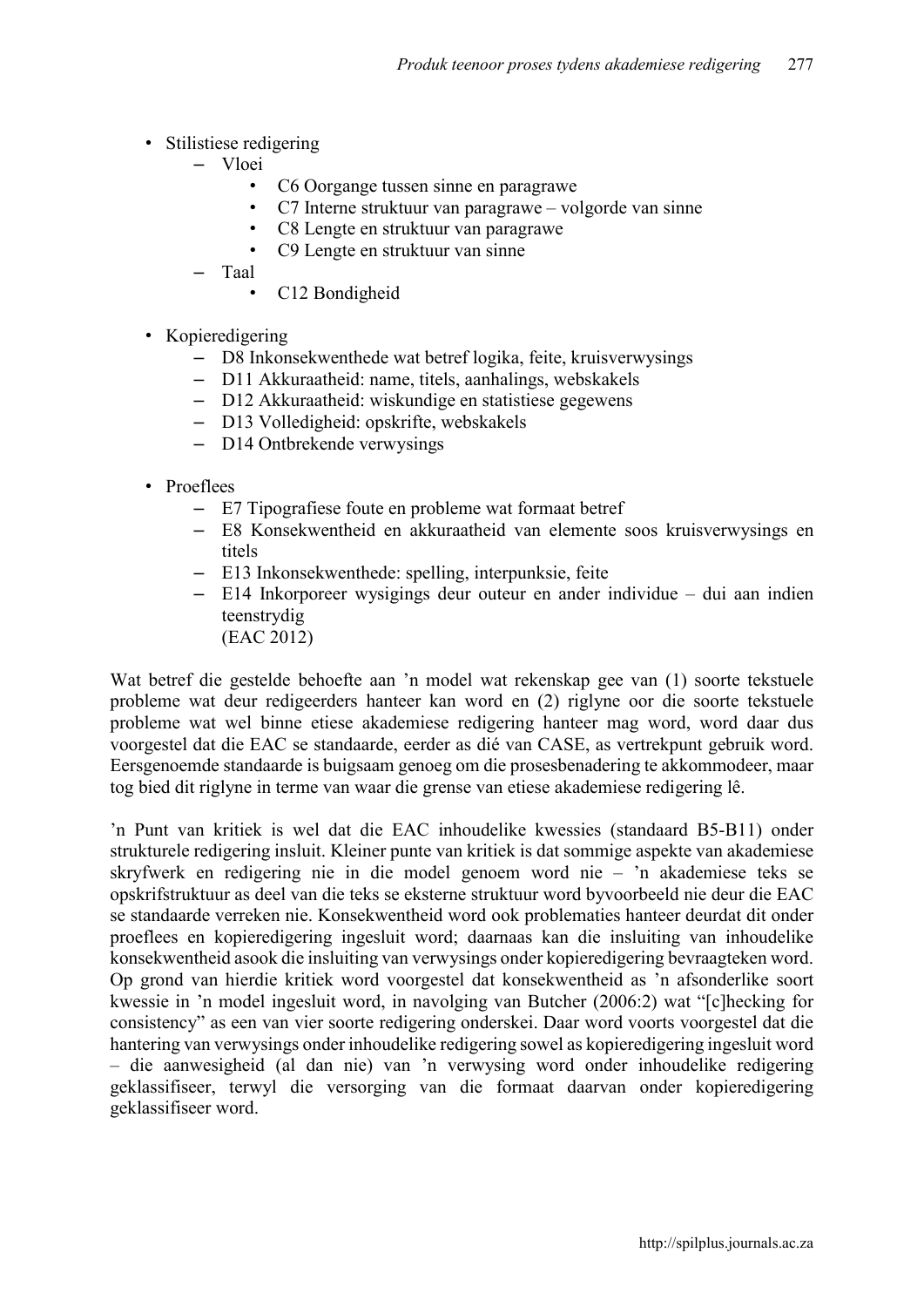Met hierdie aspekte in gedagte word die volgende raamwerk voorgestel as grondslag vir die ontleding van soorte tekstuele veranderinge tydens die redigeertaak:

- 1. Inhoudelike kwessies (ook aanwesigheid van verwysings; kan ook etiese kwessies insluit, waaronder plagiaat)
- 2. Strukturele kwessies
- 3. Stilistiese kwessies
- 4. Kwessies wat verband hou met kopieredigering (sluit proefleeskwessies in, asook die formaat van verwysings in akademiese tekste)
- 5. Kwessies wat verband hou met konsekwentheid

Daar is besluit om kwessies ten opsigte van grafiese materiaal in ooreenstemming met sowel Mossop (2007) as Butcher (2006) se indelings nie in die raamwerk in te sluit nie. Die fokus is derhalwe op talige kwessies.

Wat riglyne oor die etiese redigering van akademiese tekste betref, word die EAC se gedetailleerde uiteensetting (hierbo gegee) vir die doel van die huidige studie aanvaar.

Ten opsigte van die behoefte aan 'n raamwerk aan die hand waarvan kategorieë van probleemoplossingsaktiwiteite beskryf kan word, word Hill (2011) se uiteensetting as vertrekpunt geneem. Volgens hom word die volgende vyf aktiwiteite raakgesien tydens redigeerders se werklike hantering van tekstuele probleme:

- 1. Korreksie sonder enige kommentaar
- 2. Korreksie gevolg deur 'n verduideliking wat die wysiging verduidelik/motiveer
- 3. Oplossing of alternatiewe oplossings
- 4. Verduideliking waarom die betrokke aspek problematies is en instruksie aan die skrywer om die korreksie aan te bring
- 5. Behoud van die betrokke tekstuele element

Soos egter uit die praktiese ontleding blyk, is Hill se uiteensetting beperk deurdat daar in die drie bestudeerde gevalle 'n groter verskeidenheid aktiwiteite waargeneem is. Soos later aangetoon word, is daar deskriptief te werk gegaan waarvolgens eers twee hoofkategorieë en daarna elf kleiner kategorieë geïdentifiseer is.

### 4. Resultate

### 4.1 Navorsingsvraag 1

Na aanleiding van die eerste navorsingsvraag ("word opmerkings met behulp van MS Word deur die redigeerders van tesisse en/of proefskrifte benut?") is die aantal opmerkings per tesis en per hoofstuk nagegaan. Die resultate word in tabel 2 asook figuur 1 opgesom: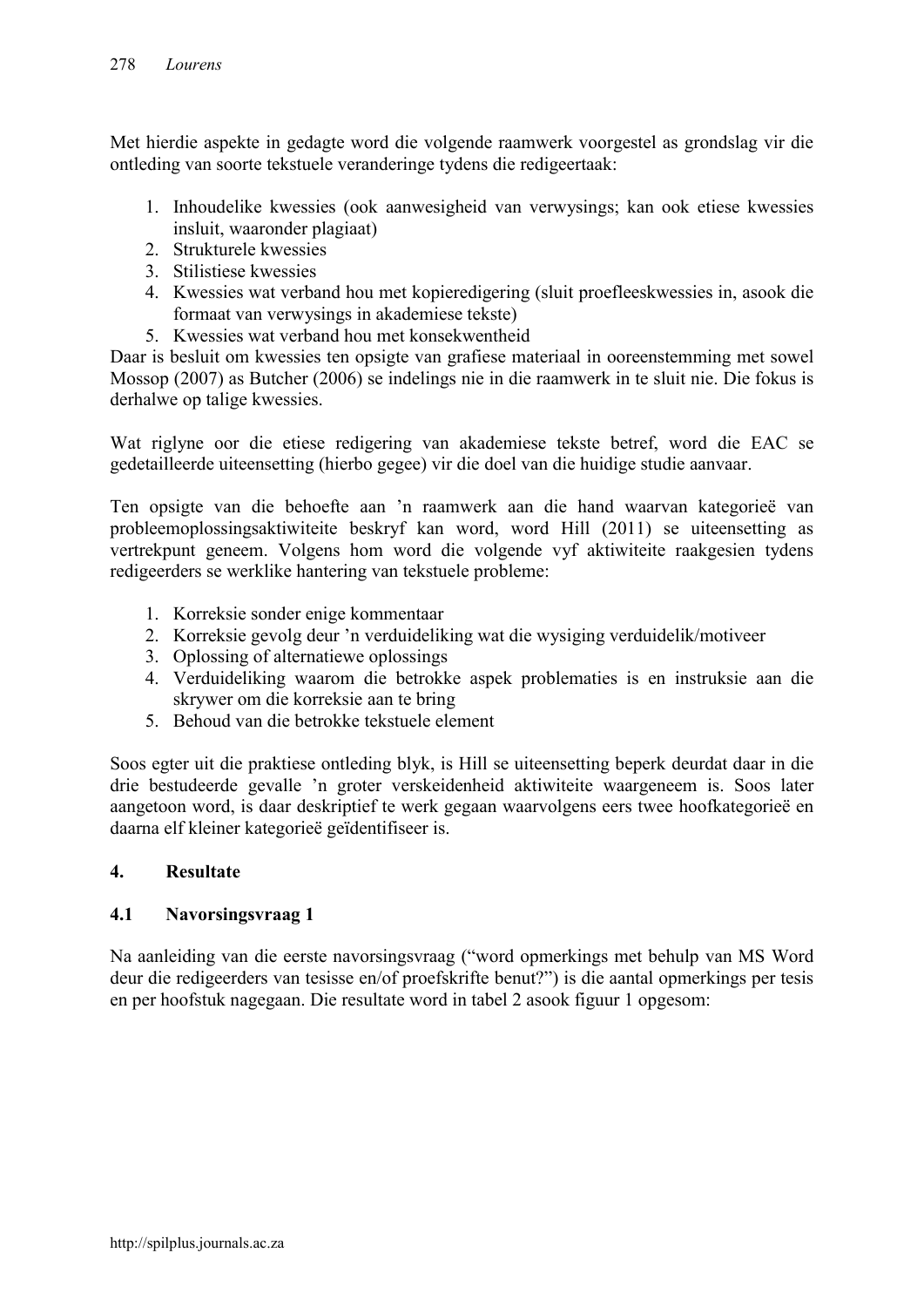| <b>Tesis</b>                                            | <b>Totale aantal</b><br>opmerkings<br>vir tesis $^{28}$ | Hoofstuk<br>1                   | <b>Hoofstuk</b><br>2          | Hoofstuk<br>3           | Hoofstuk<br>4                          | Hoofstuk<br>5                        | Hoofstuk<br>$6^{29}$    |
|---------------------------------------------------------|---------------------------------------------------------|---------------------------------|-------------------------------|-------------------------|----------------------------------------|--------------------------------------|-------------------------|
| Tesis 1<br>$(15\,377\text{ woorde})$<br>sonder hfst. 4) | 51                                                      | 13<br>(1833)<br>woorde $)^{30}$ | 20<br>(6519)<br>woorde)       | 9<br>(5462)<br>woorde)  | <b>Nie</b><br>geredigeer<br>$nie^{31}$ | 8<br>(1563)<br>woorde)               |                         |
| Gemiddeld per<br>300 woorde <sup>32</sup>               | 1,00                                                    | 2,13                            | 0,92                          | 0,49                    |                                        | 1,54                                 |                         |
| Tesis 2<br>(26893)<br>woorde)                           | 182                                                     | $30^{33}$<br>(2848)<br>woorde)  | $78^{34}$<br>(7819<br>woorde) | 47<br>(5343)<br>woorde) | 9<br>(2483)<br>woorde)                 | 8<br>(5664)<br>woorde)               | 10<br>(2736)<br>woorde) |
| Gemiddeld per<br>300 woorde                             | 1,91                                                    | 3,16                            | 3,00                          | 2,64                    | 1,09                                   | 0,42                                 | 1,1                     |
| Tesis 3<br>(39994)<br>woorde)                           | 32                                                      | 10<br>(3824)<br>woorde)         | 8<br>(8901)<br>woorde)        | 6<br>(7948)<br>woorde)  | $\overline{4}$<br>(8233)<br>woorde)    | $\overline{4}$<br>(11088)<br>woorde) |                         |
| Gemiddeld per<br>300 woorde                             | 0,24                                                    | 0,78                            | 0,27                          | 0,27                    | 0,15                                   | 0,11                                 |                         |

Tabel 2: Opmerkings per tesis en per hoofstuk



Figuur 1: Tesis 1, 2 en 3 – gemiddelde aantal opmerkings per 300 woorde en volgens hoofstuk

**<sup>.</sup>** <sup>28</sup> Telkens sonder die bronnelys bereken.

<sup>29</sup> Slegs tesis 2 het ses hoofstukke.

<sup>30</sup> Woordtelling is telkens vir die geredigeerde weergawe.

<sup>&</sup>lt;sup>31</sup> Die vierde hoofstuk bevat hoofsaaklik die besonderhede oor en resultate van toetse en metings. Dit bevat min teks en is op versoek van die student nie geredigeer nie. Die hoofstuk is gevolglik nie ingesluit in die ontledings nie.

<sup>&</sup>lt;sup>32</sup> Daar is besluit om die gemiddelde aantal opmerkings per 300 woorde te bereken, aangesien 300 woorde naastenby een bladsy teks verteenwoordig, maar 'n meer gestandaardiseerde maatstaf as bloot 'n bladsy verskaf. <sup>33</sup> Die redigering is ter wille van gehaltebeheer deur 'n kontroleur van die US Taaldiens nagesien, wat in hoofstuk 1 5 opmerkings ingevoeg het naas die 25 deur die redigeerder.

<sup>34</sup> Die kontroleur het 1 opmerking in hoofstuk 2 ingevoeg naas die 77 deur die redigeerder.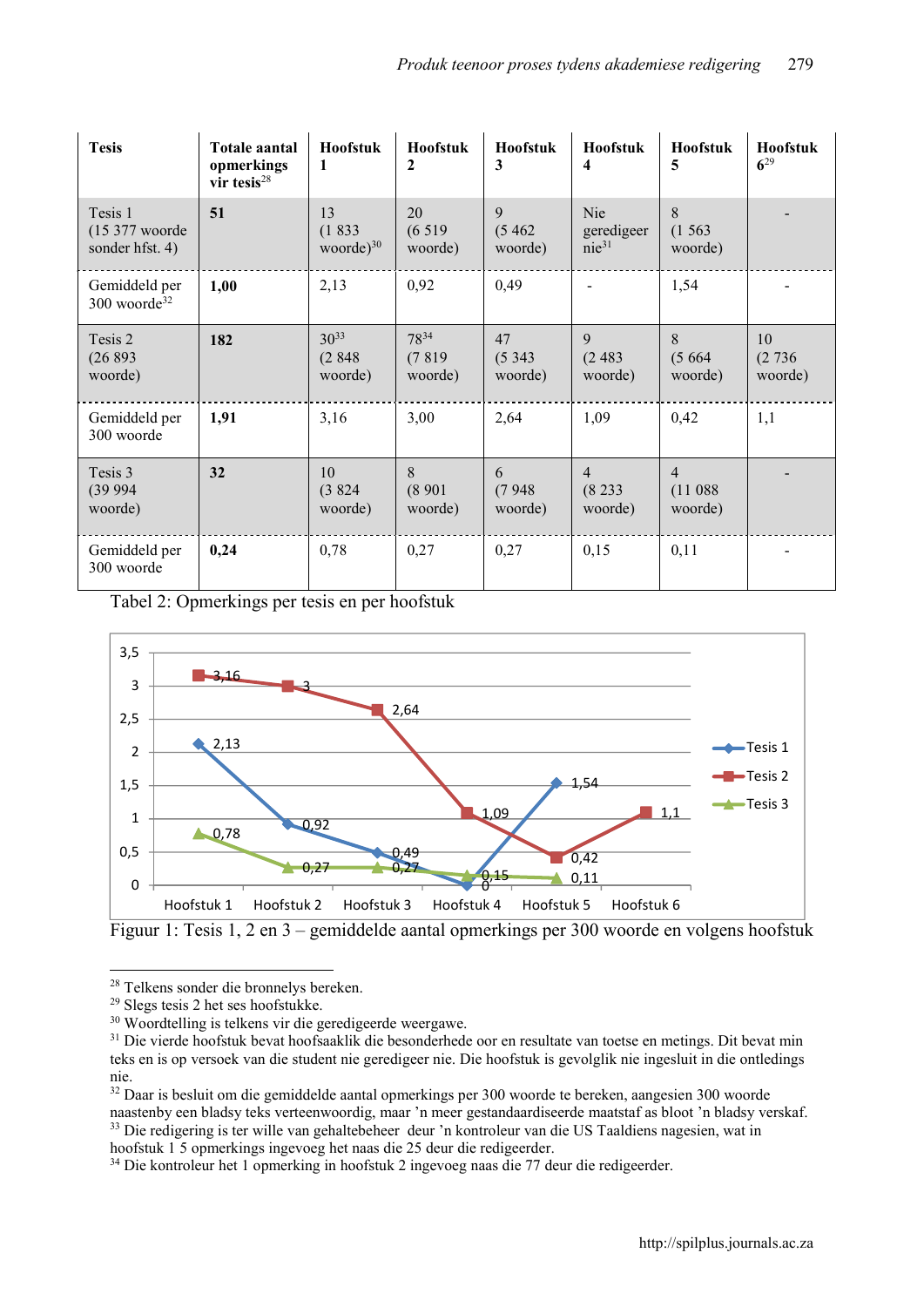Die resultate dui aan dat opmerkings wel in al die tesisse gebruik is, en ook in al die hoofstukke wat geredigeer is. Ongeag die inhoud van die opmerkings, kan hierdie bevinding vertolk word as dat die redigeerder wel met die student oor die skryf- en/of redigeerproses kommunikeer.

Alhoewel die resultate nie statisties verwerk is om inligting oor die beduidendheid daarvan te gee nie, is dit nietemin opmerklik dat die routellings vir die eerste hoofstuk van al drie tesisse redelik hoog is, vergeleke met van die ander hoofstukke. Een moontlike rede hiervoor kan wees dat die eerste hoofstuk van 'n tesis allerweë as besonder belangrik beskou word (synde 'n "eerste indruk") en dat redigeerders dus moontlik dienooreenkomstig besondere aandag aan hierdie hoofstuk bestee. 'n Ander moontlike – en selfs meer waarskynlike – rede kan wees dat redigeerders foute/probleme wat deurgaans voorkom reeds tydens die eerste verskyning daarvan aandui en byvoorbeeld verduidelik waarom dit 'n fout/probleem is. Later in die tesis aanvaar die redigeerder dus moontlik dat die kwessie reeds toegelig is. Dit is ook interessant om te let op die groter aantal opmerkings in die laaste hoofstuk van tesis 1 en 2, terwyl die telling vir tesis 3 in vergelyking daarmee laer is. Oor redes hiervoor kan gespekuleer word: die redigeerder van tesis 1 beskou die slothoofstuk moontlik ook as 'n sleutelhoofstuk in 'n tesis.

Verdere studies met 'n groter steekproef sou kon aandui of die tendens om meer opmerkings in die eerste hoofstuk te gebruik, wel beduidend is; ook kan daar vasgestel word of daar enigsins 'n tendens is om ook in die laaste hoofstuk meer opmerkings te gebruik. Voorts sou daar ondersoek ingestel kon word na die effek wat veranderlikes soos die vakgebied en die redigeerder se opleiding en/of ondervinding op die frekwensie en verspreiding van die opmerkings het.

### 4.2 Navorsingsvraag 2

Die tweede navorsingsvraag behels die soorte tekstuele probleme wat deur die opmerkings betrek word, en in watter mate die waargenome opmerkings met internasionale riglyne in hierdie verband strook. Met die oog op die uiteindelike aanbieding van 'n gevolgtrekking, betrek die bespreking reeds die kwessie van of 'n produk- of 'n prosesbenadering deur die voorbeelde geïmpliseer word.

Tabel 3 en figuur 2 en 3 som die resultate van die basiese beskrywende statistiese ondersoek op: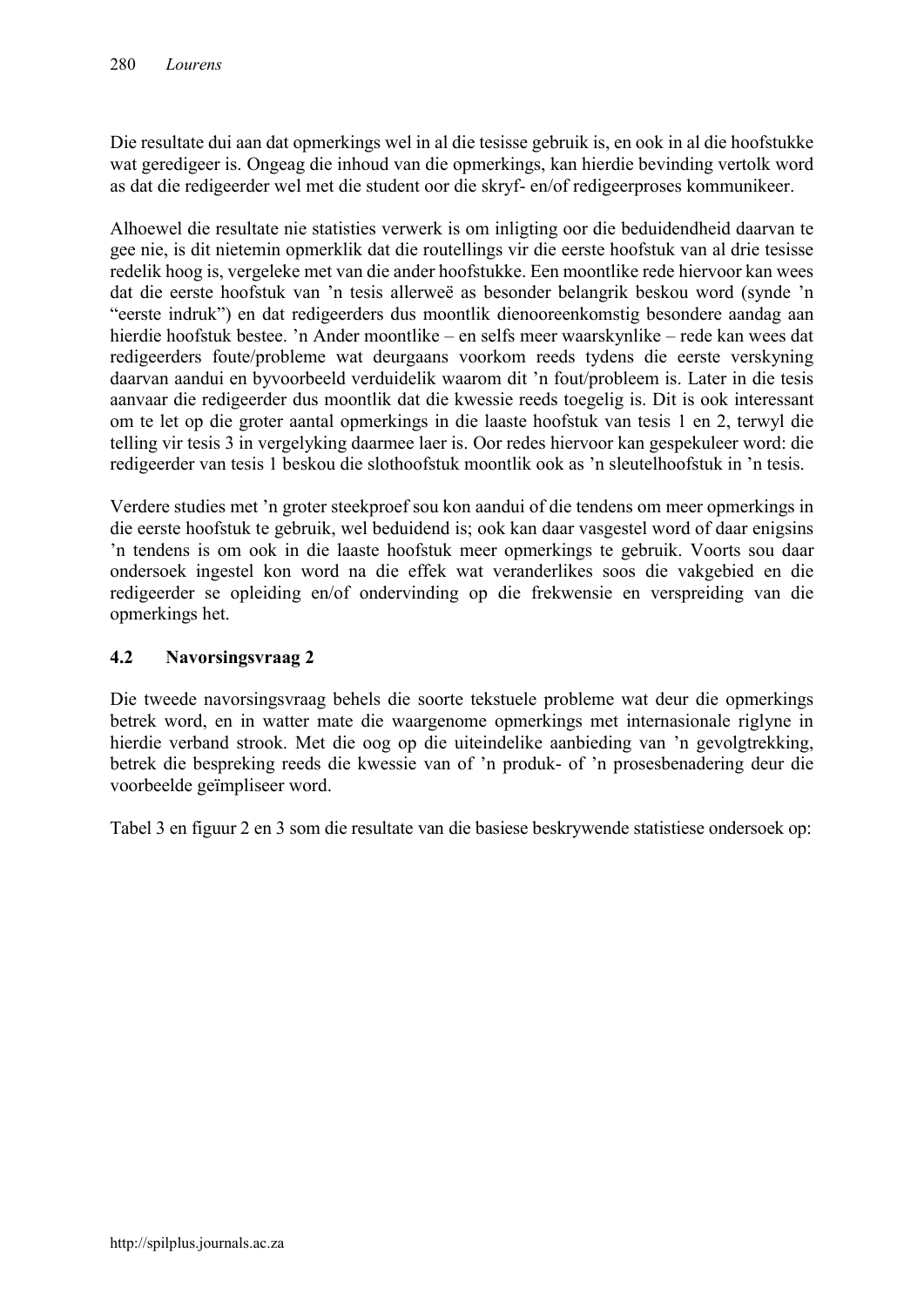| <b>Tekstuele</b><br>kategorie | Inhoudelik                | <b>Struktureel</b> | <b>Stilisties</b>         | Kopieredigering     | Konsekwentheid        | <b>Totaal</b> |
|-------------------------------|---------------------------|--------------------|---------------------------|---------------------|-----------------------|---------------|
| Tesis 1                       | 9 <sup>35</sup><br>16,07% | $8^{36}$<br>14,29% | 5<br>8,93%                | $30^{37}$<br>53,57% | $4^{38}$<br>7,14%     | $56^{39}$     |
| Tesis 2                       | 80<br>43,95%              | 6<br>3,30%         | 2<br>1,10%                | 94<br>51,65%        | $\mathbf{0}$<br>$0\%$ | 182           |
| Tesis 3                       | $14^{40}$<br>41,18%       | 3<br>8,82%         | 9 <sup>41</sup><br>26,47% | 8<br>23,53%         | $\theta$<br>$0\%$     | $34^{42}$     |
| Totaal                        | 103<br>37,87%             | 17<br>6,25%        | 16<br>5,88%               | 132<br>48,53%       | 4<br>1,47%            | $272^{43}$    |

Tabel 3: Soorte tekstuele probleme in opmerkings betrek



Figuur 2: Soorte tekstuele probleme in opmerkings betrek – per tesis

**.** 

<sup>&</sup>lt;sup>35</sup> Een van hierdie opmerkings kan ook geïnterpreteer word as om na 'n strukturele probleem te verwys.

<sup>36</sup> Een van hierdie opmerkings kan ook geïnterpreteer word as om na 'n inhoudelike probleem te verwys.

<sup>&</sup>lt;sup>37</sup> Vier van hierdie opmerkings kan ook geïnterpreteer word as om na 'n konsekwentheidsprobleem te verwys.

<sup>&</sup>lt;sup>38</sup> Vier van hierdie opmerkings kan ook geïnterpreteer word as om na 'n kopieredigeringsprobleem te verwys.

<sup>39</sup> Die totaal vir tesis 1 is dus hier 56 in plaas van 51, omdat vyf opmerkings almal na probleme op twee vlakke verwys en dus twee keer getel is.

<sup>&</sup>lt;sup>40</sup> Twee van hierdie opmerkings kan ook geïnterpreteer word as om na 'n stilistiese probleem te verwys.

<sup>&</sup>lt;sup>41</sup> Twee van hierdie opmerkings kan ook geïnterpreteer word as om na 'n inhoudelike probleem te verwys.

<sup>42</sup> Die totaal vir tesis 3 is dus hier 34 in plaas van 32, omdat twee opmerkings na probleme op twee vlakke verwys en dus twee keer getel is.

<sup>43</sup> Sien voetnote 40 en 43 vir die totaal van 272 in plaas van 265.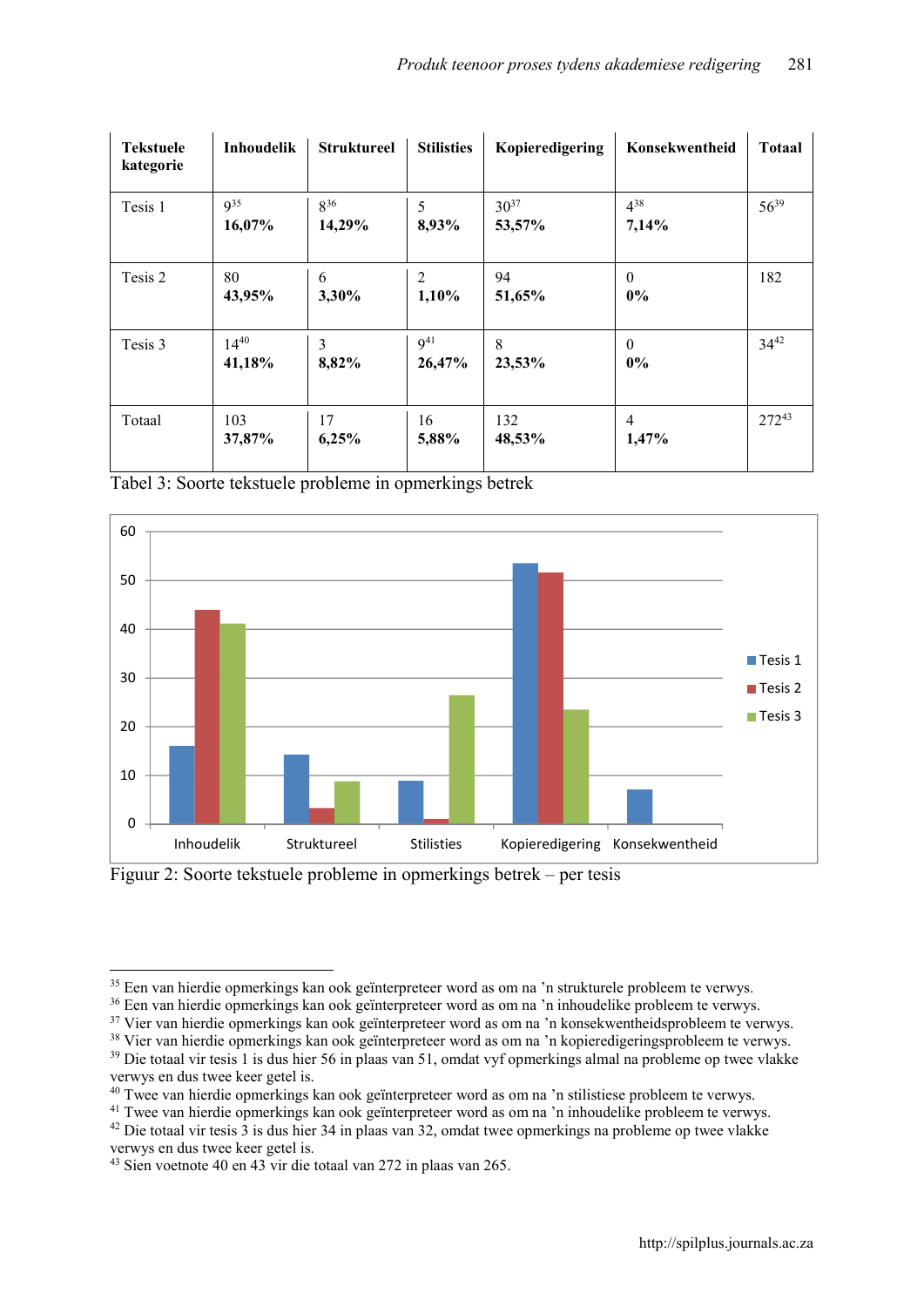

Figuur 3: Totale – soorte tekstuele probleme in opmerkings betrek

Uit tabel 3 asook figuur 2 blyk dit dat opmerkings met betrekking tot al vyf soorte tekstuele probleme in tesis 1 aangebied is. Die kategorie van kopieredigering toon die meeste opmerkings (53,57%). Die student het heelwat foute gemaak, veral wat grammatika betref; ook was daar heelwat foute wat met tipografie verband hou en wat as deel van kopieredigering gereken is. Alhoewel opmerkings oor hierdie foute nie werklik nodig was nie en die redigeerder dit bloot sou kon wysig sonder enige opmerkings, het die redigeerder dit kennelik goedgedink om die student van sulke foute bewus te maak – vergelyk byvoorbeeld: "Hierdie<sup>44</sup> (sic) moet ook in die middel staan ter wille van konsekwentheid" (dus 'n opmerking wat met tipografie verband hou, maar ook die vlak van konsekwentheid betrek). Elders let die redigeerder op dat 'n gedeelte liefs in die verlede tyd aangebied moet word, maar verander dit nie en maak slegs die volgende opmerking: "Moet hierdie opsomming nie dalk [...] in die past tense (sic) wees nie? Die toetse is mos reeds uitgevoer."<sup>45</sup> Deur slegs te bevraagteken eerder as slegs te wysig, spreek 'n duidelike bewustheid van die student se leerproses, oftewel 'n prosesbenadering.

Inhoudelike (16,07%) en strukturele (14,29%) kwessies is onderskeidelik die tweede en die derde meeste hanteer. Met verwysing na die inhoudelike vlak wys die redigeerder byvoorbeeld uit dat 'n slotparagraaf ontbreek (Tesis1:7),<sup>46</sup> ooreenkomstig standaard B5. Die redigeerder oorskry wel enkele kere die grense soos deur die EAC gestel, soos wanneer die student op 'n denkfout gewys word (Tesis 1:9), maar die redigeerder dan 'n oplossing aanbied. Volgens die EAC se riglyne laat hierdie ingreep te min ruimte vir die student om self oor die probleem na te dink en dit op te los. Elders slaag die redigeerder wel daarin om binne die riglyne te werk wanneer 'n probleem ten opsigte van die student se argumentasie verduidelik word (Tesis 1:32), maar die student slegs gevra word om die gedeelte in heroënskou te neem, eerder as wat 'n oplossing voorgestel word. Eersgenoemde en laasgenoemde aktiwiteite kan as

1

<sup>44</sup> Die redigeerder bedoel "[h]ierdie vergelyking".

<sup>45</sup> Die redigeerder het oorwegend in Afrikaans met die student – albei se eerste taal – gekommunikeer.

<sup>46</sup> Die bladsynommer(s) in die betrokke voorbeeldtesis word telkens in hierdie formaat gegee.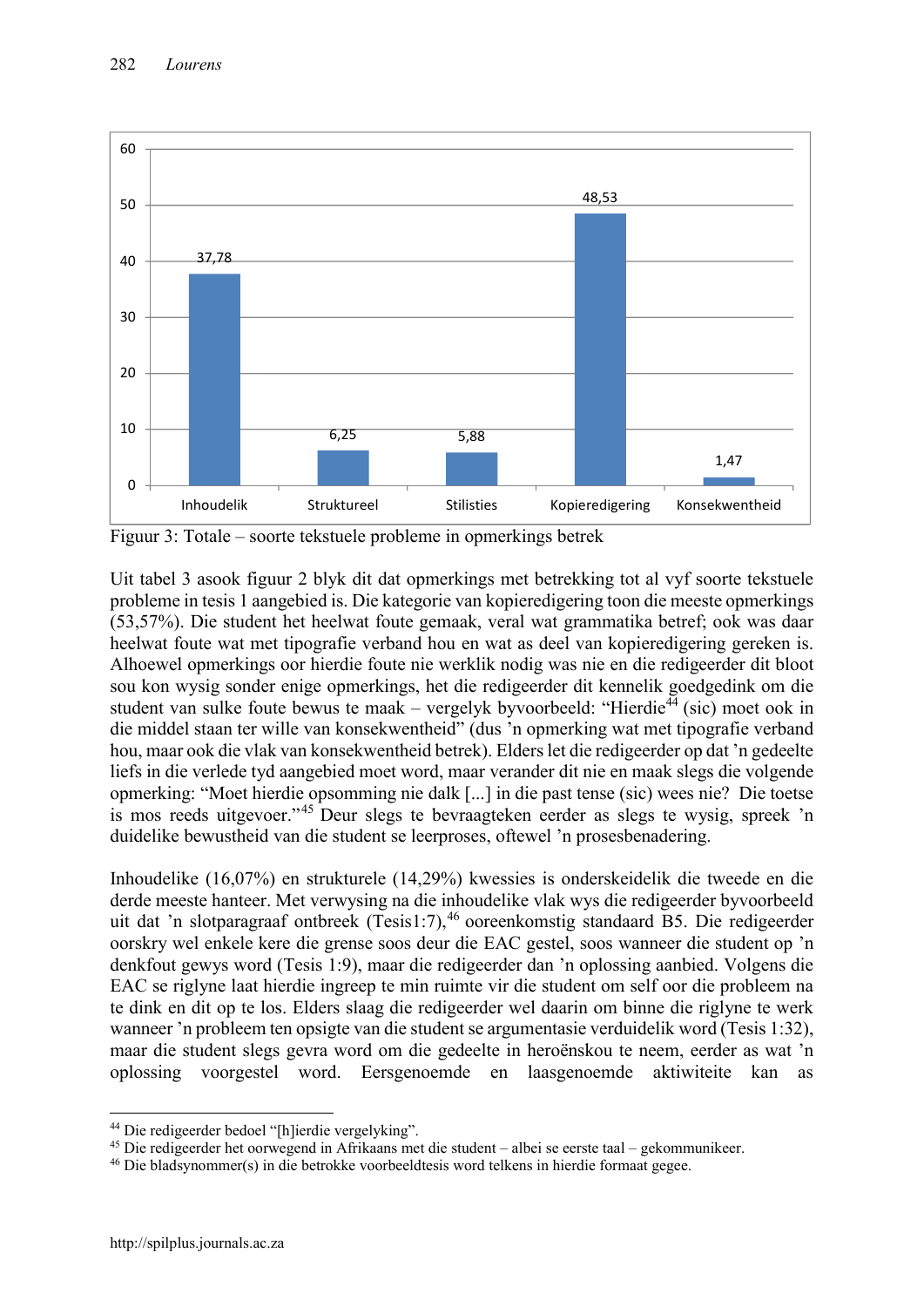verteenwoordigend van die prosesbenadering beskou word, terwyl die aanbied van 'n oplossing meer na die produkbenadering op die kontinuum van opmerkings neig.

Op die vlak van struktuur vra die redigeerder in 'n opmerking: "Hoe vloei hierdie (sic) uit die vorige paragraaf?" en dui dan aan dat 'n verbindingsin nodig is, alhoewel die oplossing nie verskaf word nie (Tesis 1:64). Volgens die EAC se standaarde kan hierdie opmerking as verteenwoordigend van die stilistiese standaard C6 (oorgange tussen sinne en paragrawe) beskou word, alhoewel dit myns insiens veel eerder 'n strukturele kwessie aanraak. Nietemin tree die redigeerder in ooreenstemming met die riglyne op deur slegs 'n opmerking in te voeg, waaruit 'n prosesbenadering weer eens blyk.

Die minste opmerkings word ten opsigte van styl (8,93%) en konsekwentheid (7,14%) aangetref. Die student word byvoorbeeld gewys op die konsekwente toepassing van sekere keuses en die ruimte gelaat om self 'n keuse uit te oefen, alhoewel dit volgens die EAC se standaarde nie nodig is nie. Vergelyk in hierdie verband: "Soms gebruik jy real time [sonder koppelteken] en soms real-time [met koppelteken]. Ek maak dit nou oral met 'n koppelteken, maar jy kan gaan kyk of jy dit anders verkies." (Tesis 1:20). Ook hieruit blyk 'n ingesteldheid wat die student se refleksie oor en eienaarskap van sy werk wil stimuleer.

Elders word 'n vraag gestel om die student bewus te maak van die dikwels problematiese aard van die eerste persoon, veral in sekere natuurwetenskaplike omgewings: "Mag jy 'our' en 'I', ens. gebruik?" (Tesis 1:25). Alhoewel die dikwels kontensieuse kwessie van die eerste persoon teenoor die derde persoon volgens outeurs soos Du Toit en Smith-Müller (2003:86) onder styl tuishoort, word dit nie spesifiek in die EAC se standaarde gemeld nie. Die EAC se riglyne oor styl verwys wel na die keuse tussen die aktief- en passiefvorm (wat met die gebruik van die eerste en derde persoon verband hou, soos Du Toit en Smith-Müller [2003:86] verduidelik), maar daar is geen spesifieke verwysing na die hantering van die kwessie van die eerste teenoor die derde persoon nie. Daar word dus aanbeveel dat hierdie kwessie spesifiek in die riglyne ingesluit word – nie om die gebruik van enige opsie af te keur nie, maar eerder om redigeerders aan te raai om te evalueer of die tekstuele keuse binne die konteks van die teks gepas is. Deurdat die redigeerder die student wel hier bewus maak daarvan dat sommige akademiese omgewings die gebruik van die eerste persoon afkeur, word 'n prosesgerigte benadering weerspieël wat ten doel het dat die student krities oor sy/haar eie keuses sal nadink.

In tesis 2 is opmerkings nie ten opsigte van al die soorte tekstuele probleme aangebied nie – daar is byvoorbeeld geen opmerkings ten opsigte van konsekwentheid nie, wat moontlik op 'n produkbenadering kan dui, sou dit met byvoorbeeld tesis 1 se 7,14% vergelyk word (sien figuur 2). Ook ten opsigte van styl (1,1%) en struktuur (3,3%) is daar min opmerkings, alhoewel die voorbeelde daarvan wel van 'n prosesbenadering getuig. Die student word byvoorbeeld gevra om 'n sin te herformuleer ("This is not clear. Please rephrase." – Tesis 2:32) wat in ooreenstemming met die EAC se riglyne (standaard C3) is. 'n Verdere probleem op stilistiese vlak word deur middel van 'n vraag hanteer, sodat die student self oor die betekenis van die woord moet nadink: "Would 'stationery' perhaps be more appropriate?" (Tesis 2:80). Dit is eweneens in ooreenstemming met die EA se riglyne. Hierdie twee voorbeelde spreek van 'n prosesbenadering waar die student self werk om sy/haar skryfwerk te verbeter.

Op die vlak van struktuur is die opmerkings beperk tot opskrifte (eksterne struktuur), soos die volgende voorbeeld aandui: "Do you agree with the numbering of the headings in this section?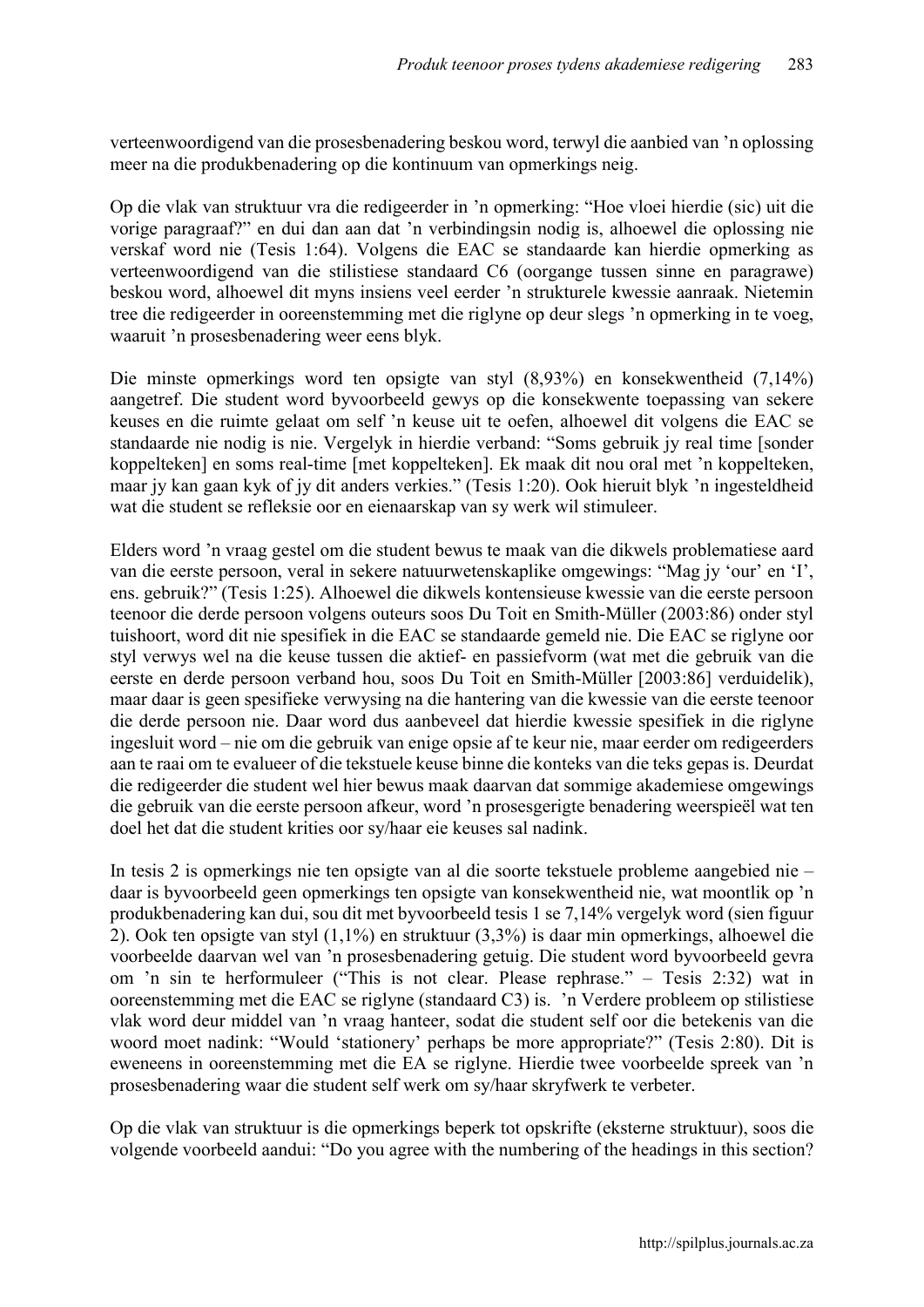*Family and community of origin*, *The school system* and *Financial factors* are part of the Socioeconomic factors and Self-motivation is a different level heading then" (Tesis 2:46).<sup>47</sup> Hier het die redigeerder 'n strukturele wysiging aangebring, maar versoek dat die student dit krities oorweeg. Opskrifte as 'n aspek van eksterne struktuur word nie in die EAC se riglyne verreken nie, soos reeds in afdeling 6 genoem, en dit is dus nie moontlik om kommentaar te lewer oor die navolging van die riglyne nie. Nietemin dui die direkte interaksie met die student op 'n prosesbenadering.

Inhoudelike aspekte ontvang die tweede meeste aandag in die opmerkings (43,95%), en 'n nadere ontleding toon aan dat dit veral ontbrekende verwysings in hierdie kategorie is wat vir die hoë telling verantwoordelik is.<sup>48</sup> Indien die EAC se kategorisering van verwysings wel as vertrekpunt geneem word, kan daar gesê word dat hierdie aspek korrek volgens die betrokke standaard (D14) hanteer word. Daar word egter voorgestel dat toekomstige standaarde vir Suid-Afrika onderskei tussen die *aanwesigheid* van 'n verwysing ('n inhoudelike kwessie) en die *formaat* daarvan ('n kopieredigeringskwessie).

Dit is wel interessant dat sewe van die tien opmerkings in die laaste hoofstuk van tesis 2 met inhoudelike kwessies te make het. Wanneer die student na "poor black and African senior students" verwys, maak die redigeerder die opmerking: "Weren't most of them coloured? What is the difference between black and African? I would suggest you clarify how you make these distinctions somewhere early in your text, since it could be confusing to the reader if it is not clearly set out." (Tesis 2:82). Hierdie vraag word weer teen die einde van die hoofstuk herhaal, wanneer die redigeerder vra: "But what is the difference between African and black?" (Tesis 2:91). Deurdat die opmerking op inhoudelike verfyning afgestem is, oorskry die redigeerder die grense soos deur die EAC gestel. Hierdie soort vrae behoort eerder deur die studieleier gestel te word. Elders maak die redigeerder die volgende opmerking: "Tinto mentions more variables – shouldn't you mention them all? (Tesis 2:84). Hierdie opmerking behoort eweneens tot die domein van die studieleier. Daar kan wel afgelei word dat die opmerkings 'n prosesbenadering weerspieël, omdat hulle refleksie deur die student ten doel het.

In die res van die tesis (hoofstuk 1 tot 5) is daar egter min opmerkings wat met "ware" inhoudelike kwessies verband hou (slegs 60 uit 73) – die meeste van die opmerkings in hierdie kategorie het met verwysings te make. Die student is byvoorbeeld wel gevra om verbandhoudende begrippe toe te lig (Tesis 2:3), die geldigheid van 'n argument is bevraagteken (Tesis 2:37) en ontbrekende inligting word uitgewys (Tesis 2:52). Al hierdie aktiwiteite is in ooreenstemming met standaard B5 en dui op 'n prosesgerigte benadering.

Opmerkings wat verband hou met kopieredigering is die beste verteenwoordig (54,07%). Die student het heelwat foute gemaak wat betref die formaat van die verwysings (wat vir die doel van die ondersoek as kopieredigering gereken is), en baie van die opmerkings in hierdie kategorie hou by nadere ondersoek verband met hierdie soort foute. By 'n gebrek aan leiding deur die EAC in hierdie verband, kan CASE se riglyne geraadpleeg word, wat die formaat van verwysings onder standaard E2.5 insluit. Hierdie soort foute mag volgens CASE sonder enige opmerkings gekorrigeer word, sodat die insluiting van heelwat opmerkings spesifiek op 'n

**.** 

<sup>47</sup> Die kommentaar in tesis 2 is deurgaans in Engels. Engels is die student se eerste taal, terwyl die redigeerder se eerste taal Afrikaans is.

<sup>48</sup> Alhoewel die EAC se riglyne die insluiting van verwysings as 'n aspek van kopieredigering beskou, word dit vir die doeleindes van hierdie ondersoek as 'n inhoudelike kwessie hanteer.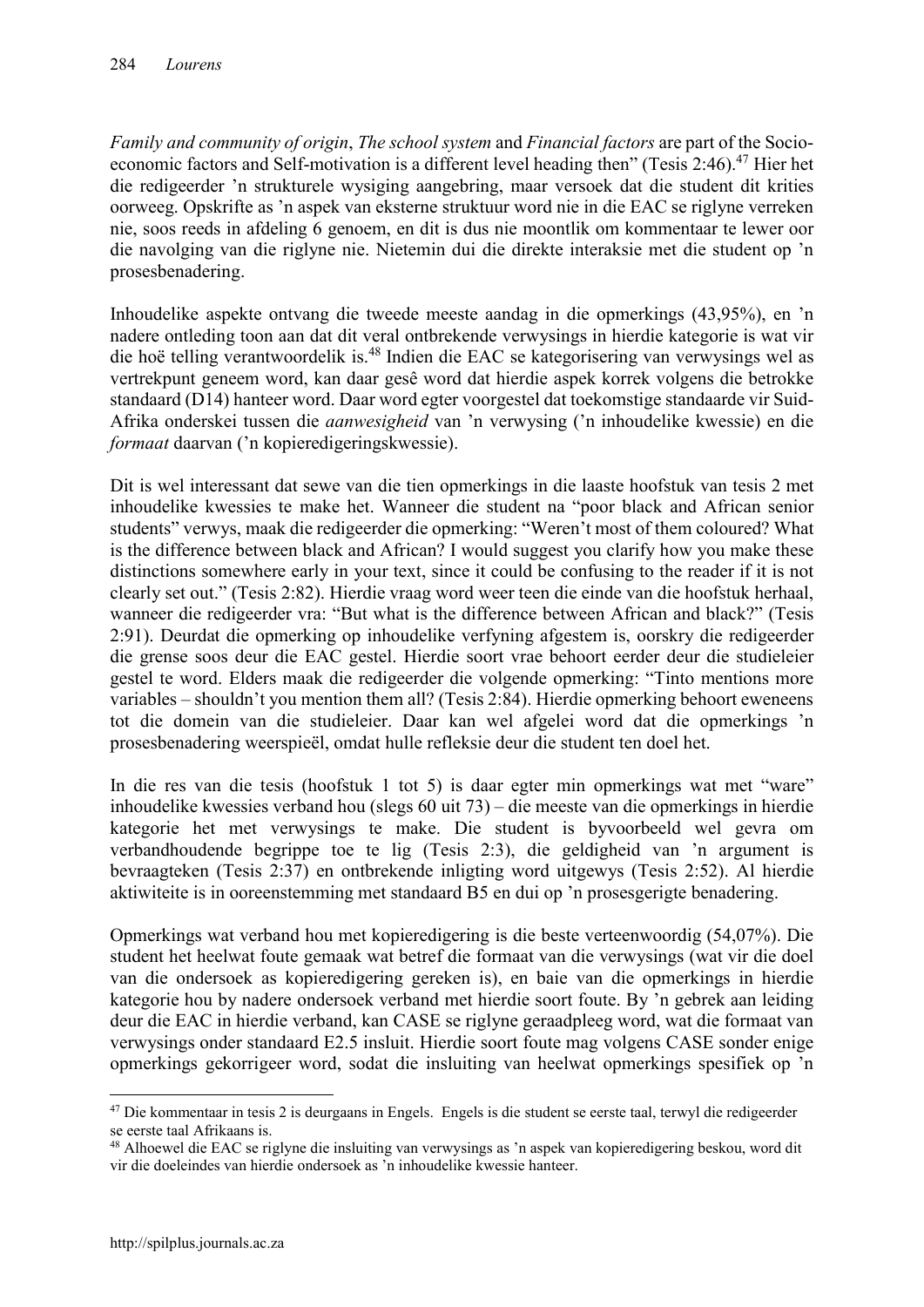prosesbenadering dui. Die student word meermale herinner om bepaalde beginsels rakende verwysings korrek toe te pas, byvoorbeeld: "Use<sup>49</sup> all the authors the first time" (Tesis 2:24, 41, 44, 48, 50) – kennelik met die oog op die vaslegging van die beginsel by die student.

Hierdie prosesgerigtheid word ook weerspieël in ander opmerkings op die vlak van kopieredigering wat die student se betrokkenheid by die versorging van die teks ten doel het. Na aanleiding van ontbrekende aanhalingstekens ('n herhalende fout), vra die redigeerder byvoorbeeld: "Does the quotation end here?" (Tesis 2:63) en "Where does the quotation begin?" (Tesis 2:63). Daar word byvoorbeeld ook 'n opmerking ingevoeg om die student daarop attent te maak dat 'n interne verwysing na 'n daaropvolgende afdeling ingevoeg moet word (Tesis 2:4), wat volgens die EAC se standaarde onder D13 (volledigheid) tuisgebring sou kon word.

Ook in tesis 3 is daar nie opmerkings ten opsigte van al die soorte tekstuele probleme nie (sien tabel 3 en figuur 2). Soos by tesis 2 is opmerkings ten opsigte van konsekwentheid afwesig, wat weer eens op 'n produkbenadering kan dui.

Die opmerkings in tesis 3 word deur inhoudelike kwessies oorheers (41,18%). In enkele van die gevalle oorskry die redigeerder die gestelde grense van etiese redigering, byvoorbeeld wanneer die redigeerder ontbrekende inligting byvoeg en die student vervolgens vra om die byvoeging slegs goed te keur: "This description did not make sense. Please check that the *info I imported* is correct" (my kursivering) (Tesis 3:85).<sup>50</sup> Hier is duidelik sprake daarvan dat die redigeerder verder gaan as wat die EAC se riglyne voorstel (die dokument noem juis eksplisiet dat geen nuwe inhoud bygevoeg mag word nie [EAC 2012:2]). So 'n wysiging kan gesien word as eerder verteenwoordigend van die produkbenadering, omdat die student nie noodwendig op 'n vlak van betekenisvolle leer by die kwessie gaan betrokke raak nie – die student kan dit bloot aanvaar sonder om daaroor na te dink. Daar kan egter ook geargumenteer word dat die student wel die wysiging kan oorweeg en daaruit leer, sodat 'n argument ten gunste van die prosesbenadering in hierdie geval nie sonder meriete is nie.

Wanneer 'n probleem ten opsigte van die logiese vloei van die student se argument verduidelik word (Tesis 3:21), is die redigeerder se handeling egter meer sprekend van 'n prosesbenadering: "I understand that Barnwell refers to the target audience and their grasp of the target language. Then this part does not make sense because it is expected that the target audience will not understand Arabic (the source text) and it is fine to sound like rumblings. This would in my opinion only be applicable if some of the target audience had little or no formal education and struggled with written isiXhosa." Ooreenkomstig die EAC (2012:2) se riglyn om die onus op die student te plaas, word die inhoudelike probleem verduidelik maar die teks word nie gewysig nie.

Opmerkings wat met stilistiese kwessies verband hou, maak 26,47% van die totale getal opmerkings in tesis 3 uit. Dit is opvallend dat die redigeerder die student telkens bedag maak op die noodsaaklikheid van helder formulering – soms ooreenkomstig die EAC se riglyne deur slegs te vra "[p]lease explain or rephrase" (Tesis 3:83), maar soms wel deur self te herformuleer en die student te vra om dit goed te keur (Tesis 3:44). Hierdie teenstrydigheid impliseer die

 $\overline{a}$ 

<sup>49</sup> Enkele kere ook "[n]ame all the authors the first time".

<sup>50</sup> Die kommentaar in tesis 3 is deurgaans in Engels. Engels is die student en die redigeerder se tweede taal, maar die student het 'n Afrikataal as eerste taal, terwyl die redigeerder se eerste taal Afrikaans is.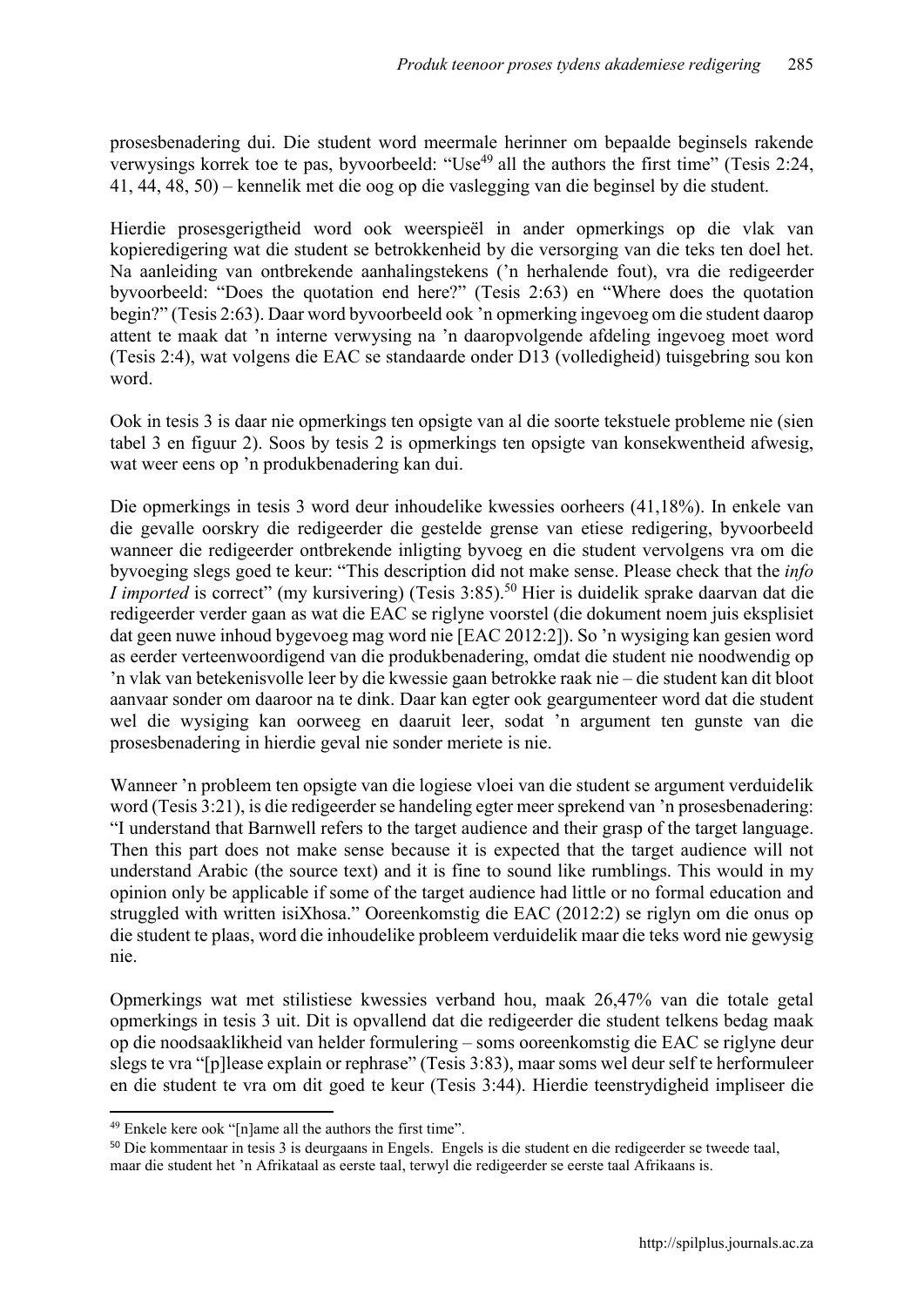gelyktydige toepassing van die proses- en produkbenadering. Die vraag wat hieruit voortvloei, is of verwarring by die redigeerder ten opsigte van sy/haar rol nie die oorsaak van 'n skynbaar ongemotiveerde wisseling tussen die twee benaderings is nie.

Kopieredigeringskwessies (25,53%) neem ten opsigte van tesis 3 die derde plek in, en strukturele aspekte is vierde (8,82%). Soos reeds genoem, is daar geen opmerkings wat met konsekwentheid verband hou nie.

Wat die tweede navorsingsvraag dus betref, is daar hierbo aangedui dat opmerkings wat verband hou met kopieredigering en inhoudelike kwessies die meeste voorkom (sien ook figuur 3). Die totale tellings vir strukturele en stilistiese redigering dui daarop dat hulle in vergelyking met die eerste twee kategorieë redelik min voorkom, en dat konsekwentheidskwessies baie selde in die opmerkings figureer. Met betrekking tot die internasionale riglyne in hierdie verband is daar opgelet dat daar in tesis 1 en 3 veral op die inhoudelike vlak hiervan afgewyk word, deurdat die redigeerders soms inhoud toevoeg, alhoewel daar ook bewyse is dat hulle dit nie in alle gevalle van probleme op inhoudelike vlak doen nie. In tesis 2 het die redigeerder weer in die slothoofstuk indringende inhoudelike vrae gevra wat eerder die studieleier se taak is. Dit wil voorkom (alhoewel die beperkte omvang van die studie weer eens hier beklemtoon moet word) asof redigeerders nie konsekwent is in hulle navolging van óf 'n produk- óf 'n prosesbenadering nie. Verdere navorsing sal nodig wees om aan te dui watter faktore hiertoe aanleiding gee. Is dit dalk die gevolg van rolverwarring, of bloot die gevolg van 'n niebewustheid van die twee benaderings (dat daar dus "intuïtief" geredigeer word, eerder as met een spesifieke benadering in gedagte)?

### 4.3 Navorsingsvraag 3

Die derde navorsingsvraag het ten doel om die aard van die opmerkings wat aangebied word, te ondersoek. Meer spesifiek word daar gevra of daar verskillende soorte onderskei kan word en, indien wel, hoeveel van elke soort aangetref word.

Die opmerkings is almal kwalitatief bestudeer. Op grond daarvan of die redigeerder self 'n besluit oor 'n bepaalde tekstuele probleem geneem het (al dan nie), is twee hoofkategorieë onderskei, wat verder in kleiner kategorieë verdeel is op grond van die taalhandeling in die opmerking. In totaal is elf kategorieë onderskei:

- I Die redigeerder neem 'n besluit
	- 1. *'n Wysiging word verduidelik:* Die redigeerder bring 'n wysiging aan, maar verduidelik die relevante reël of beginsel sodat die student se begrip van die probleem verbeter word. Byvoorbeeld: "Daar moet altyd 'n spasie tussen die getal en die SI-eenheid wees. Ek sien op sommige plekke het jy dit wel so. Ek het dit konsekwent so toegepas." (Tesis 1:3)
	- 2. *Die student word gevra om wysiging(s) te hersien en goed te keur:* Die redigeerder bring 'n wysiging aan en vra die student om dit na te gaan en goed te keur. Dit is egter onseker of hierdie aktiwiteit tot die student se eie leer sal lei. Byvoorbeeld: "Lees net weer hierdie gedeelte en kyk of jy met die veranderinge saamstem." (Tesis 1:8)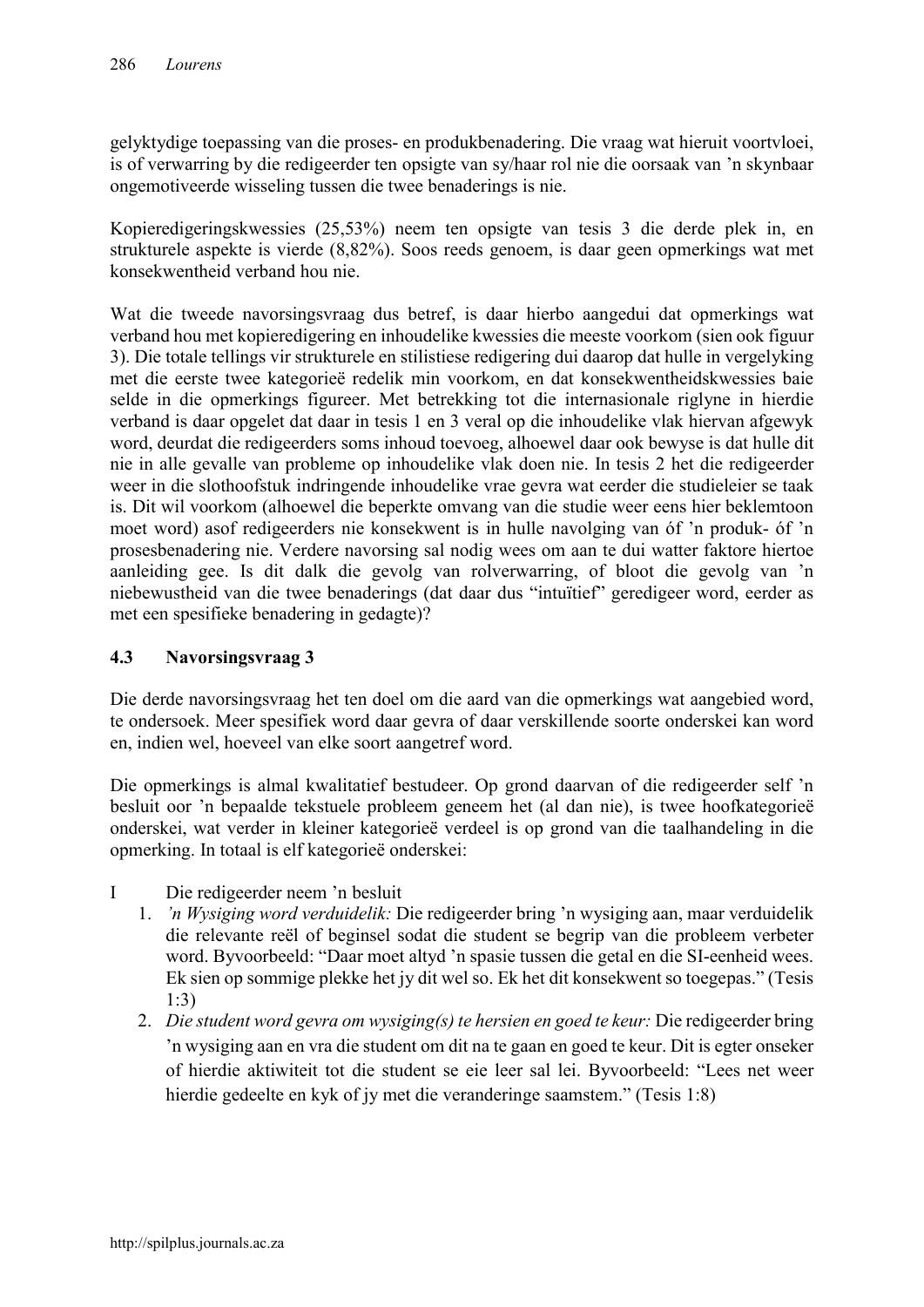- 3. *'n Element word behou, maar 'n verduideliking word gegee:* Die redigeerder behou die oorspronklike tekstuele element, maar verduidelik waarom hy/sy so besluit het. Die student se begrip van die hantering van die kwessie ter sprake kan derhalwe bevorder word, mits die student daaraan aandag skenk. Byvoorbeeld: "I understand that because this is a quotation the -ize form is used." (Tesis 3:4).
- II Die redigeerder neem nie 'n besluit nie
	- 1. *'n Verduideliking word gegee:* Hier gaan dit daaroor dat kundige advies gegee word sodat die student se kennis en/of vaardighede uitgebrei word; die redigeerder bring egter nie self die wysiging aan nie en die student neem die besluit. Byvoorbeeld: "Die korrekte spelling binne 'n Britse/SA verband is ANALOGUE. Ek weet nie of jy dalk ANALOG (Amerikaanse spelling) verkies om 'n spesifieke vakkundige rede nie, so ek het dit nie verander nie. Ek sien die meeste ander studente het ook hierdie spelling in hulle tesisse [...]." (Tesis 1:12)
	- 2. *'n Voorstel word gemaak:* 'n Moontlike wysiging (of wysigings) word voorgestel; die student besluit self om dit te aanvaar of nie. Byvoorbeeld: "OF 'of conducting this research', OF '[of] carrying out this project', of so jets." (Tesis 1:26)
	- 3. *Die student word herinner:* Die student word daaraan herinner om self sekere aspekte na te gaan. Byvoorbeeld: "Check the quotation marks very carefully in this paragraph and make sure of direct quotations." (Tesis 2:56)
	- 4. *'n Vraag word gestel:* 'n Vraag word aan die student gestel sodat hy/sy self oor die besondere aspek moet besin en self antwoorde moet vind. Byvoorbeeld: "Is dit nodig vir 'bold' en 'italics' hier?" (Tesis 1:23)
	- 5. *'n Probleem word verduidelik:* 'n Bepaalde tekstuele probleem word verduidelik, maar sonder om die oplossing te verskaf. Die student werk self om die verbetering aan te bring. Byvoorbeeld: "But there are only six students" na aanleiding van die student se stelling "[i]t must be noted that six of the students are coloured ... ." (Tesis 2:73)
	- 6. *'n Opdrag word aan die student gegee:* Die redigeerder gee die student die opdrag om self 'n sekere wysiging aan te bring. Die student neem self die verantwoordelikheid vir die korreksie. Byvoorbeeld: "Not right. Please copy correctly." (Tesis 2:61)
	- 7. *'n Blote opmerking word aangebied:* Hierdie soort opmerking behels dat die redigeerder slegs 'n bondige opmerking aanbied wat vervolgens deur die student geïnterpreteer moet word ten einde die probleem te begryp en dienooreenkomstig die korreksie te kan aanbring. Byvoorbeeld: "Citation" (Tesis 2:67), om die student te lei om te besef dat 'n verwysing ontbreek. Die redigeerder bring nie die wysiging aan nie.
	- 8. *'n Probleem word uitgelig, maar die student moet besluit of dit geldig is:* Die redigeerder wys die student daarop dat hy/sy 'n element as problematies beskou, maar die onus is op die student om te besluit of dit inderdaad 'n probleem is en dit op te los indien dit wel die geval is. Byvoorbeeld: "[...] here you refer to third person and in the next sentence to second person. It could be that I do not understand because I do not understand isiXhosa." (Tesis 3:48)

Tabel 4 gee besonderhede oor die voorkoms van die elf soorte opmerkings: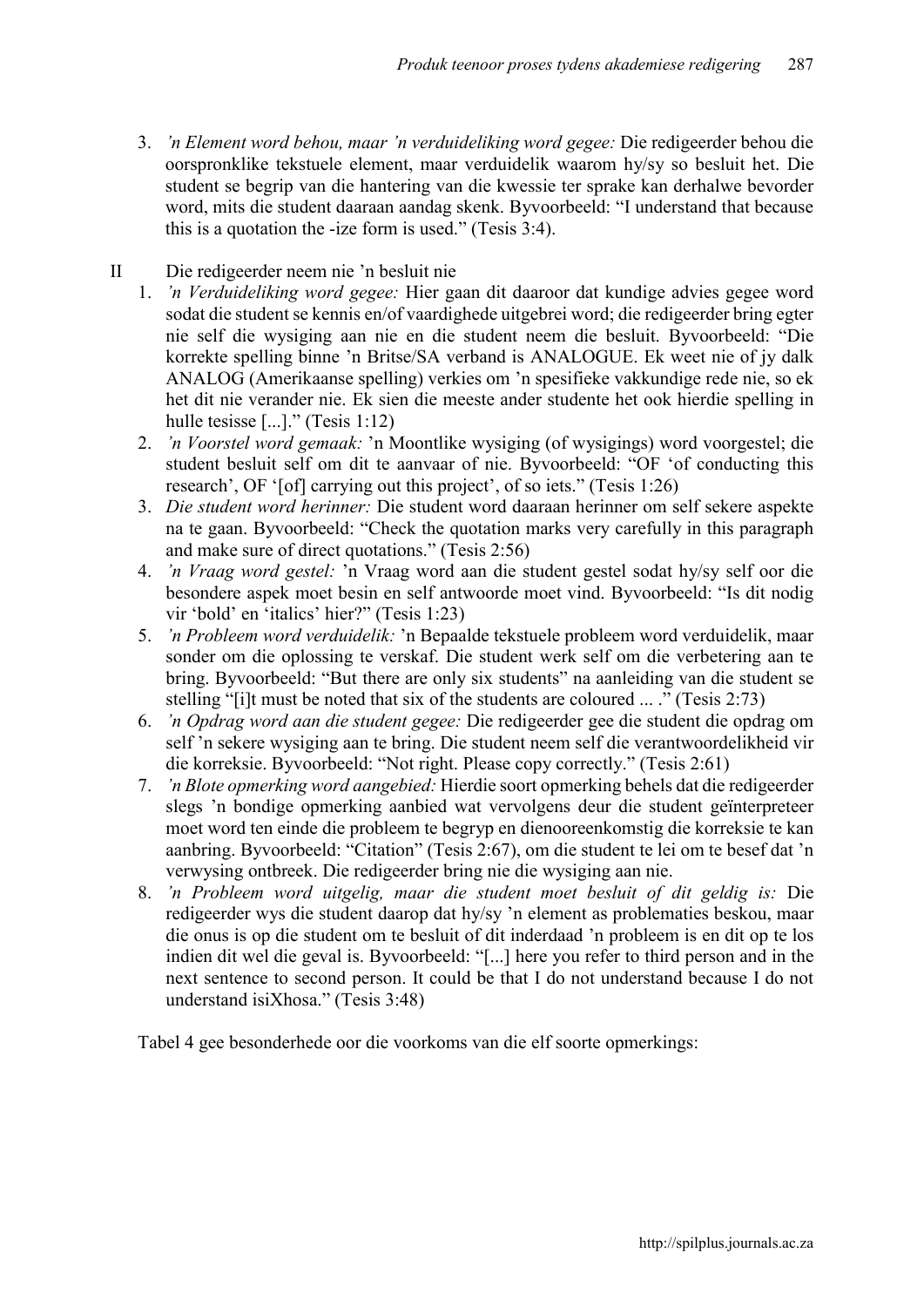|                      | Die redigeerder neem 'n besluit  |                                                                                                           |                                                                                            |                | Die redigeerder neem nie 'n besluit nie                |                                          |                                    |                                                             |                                                          |                                                                                        |                                            |                                                                                                                |        |
|----------------------|----------------------------------|-----------------------------------------------------------------------------------------------------------|--------------------------------------------------------------------------------------------|----------------|--------------------------------------------------------|------------------------------------------|------------------------------------|-------------------------------------------------------------|----------------------------------------------------------|----------------------------------------------------------------------------------------|--------------------------------------------|----------------------------------------------------------------------------------------------------------------|--------|
|                      | 定<br>siging<br>verduidelik<br>H, | $\mathbf{e}$<br>word<br>ಕ<br>ē.<br>Ë<br>ಾ<br>wysiging<br>نه<br>stud<br>hersien<br>ឌ<br>keur<br>Ďie<br>sec | word<br>≃<br>verduideliking<br>maar<br>gegee<br>Element<br>behou<br>word<br>n <sub>c</sub> | <b>SUBTOTA</b> | <b>Verduideliking</b><br>gegee<br>word<br>$\mathbf{u}$ | 묨<br>orstel<br>gemaak<br>$\bullet$<br>п, | word<br>student<br>herinner<br>Die | word<br>$a_{\overline{2}}$<br>Vra<br>gestel<br>$\mathbf{a}$ | word<br>Probleem<br>verduidelik<br>$\mathbf{u}_\epsilon$ | word<br>dent<br>stu<br>60<br>pdra<br>die<br>gegee<br>Ć<br>aan<br>$\mathbf{u}_\epsilon$ | word<br>opmerking<br>aangebied<br>'n Blote | word<br>die<br>maa<br>moet<br>ät<br>eem<br>đ<br>Probl<br>.≌<br>student<br>uitgelig<br>besluit<br>geldig<br>'n, | SUBT   |
| Tesis 1<br>$(N=56)$  | 5,36%                            | 3,57%                                                                                                     | 0%                                                                                         | 8,93%          | 14,29%                                                 | 12<br>$21,43\%^{51}$ 12,5% <sup>52</sup> |                                    | 19<br>$33,93\%$ <sup>53</sup>                               | 8,93% <sup>54</sup>                                      | $0\%$                                                                                  | $0\%$                                      | $0\%$                                                                                                          | 91,08% |
| Tesis 2<br>$(N=196)$ | Ю<br>0%                          | $0\%$                                                                                                     | $0\%$                                                                                      | 0%             | 22<br>$11,22\%^{55}$                                   | $1,53\%$ <sup>56</sup>                   | 2,04% <sup>57</sup>                | 41<br>20,92% <sup>58</sup>                                  | 3,06%59                                                  | 38<br>19,59%                                                                           | 82<br>41,83% <sup>61</sup>                 | $0\%$                                                                                                          | 100%   |
| Tesis 3<br>$(N=34)$  | 20,59%62                         | 20,59%                                                                                                    | 2,94%                                                                                      | 44,12% 0%      |                                                        | 14,71% <sup>63</sup> 0%                  |                                    | 8,82%                                                       | $8,82\%$ <sup>64</sup>                                   | 8,82%                                                                                  | 5,88%                                      | 8,82%                                                                                                          | 55,87% |

Tabel 4: Die voorkoms van die elf soorte opmerkings in die drie tesisse

<sup>64</sup> Een van hierdie opmerkings is ook 'n voorstel.

<sup>1</sup> <sup>51</sup> Een van hierdie opmerkings is ook 'n verduideliking en een is ook 'n vraag.

 $52$  Een van hierdie opmerkings is ook 'n vraag.

<sup>53</sup> Een van hierdie opmerkings is ook 'n voorstel.

<sup>54</sup> Een van hierdie opmerkings is ook 'n voorstel.

<sup>&</sup>lt;sup>55</sup> Vier van hierdie opmerkings is ook opdragte; vier is ook blote opmerkings en vier is ook vrae.

<sup>56</sup> Een van hierde opmerkings is ook 'n opdrag en een is ook 'n vraag.

<sup>57</sup> Een van hierdie opmerkings is ook 'n vraag.

<sup>&</sup>lt;sup>58</sup> Vier van hierdie opmerkings is ook verduidelikings; twee is ook blote opmerkings; een is ook 'n verduideliking van 'n probleem; een is ook 'n herinnering en een is ook 'n voorstel.

<sup>59</sup> Een van hierdie opmerkings is ook 'n opdrag; een is 'n blote opmerking en een is ook 'n vraag.

 $60$  Vier van hierdie opmerkings is ook verduidelikings; vier is ook vrae; een is ook 'n voorstel; een is ook 'n verduideliking van 'n probleem en een is ook 'n herinnering.

 $<sup>61</sup>$  Drie van hierdie opmerkings is ook verduidelikings; een is ook 'n verduideliking van 'n probleem en twee is ook vrae.</sup>

 $62$  Een van hierdie opmerkings is ook 'n voorstel.

<sup>63</sup> Een van hierdie opmerkings is ook 'n verduideliking van 'n wysiging en een is ook 'n verduideliking van 'n probleem.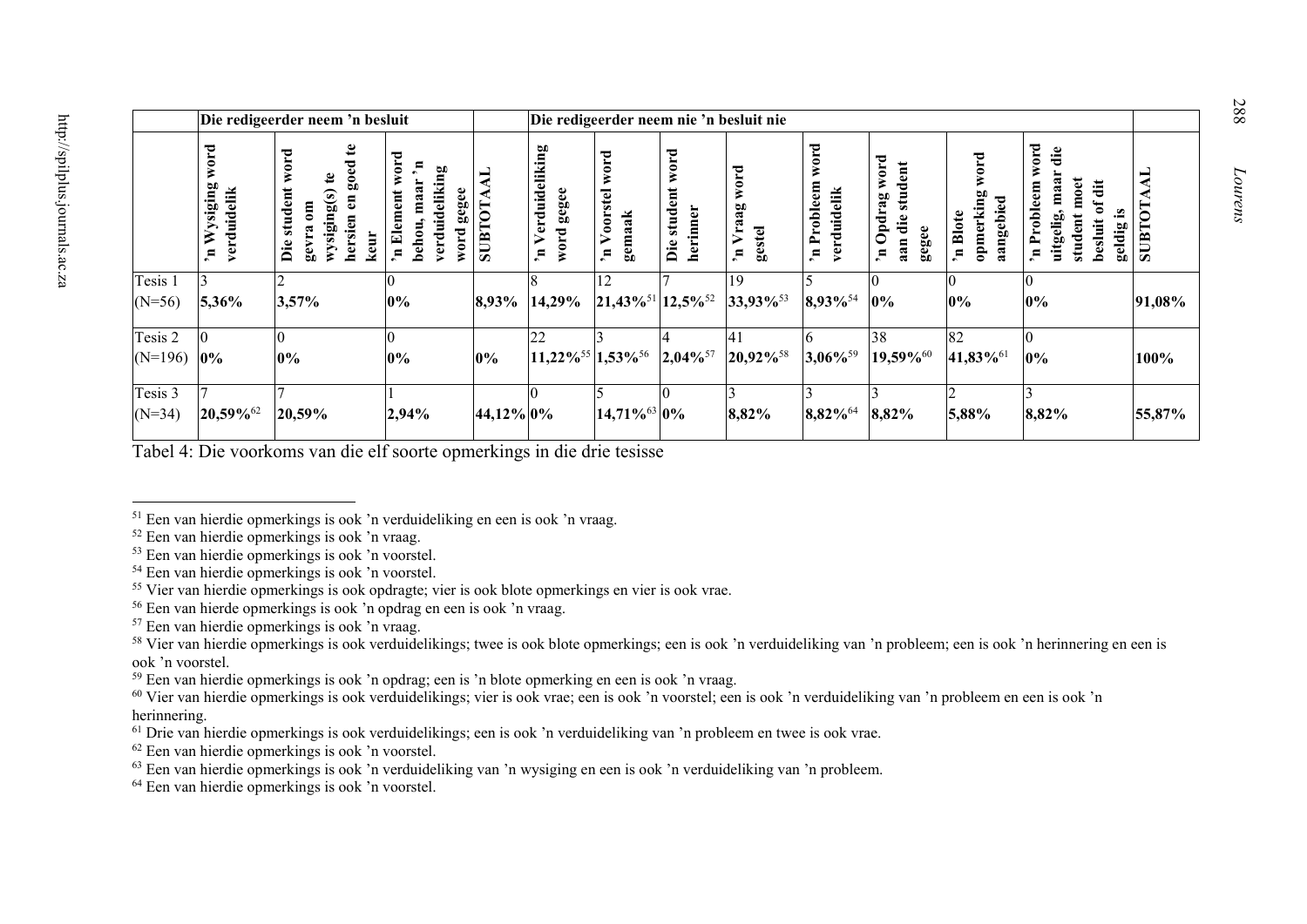

Die verspreiding van die verskillende soorte opmerkings word grafies voorgestel in figuur 4:

Figuur 4: Die voorkoms van die elf verskillende soorte opmerkings in die drie tesisse

Ten opsigte van die indeling van die verskillende soorte opmerkings moet daar genoem word dat heelwat oorvleueling tussen die soorte in tesis 1 en 2 opgelet word – 'n opmerking bestaan byvoorbeeld uit 'n *vraag* sowel as 'n *herinnering*, soos gesien word in die volgende opmerking in tesis 1: "Deel van watter sin vorm hierdie frase [tussen die wiskundige vergelykings]?<sup>65</sup> Maak net seker hierdie gedeelte lees logies." In so 'n geval is die opmerking as beide 'n vraag en 'n herinnering gereken, en om hierdie rede is die totaal van opmerkings in tabel 4 dan telkens ook meer as in tabel 2. In toekomstige studies kan dit oorweeg word om ook 'n kategorie vir "gemengde soorte" opmerkings te skep.

Verdere studies sal kan bevestig of die elf soorte wat op grond van die drie voorbeelde van geredigeerde tesisse geïdentifiseer is, wel 'n geldige indeling vir opmerkings is.

'n Interessante tendens wat opgelet is, is dat die meerderheid opmerkings in tesis 1 en 2 (onderskeidelik 91,08% en 100%) gegee word waar die redigeerder nié 'n redigeerbesluit neem nie, maar die besluit aan die student oorlaat. In tesis 3 word 44,12% van die opmerkings gemaak wanneer 'n besluit wel geneem word, en 55,87% word gemaak wanneer 'n besluit nie geneem word nie. Hierdie bevinding dui dus op 'n groter bewustheid van die student se eie refleksieproses in die geval van tesis 1 en 2.

### 4.4 Navorsingsvraag 4

Die laaste navorsingsvraag hou verband met die afleidings wat gemaak kan word oor die navolging van die produk- en/of die prosesbenadering.

In die eerste plek kan die resultate van die ondersoek na die getal opmerkings meehelp om hierdie vraag te beantwoord. Daar is reeds in die bespreking na aanleiding van die eerste

 $\overline{a}$ <sup>65</sup> My invoeging tussen blokhakies.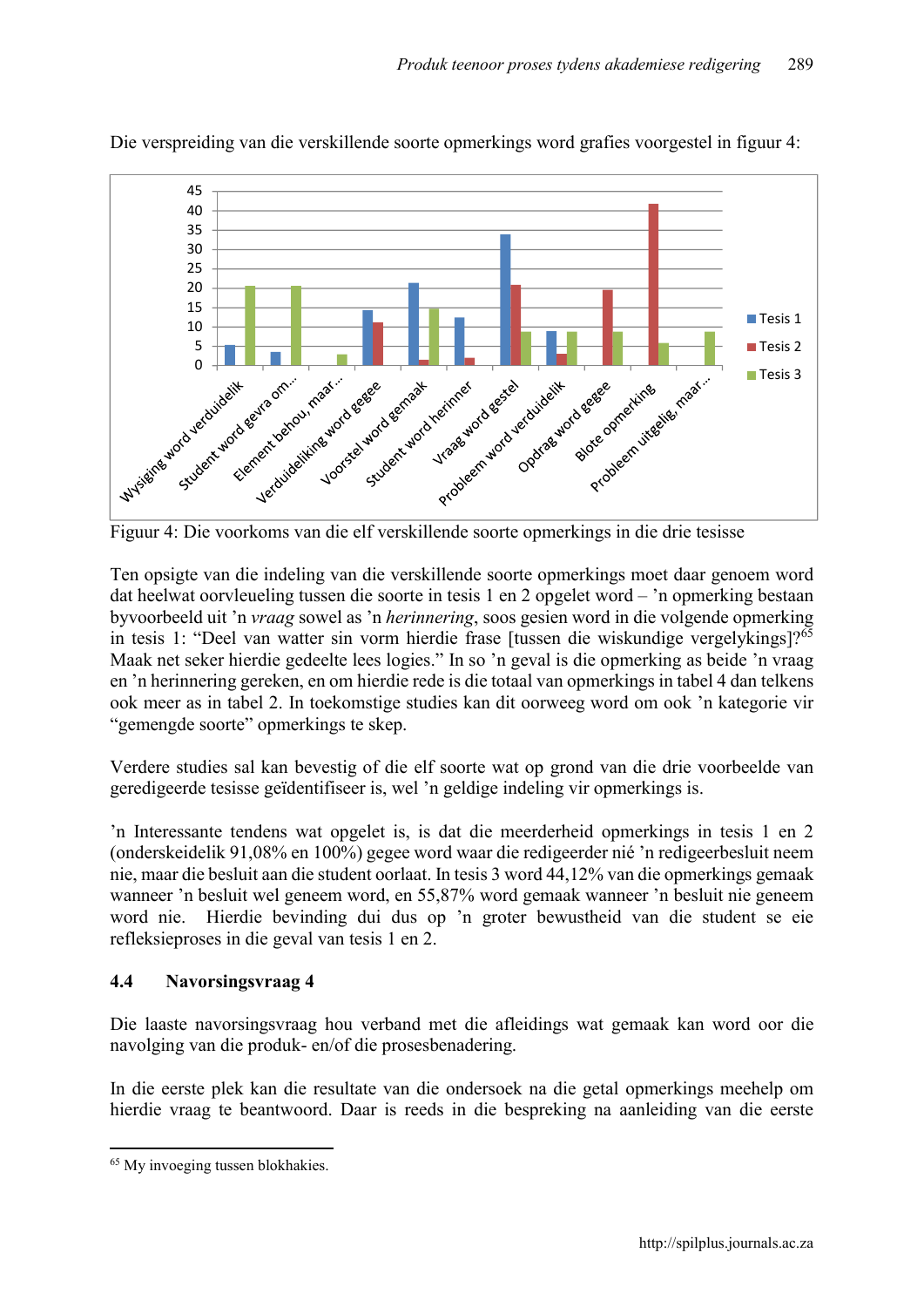navorsingsvraag aangedui dat al drie redigeerders wat in die ondersoek betrek is, wel gebruik maak van opmerkings tydens die redigering van akademiese tekste. Dit dui op 'n bewustheid van kommunikasie met die student, en sou versigtig geïnterpreteer kon word as dat die betrokke redigeerders wel na 'n prosesbenadering neig. 'n Kwalitatiewe ondersoek van die inhoud van die opmerkings kan egter help om hierdie bevinding te nuanseer.

Individuele verskille in die hantering van opmerkings deur die drie redigeerders is wel gevind, wat vervolgens deur die aanbieding van enkele kwalitatiewe opmerkings toegelig word. In die geval van tesis 1 (waar die tweede meeste opmerkings gevind is) is die opmerkings feitlik almal so geformuleer dat die student se eie leer moontlik gefasiliteer word. Die redigeerder open die moontlikheid tot selfrefleksie, en die student kan kies om betrokke te raak by die proses om beter te leer skryf. Die redigeerder van tesis 2 (wat die hoogste telling vir opmerkings het) beklemtoon veral tegniese kwessies soos die hantering van verwysings, en kennelik is die doel hiervan dat die student bemagtig word om hierdie kwessies voortaan self op te los. Tesis 3 het die minste opmerkings getoon. In hierdie geval het die redigeerder wel heelwat wysigings aangebring en die student is dan gevra om te hersien en goed te keur; daar is ook heelwat verduidelikings van wysigings wat aangebring is. Die indruk is dat die redigeerder die student eerder in die rol van 'n hersiener plaas; dit kom selfs voor asof die redigeerder sy/haar eie besluite moet regverdig. Alhoewel daar dus tog interaksie met die student is (weliswaar minder as in die geval van tesis 1 en tesis 2), is die interaksie nie soseer daarop gerig dat die student self probleme moet oplos nie en die indruk word geskep dat die redigeerder se eie redigeerproses na die voorgrond geskuif word. Daar is wel enkele gevalle waar voorstelle aangebied word waaroor die student kan nadink en kan besluit om veranderinge aan te bring, of nie (vergelyk: "I am of the opinion that less direct quotations would read better" [Tesis 3:7] en "[m]aybe this statement should be placed elsewhere in the text" [Tesis 3:9]).

Indien daar kwalitatief na die opmerkings in die drie tesisse gekyk word, word die vermoede bevestig dat die redigeerder van tesis 1 sowel as van tesis 2 oorwegend die prosesbenadering voorstaan, alhoewel die redigeerder van tesis 3 na 'n produkbenadering neig, soos wanneer wysigings reeds aangebring is en die opmerkings slegs die wysiging verduidelik. Terwyl dit eerder die redigeerder van tesis 3 se eie redigeerproses is wat op hierdie manier sigbaar raak, is die feit dat die redigeerder deur middel van opmerkings met die student kommunikeer, in beginsel wel 'n aanduiding van 'n prosesgerigte benadering, maar met die kwalifikasie dat die student se betrokkenheid by sy/haar skryfwerk nie noodwendig die hoofdoelstelling van die opmerking is nie. Die verduideliking van 'n wysiging kan die student se leer ten doel hê, maar die gevaar bestaan dat die student in die praktyk bloot die opmerking ignoreer. Voorts kan die verduidelikings ook geïnterpreteer word as teken van die redigeerder se geneigdheid om sy/haar wysigings te verdedig en om die student in die posisie van hersiener te plaas. Hierdie neigings kan 'n redigeerder se optimale benutting van die prosesbenadering in die gedrang bring.

In die tweede plek kan die soorte tekstuele probleme wat hanteer is, tesame met 'n vergelyking van die redigeerder se aktiwiteite met die internasionale riglyne rakende die etiese hantering van sekere kategorieë, ook meehelp om die redigeerder se gerigtheid te beskryf.

In tesis 1 word probleme ten opsigte van inhoud en struktuur veral deur middel van voorstelle, verduidelikings en vrae hanteer. Wanneer herhaling (dus 'n probleem op inhoudelike vlak) opgelet word, verduidelik die redigeerder die probleem: "Hierdie afdeling is met die uitsondering van 'n sin of twee presies dieselfde as afdeling 3.3. Hierdie afdeling moet egter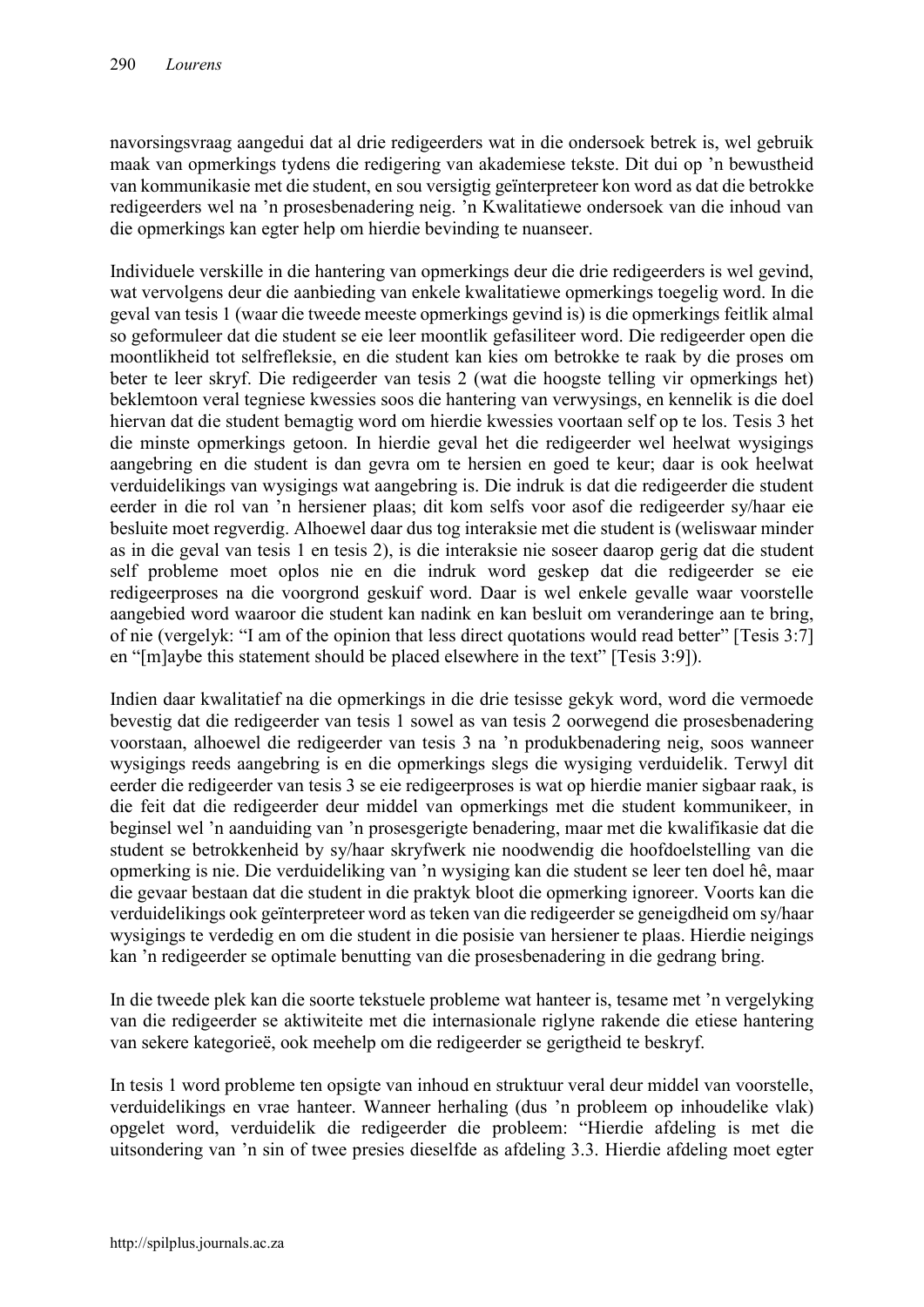fokus op die 'recommendations en conclusions' ..." (Tesis 1:65). Dit kom enkele kere voor asof die redigeerder die riglyne van die EAC oorskry, soos deur die opmerking wat aan die einde van die eerste hoofstuk aangebied word: "Ek sou hier net 'n paragraaf of twee insit om die hoofstuk af te rond en dit te koppel aan die res van die tesis. Dalk 'n probleemstelling of doelstelling wat net weer uitgelig word en moontlik 'n uiteensetting van hoofstukke wat volg? Dit eindig op die oomblik 'n bietjie stomp" (Tesis 1:7). Alhoewel standaard B5 (weglatings, byvoegings)<sup>66</sup> wel volgens die EAC se riglyne met behulp van 'n opmerking hanteer mag word, is die vraag hier of die redigeerder nie moontlik te veel leiding gee nie, oftewel, die rol van die studieleier begin vervul nie. Die teenvraag is egter of studieleiers noodwendig altyd kundig genoeg is wat betref akademiese skryfvaardighede, en of daar nie gewerk moet word in die rigting van die verruiming van die redigeerder se rol om ook leiding op die vlak van teksbou (dus die aanbieding van die inhoud en die struktuur) te verskaf nie. Kruger en Bevan-Dye (2013) het egter reeds bevind dat studieleiers tans nie te vinde is vir 'n redigeerpraktyk waar die redigeerder hulp en leiding ten opsigte van inhoudelike en strukturele kwessies aanbied nie, wat uiteraard 'n ongenuanseerde oproep om die verruiming van die redigeerder se rol problematiseer.<sup>67</sup>

Ten opsigte van kopieredigering is daar in tesis 1 ook heelwat opmerkings, wat veral herinneringe, vrae en raad insluit: "Maak net seker jy noem hierdie volledige name wanneer jy dit die eerste keer in jou tesis bekendstel" (Tesis 1:62), "[t]enses korrek hier?" (Tesis 1:46) en "[d]aar moet altyd 'n spasie tussen die getal en die SI-eenheid wees ..." (Tesis 1:3). Hieruit is dit duidelik dat die redigeerder dit ten doel het om die student te bemagtig om beter te kan skryf.

Die volgende "tegnieke" wat die redigeerder gebruik, is opgelet:

- Vrae word gestel sonder om die "regte" antwoorde te gee die redigeerder gee soms twee opsies en die student neem self die besluit
- Voorstelle word gegee, maar sonder dat dit soseer die "oplossing" is die redigeerder gee dikwels ook ('n) alternatiewe oplossing(s)
- Verduidelikings word aangebied (byvoorbeeld van bepaalde taalreëls) en die student los die probleem dan self op
- Probleme word verduidelik maar sonder om dit op te los
- Herinneringe word aangebied sodat die student sal onthou om self sekere wysigings aan te bring

Opsommend is dit dus duidelik dat die redigeerder van tesis 1 die prosesbenadering volg en ook op praktiese vlak daaraan uitvoering gee tydens die redigeerproses.

In tesis 2 het inhoudelike en kopieredigeringskwessies die meeste aandag geniet. By nadere ondersoek spreek die opmerkings van 'n beklemtoning van tegniese kwessies – die korrekte hantering van verwysings geniet veral aandag, soos hierbo genoem is. Die redigeerder dui aan wanneer 'n verwysing heeltemal ontbreek ("Citation" [Tesis 2:3]) sodat die student dit self op die regte plek, in die regte formaat, kan aanbring. Soms word daar verduidelik hoe om 'n bestaande verwysing te korrigeer: "Not in references. Do not use this as citation. Use the name of the relevant government department and the year" (Tesis 2:3). Eersgenoemde opmerking is

<sup>1</sup> <sup>66</sup> Dus eintlik 'n inhoudelike kwessie, alhoewel die EAC dit as 'n strukturele kwessie interpreteer.

<sup>67</sup> Sien ook afdeling 1 waar die resultate van Kruger en Bevan-Dye (2013) se studie kortliks weergegee is.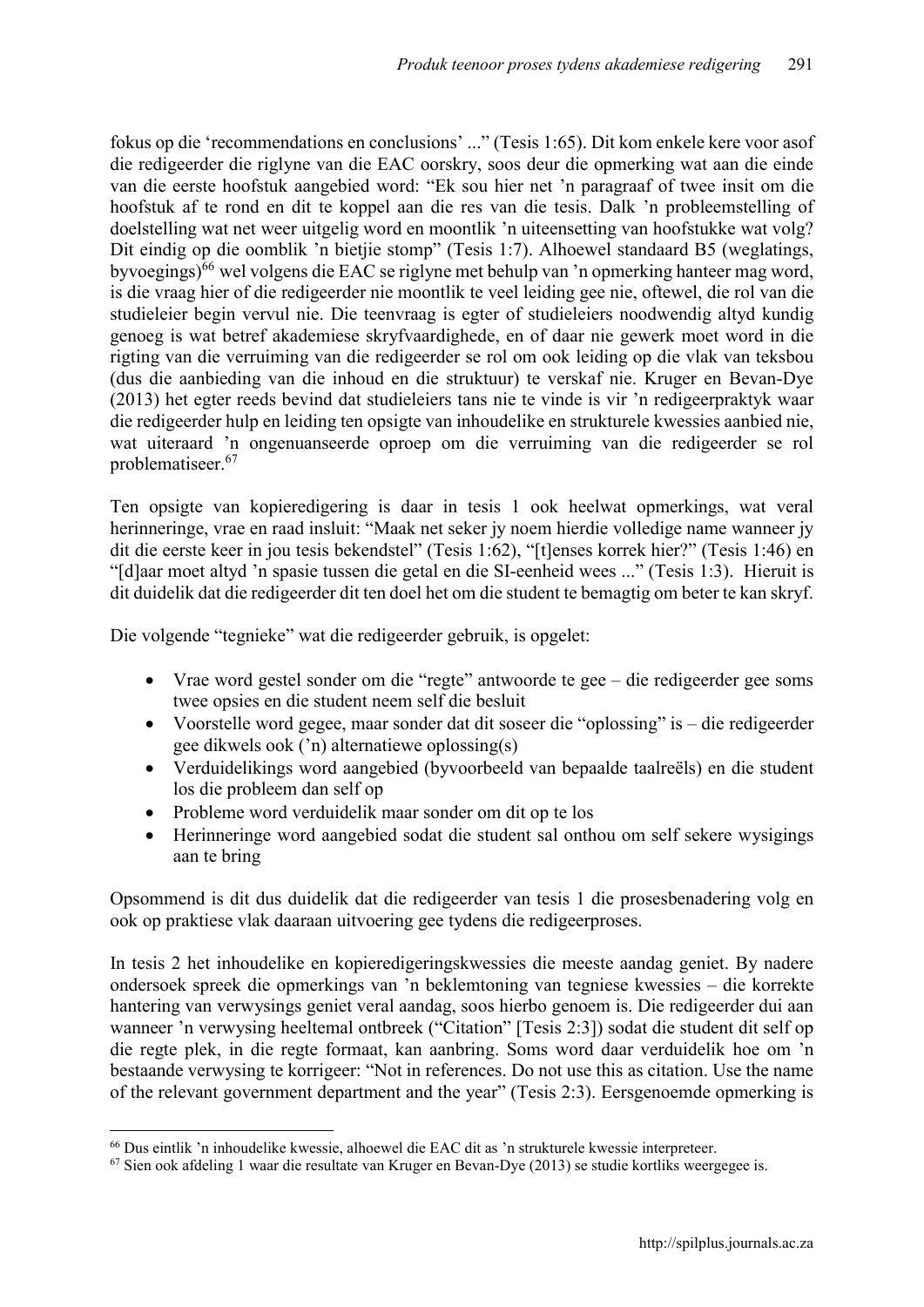ooreenkomstig die EAC se riglyne oor ontbrekende bronverwysings (standaard D14), maar laasgenoemde opmerking lê buite die riglyne in die opsig dat die EAC-standaarde glad nie spesifiek voorsiening maak vir die formaat van verwysings nie – dus 'n tekortkoming in die EAC-standaarde. Wat tesis 2 betref, blyk 'n prosesbenadering uit die verantwoordelikheid wat op die student geplaas word om die bronverwysings self te versorg. Wat die korreksie van taalfoute betref, dui 'n analise van die wysigings egter aan dat taalfoute oorwegend gekorrigeer word sonder om die reëls te verduidelik, wat ten opsigte van hierdie aspek op 'n produkbenadering dui.

Die redigeerder se tegnieke wat in tesis 2 opgemerk is, behels:

- 'n Blote opmerking word aangebied wat deur die student geïnterpreteer word en waarna hy/sy die korreksie moet aanbring
- Die student ontvang opdragte om korreksies aan te bring
- Vrae en opdragte, maar ook raad word gekombineer

Waar die redigeerder van tesis 1 se styl baie ondersteunend is, neig die styl van die redigeerder van tesis 2 om meer direk, opdraggewend en teregwysend te wees. Opsommend kan die redigeerder van tesis 2 gesien word om 'n prosesbenadering in sy/haar werk te weerspieël, maar die hantering van sommige korreksies dui eerder op 'n produkbenadering – veral wanneer byvoorbeeld die hantering van kopieredigeringsaspekte met soortgelyke gevalle in tesis 1 vergelyk word.

Daar is reeds genoem dat die redigeerder van tesis 3 daartoe neig om die student in die rol van die hersiener van die wysigings te plaas. Ook word die EAC se riglyne oorskry wanneer die redigeerder ontbrekende inligting byvoeg en die student vra om dit goed te keur.

Die tegnieke wat by redigeerder 3 waargeneem is, dui op 'n gekombineerde produk- en prosesbenadering:

- Wysigings word aangebring en dan toegelig
- Voorstelle word aangebied
- Vrae word gestel

In die gevalle waar wysigings toegelig word, spreek die opmerking van 'n verskuiwing op die kontinuum in die rigting van die produkbenadering. In hierdie gevalle is die bedoeling waarskynlik dat die student oor die kwessie nadink en byvoorbeeld evalueer of sy/haar oorspronklike stelling wel nodig is: "I do not think it is necessary to mention this" (Tesis 3:12) na aanleiding van inligting wat geskrap is. Alhoewel dit in die praktyk kan gebeur dat die student bloot die wysiging aanvaar en die opmerking ignoreer, kan daar nietemin geredeneer word dat sulke opmerkings wel kritiese nadenke kan stimuleer, en daarom kan die potensiaal daarvan om leer by die student te bewerkstellig, nie bloot genegeer word nie. Terselfdertyd is daar opmerkings wat spesifiek kritiese nadenke by die student wil stimuleer, en dus as prosesgerig beskou kan word. Die volgende opmerking bied byvoorbeeld 'n voorstel aan wat die student se denke probeer rig om inligting toe te voeg: "Perhaps you should put this into context ..." (Tesis 3:59). Dieselfde soort stimulus tot selfrefleksie word gesien in 'n vraag wat die student laat besef dat hy/sy fouteer: "Why are the capital letters used so inconsistently?" (Tesis 3:51). Ook hier behoort die student die oplossing te soek en die korreksies aan te bring.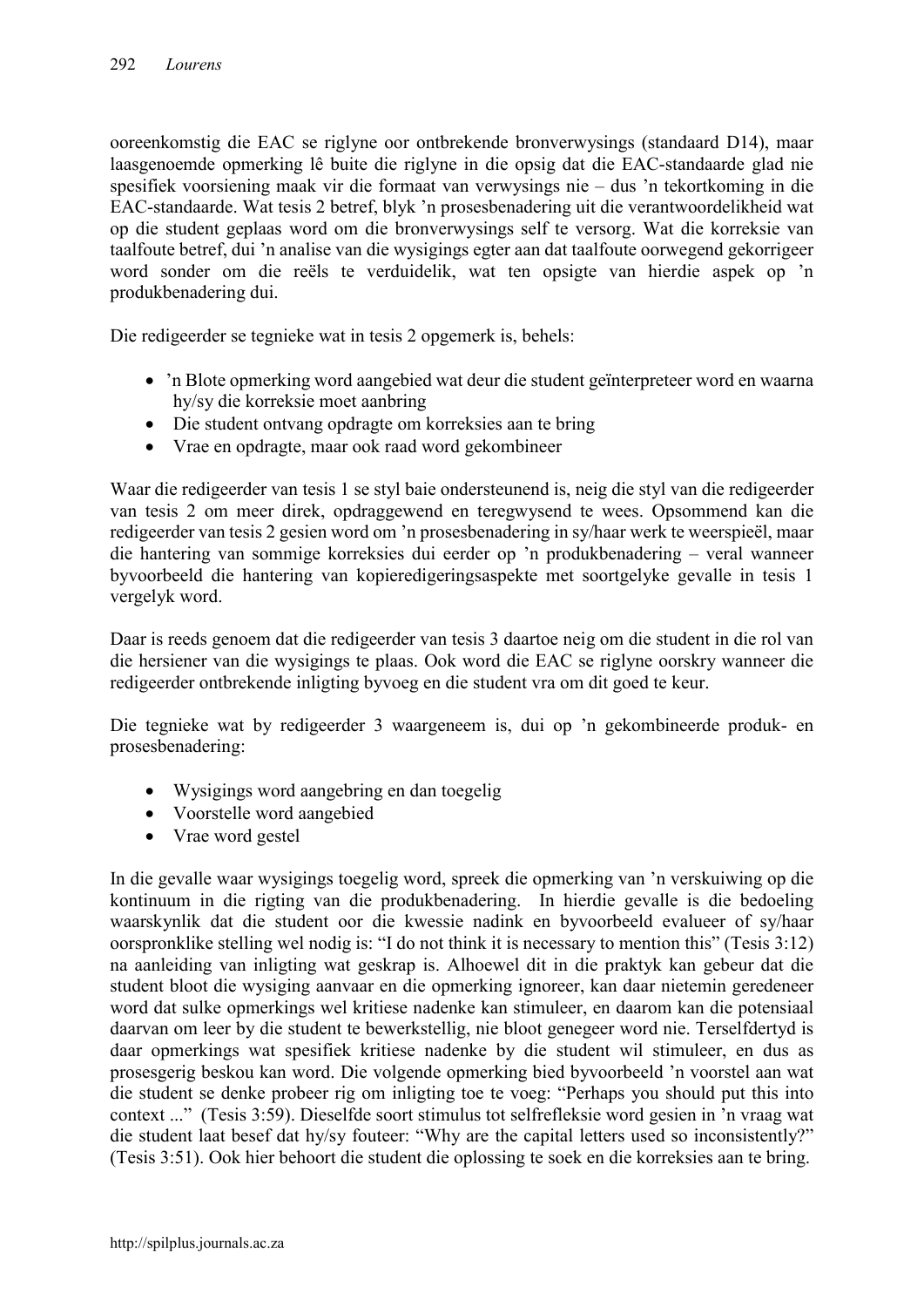Derdens kan die soorte opmerkings waarvan die redigeerders gebruik gemaak het, ook meehelp om afleidings oor die redigeerbenadering te maak.

Soos reeds onder die resultate van die derde navorsingsvraag genoem is, word die meerderheid opmerkings in tesis 1 en 2 (onderskeidelik 91,08% en 100%) gegee waar die redigeerder nié 'n redigeerbesluit neem nie, maar die besluit aan die student oorlaat. In tesis 3 word 44,12% van die opmerkings gemaak wanneer 'n besluit wel geneem word, en 55,87% word gemaak wanneer 'n besluit nie geneem word nie. Hierdie bevinding kan geïnterpreteer word as dat die redigeerders van tesis 1 en 2 sterker klem lê op die student se eie betrokkenheid en besluitneming as die redigeerder van tesis 3, alhoewel die meerderheid van die opmerkings in tesis 3 steeds gegee word sonder dat 'n besluit deur die redigeerder geneem word. Hiervolgens weerspieël al drie geredigeerde tesisse 'n prosesgerigte benadering – tesis 1 en 2 feitlik volkome, terwyl die oorwig in die geval van tesis 3 veel kleiner is.

Ten opsigte van tesis 1 blyk dit dat vrae die meeste voorkom (19), gevolg deur voorstelle (12), verduidelikings (8) en herinneringe (7) in onderskeidelik die tweede tot die vierde plek. Hierdie resultate suggereer 'n redigeerbenadering wat refleksie deur die student self wil stimuleer, alhoewel die aanbieding van voorstelle in die tweede plek tog 'n mate van 'n produkingesteldheid kan suggereer. Wanneer die voorstelle egter kwalitatief beskou word, blyk dit wel dat die redigeerder nooit voorskriftelik te werk gaan nie en eerder moontlike oplossings aanbied; die gereelde optrede van die woord "dalk" versterk dan ook die vermoede dat die voorstelle steeds die student se kritiese omgang met sy/haar skryfwerk wil stimuleer. Die aanbieding van heelwat verduidelikings gee nietemin blyke daarvan dat die redigeerder daarop ingestel is dat die student self sekere vaardighede moet aanleer.

In tesis 2 kom opmerkings wat as "bloot opmerkings" beskryf kan word, die meeste voor (82), gevolg deur vrae (41), dan opdragte (38) en dan verduidelikings (22). Baie oorvleueling word egter gevind.<sup>68</sup> 'n Kombinasie van 'n blote opmerking en 'n verduideliking van die probleem word byvoorbeeld in die volgende voorbeeld opgelet: "Not in references. Author, year and page number" (Tesis 2:35). Hier is die eerste sin die verduideliking van 'n probleem, gevolg deur 'n blote opmerking wat deur die student geïnterpreteer moet word. Hierdie enkele opmerking betrek twee probleme: die bron word nie in die bronnelys gelys nie, en die outeur, jaar en bladsynommer word nie in die inteksverwysing verskaf nie (slegs die afgekorte titel word gegee). Die student moet dus self die betrokke bron by die bronnelys voeg, en ook die inteksverwysing korrigeer. Dit is beduidend dat die redigeerder nie 'n voorbeeld aanbied van hoe die inteksverwysing behoort te lyk nie – die student word dus gedwing om self die formaat na te slaan en die wysiging aan te bring.

Die feit dat blote opmerkings so besonder sterk verteenwoordig word (82 uit die totaal van 196), kan ook daarop dui dat die redigeerder die student juis self wil laat nadink. Daar kan egter gevra word of die gebruik van sulke kriptiese opmerkings in alle gevalle suksesvol sal wees, omdat 'n redelike groot inset van die student verwag word – die opmerking moet eerstens geïnterpreteer word alvorens die korreksie oorweeg en aangebring kan word. 'n Nadere ondersoek dui egter aan dat spesifiek die opmerkings "[p]age number" en "[c]itation" baie dikwels voorkom. 'n Nagraadse student behoort met min moeite te kan aflei dat hierdie aspekte ontbreek, sodat die beswaar van té kriptiese opmerkings hier nie geldig skyn te wees nie.

 $\overline{a}$ 

<sup>68</sup> Sien besonderhede in die voetnote by tabel 4.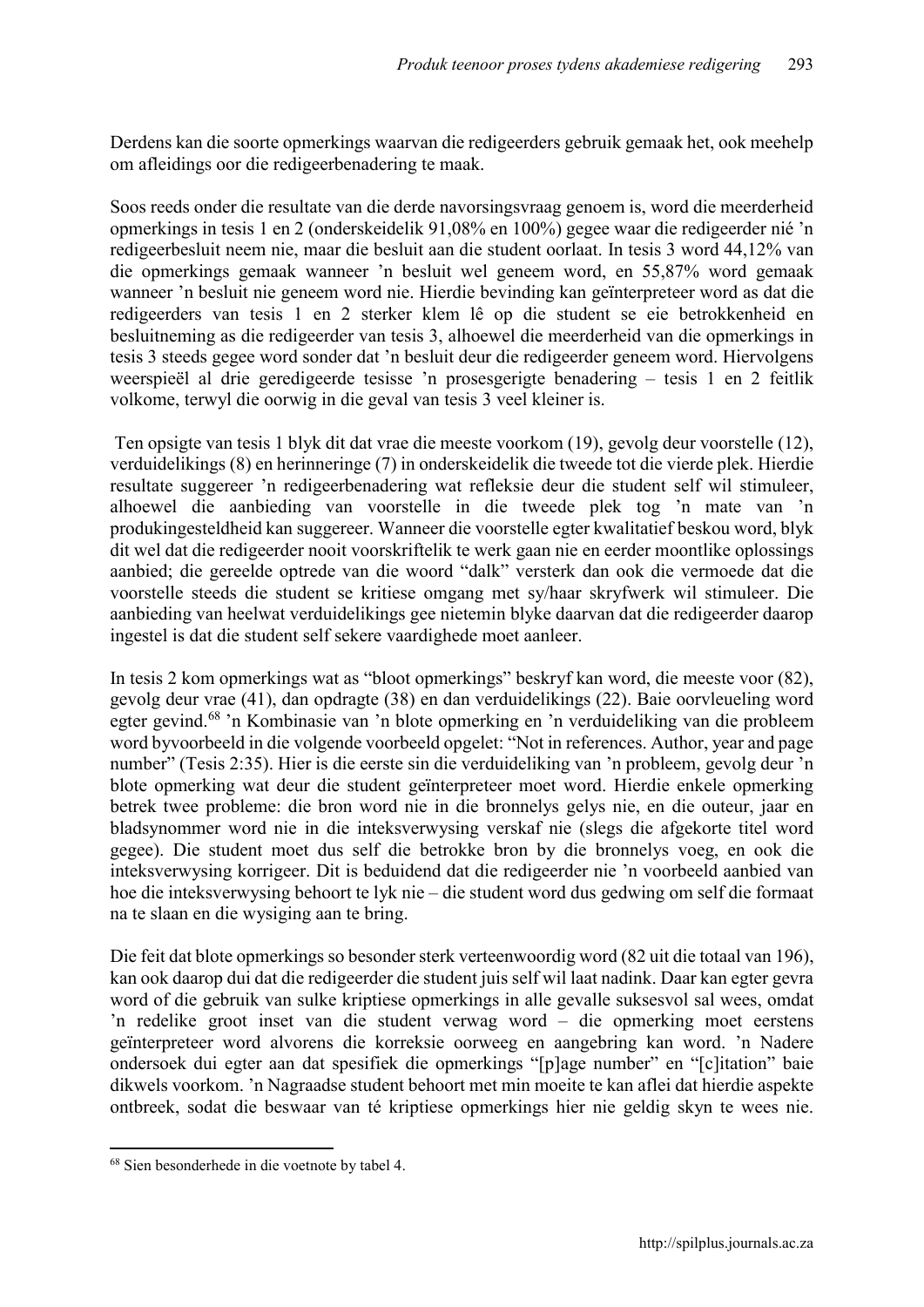Verdere studies sou byvoorbeeld kon nagaan of te kriptiese opmerkings in die praktyk tot gebrekkige begrip deur die student – gevolg deur ontoereikende korreksies – kan lei.

Tesis 3 word gekenmerk deur min oorvleueling. Die soort opmerking waarin die student gevra word om wysigings te hersien en goed te keur, kom saam met die verduideliking van wysigings die meeste voor (beide 7). Voorstelle (5) kom hiernaas die meeste voor. Hierdie resultate suggereer dat die betrokke redigeerder moontlik 'n redelik tentatiewe redigeerstyl het, wat daarvoor sorg dat die student in die rol van "hersiener" van die wysigings geplaas word. Eerder as wat die student se aktiewe leer deur byvoorbeeld vrae gestimuleer word, bied die redigeerder wysigings aan wat die student dan kan goedkeur of verwerp. Nietemin dui die enkele vrae (3) asook die verduideliking van probleme (3) tog op 'n beperkte bewustheid van die student se leerproses.

### 5. Slotsom

Ten opsigte van die navorsingsvraag blyk dit dat opmerkings wel benut word, alhoewel die drie tesisse nie in dieselfde mate blyke gee van 'n benutting van opmerkings nie. Die basiese beskrywende statistiese gegewens wat vir hierdie drie gevallestudies verskaf is, kan egter nie beduidendheid aandui nie, en verdere studies met 'n groter en meer verteenwoordigende steekproef sal nodig wees. In beginsel dui die gebruik van opmerkings in die drie redigeerprojekte op 'n aanwesigheid van die prosesbenadering, maar dit is nodig om die resultate van die kwalitatiewe ontledings te betrek om nuanses tot hierdie afleiding toe te voeg.

Die kwalitatiewe ontledings het aangedui dat die prosesbenadering nie suiwer toegepas word nie. Die individuele projekte is telkens 'n kombinasie van die twee benaderings, alhoewel die prosesbenadering in tesis 1 en 2 sterker teenwoordig is. In tesis 3 daarteenoor, is daar heelwat opmerkings wat na die produk-ekstreem op die kontinuum neig. Die resultate van die kwantitatiewe ondersoek na die elf geïdentifiseerde soorte opmerkings bevestig hierdie bevinding.

Verdere studies sal kan aandui of 'n hibriede benadering, soos in tesis 3, gereeld voorkom en indien wel, watter faktore so 'n benadering aanmoedig. Verdere studies sal ook kan aandui of sekere redigeeraktiwiteite die gevolg van 'n bewuste navolging van 'n bepaalde redigeerbenadering is. Daar sal ook in toekomstige studies aangetoon kan word of 'n hibridiese benadering wat deur teenstrydighede gekenmerk word, dalk die gevolg van redigeerders se verwarring oor hulle eie rol is.

Die drie redigeerders in die ondersoek blyk tot 'n mate bewus te wees van die grense van etiese redigering sowel as van die belangrike rol wat deur die student self vervul moet word om sy/haar akademiese skryfwerk te versorg. Tog is daar gevalle waar die redigeerder die grens oorskry en 'n funksie begin vervul wat eerder dié van die studieleier is. Daar kan geargumenteer word dat die daarstel van deurdagte riglyne vir die Suid-Afrikaanse situasie redigeerders kan help om te weet wat die omvang van hulle ingrepe mag wees. Terselfdertyd kan sulke riglyne help om die verhouding tussen student, studieleier en redigeerder te omskryf en elk se onderskeie take uit te spel.

Hierdie ondersoek het veral implikasies op vier vlakke, wat ook rigtinggewend is vir verdere navorsing, professionele standaardiseringsaktiwiteite en die beplanning van opleiding. Eerstens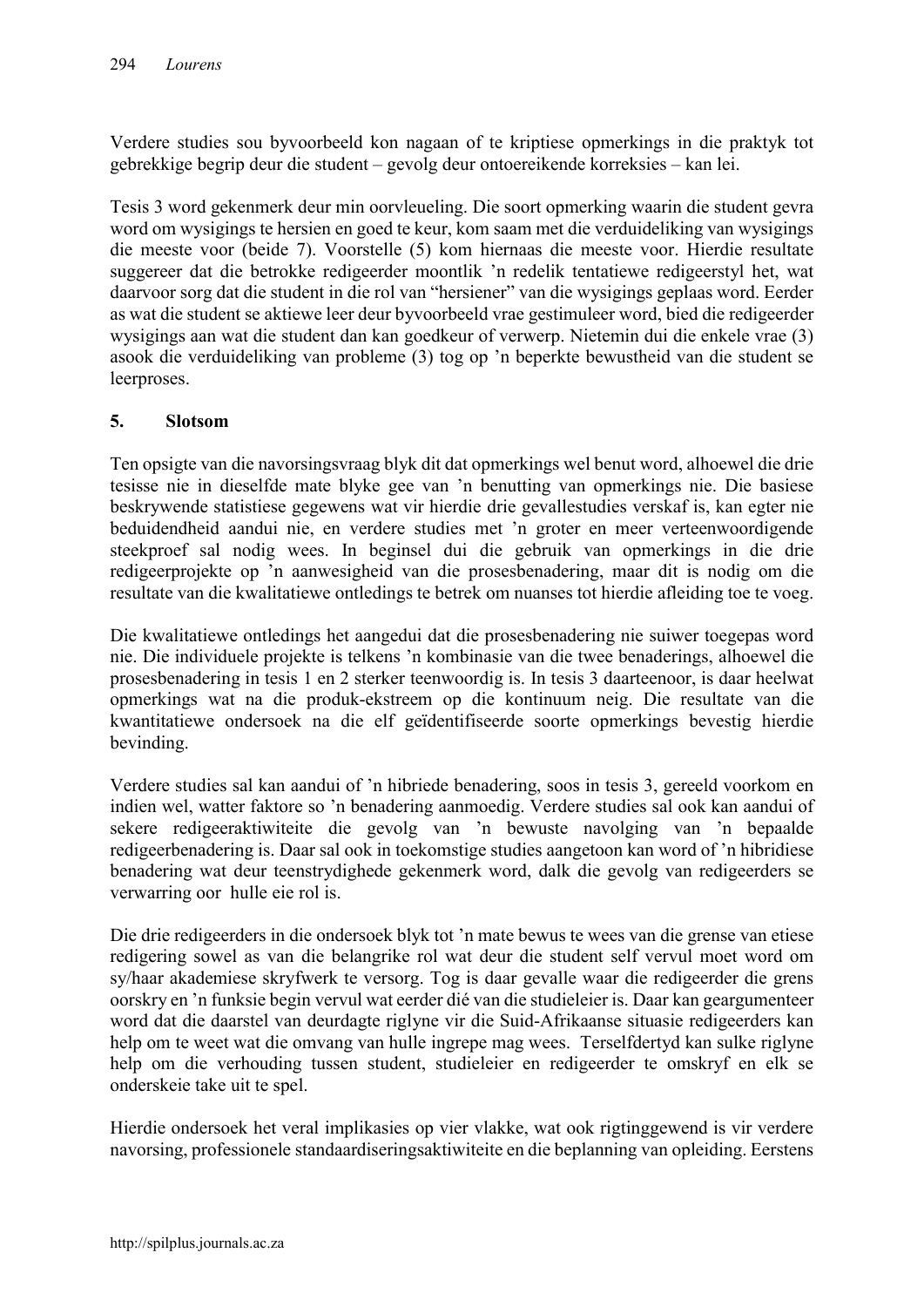moet die gevisualiseerde groter studie verder ondersoek instel na die vergestalting van die produk- en die prosesbenadering tydens akademiese redigering. Deelstudies binne hierdie projek kan insluit die bepaling van die beduidendheid van tendense wat in die huidige studie opgelet is, soos die verspreiding van opmerkings binne 'n tesis aan die hand van 'n meer verteenwoordigende steekproef. Ook kan die invloed van veranderlikes soos die vakgebied en die redigeerder se opleiding en/of ondervinding op die frekwensie en verspreiding van die opmerkings nagegaan word. Voorts kan ondersoeke onderneem word wat fokus op ander redigeeraktiwiteite as net die benutting van opmerkings – byvoorbeeld ondersoeke wat tekstuele wysigings self ondersoek en tendense karteer wat betref die soorte tekstuele probleme wat deur redigeerders opgelos word.

Tweedens behoort die rol van die redigeerder van akademiese tekste verdere aandag te ontvang en moet die vraag veral gestel word of die omskrywing van die akademiese redigeerder se taak nie dalk verruim moet word om hom/haar in staat te stel om meer advies aan te bied wat byvoorbeeld teksboukwessies betref nie. Hierdie vraag behoort teen die agtergrond van Kruger en Bevan-Dye (2013) se studie oor studieleiers se persepsies ondersoek te word, met die moontlikheid dat bestaande studieleidingsmodelle via gesprek uitgedaag kan word.

Derdens behoort riglyne (of standaarde) vir spesifiek die Suid-Afrikaanse situasie geformuleer te word, wat die rol van die studieleier asook die verhouding tussen studieleier, student en redigeerder sal formaliseer.

Laastens behoort die opleiding van redigeerders die eise van akademiese redigering as 'n spesifieke soort redigering te hanteer, sodat redigeerders in die praktyk toegerus is om hierdie soort tekste op 'n meer eenvormige wyse te hanteer, wat ook nie die grense van etiese redigering oorskry nie. Dit sal insluit riglyne oor die optimale benutting van opmerkings – wanneer dit aangedui is en watter vorm dit moet aanneem.

# Bronnelys

Butcher, J., Drake, C. en Leach, M. 2006. *Butcher's copy-editing: The Cambridge handbook for editors, copy-editors and proofreaders.* Cambridge: Cambridge University Press.

Council of Australian Societies of Editors (CASE). 2013. Australian standards for editing practice [Internet]. Beskikbaar: [http://iped-editors.org/site/DefaultSite/filesystem/documents/](http://iped-editors.org/site/DefaultSite/filesystem/documents/ ASEP Imposed booklet version.pdf)  [ASEP%20Imposed%20booklet%20version.pdf](http://iped-editors.org/site/DefaultSite/filesystem/documents/ ASEP Imposed booklet version.pdf) (11 Junie 2013)

Du Toit, P. en Smith-Müller, W. 2003. *Stylboek: Riglyne vir paslik skryf.* Pretoria: Van Schaik.

Editors' Association of Canada (EAC). 2009. Professional editorial standards [Internet]. Beskikbaar:<http://www.editors.ca/files/public/PES-2009-FINAL.pdf> (11 Junie 2013).

Editors' Association of Canada (EAC). 2012. Guidelines for ethical editing of theses/dissertations [Internet]. Beskikbaar: [http://www.editors.ca/files/public/Guidelines\\_](http://www.editors.ca/files/public/Guidelines_ Editing_Theses_2012-06-02_APPROVED.pdf)  Editing Theses 2012-06-02 APPROVED.pdf (11 Junie 2013)